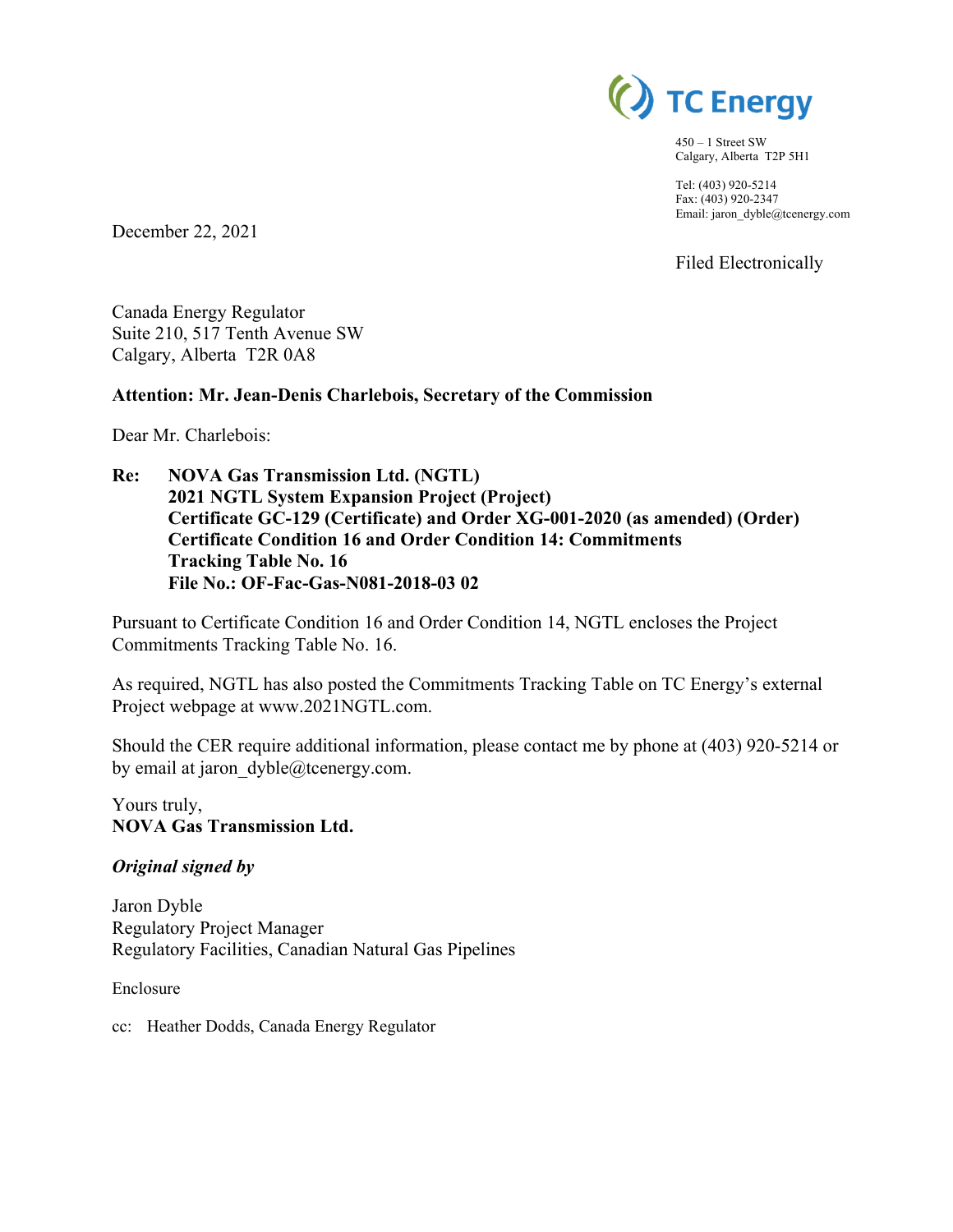| <b>Commitment</b> |                                                     |                                            |                                                                                                                                                                                                                                                                                                                                                                                            |                               | <b>Document</b><br><b>References</b> |               |                         |                                                                                                                                                                                                                                                                                                                                                                                                                                                                                                                                                |                             |
|-------------------|-----------------------------------------------------|--------------------------------------------|--------------------------------------------------------------------------------------------------------------------------------------------------------------------------------------------------------------------------------------------------------------------------------------------------------------------------------------------------------------------------------------------|-------------------------------|--------------------------------------|---------------|-------------------------|------------------------------------------------------------------------------------------------------------------------------------------------------------------------------------------------------------------------------------------------------------------------------------------------------------------------------------------------------------------------------------------------------------------------------------------------------------------------------------------------------------------------------------------------|-----------------------------|
| number            | <b>Commitment to</b>                                | Category                                   | <b>Description of Commitment</b>                                                                                                                                                                                                                                                                                                                                                           | <b>Source</b>                 | (Filing ID)                          | <b>Status</b> | <b>Project Phase</b>    | <b>Comments</b>                                                                                                                                                                                                                                                                                                                                                                                                                                                                                                                                | Accountability              |
|                   | Potentially affected<br>Aboriginal<br>communities   | Aboriginal<br>Engagement<br>Matters        | NGTL will also provide notice to each potentially<br>affected Aboriginal group of the filing of the Section<br>52 application within 72 hours, in accordance with<br>the guidance provided in the NEB Filing Manual.                                                                                                                                                                       | Application<br>Section 13.3.1 | A92619                               | Complete      | Pre-Construction        | Notifications of the filing of the Application were sent to the<br>potentially affected Aboriginal communities on June 21,<br>2018.                                                                                                                                                                                                                                                                                                                                                                                                            | Indigenous Relations        |
| $\overline{2}$    | Horse Lake First<br><b>Nation</b>                   | Aboriginal<br>Engagement<br>Matters        | NGTL confirmed its commitment to considering<br>additional information brought forward concerning<br>Horse Lake First Nation TK and land use in the<br>Project area.                                                                                                                                                                                                                       | Application<br>Section 13.3.1 | A92619                               | Complete      | Pre-Construction        | Final report received November 8, 2017, for the Grande<br>Prairie Mainline Loop No. 2 (Colt Section) and January 25,<br>2018, for the Grande Prairie Mainline Loop No. 3 (Elmworth<br>Section). NGTL reviewed the reports and provided a<br>response to Horse Lake First Nation on June 1, 2018. Final<br>report received October 25, 2018, for the Grande Prairie<br>Mainline Loop No. 2 (Karr, Deep Valley Sections). NGTL<br>reviewed the report and provided a response to Horse Lake<br>First Nation on December 17, 2018.                | Indigenous Relations        |
| 3                 | <b>Montana First Nation</b>                         | Aboriginal<br>Engagement<br>Matters        | NGTL committed to continue to provide information<br>about contracting and employment opportunities to<br>Montana First Nation when the information is<br>available.                                                                                                                                                                                                                       | Application<br>Section 13.3.1 | A92619                               | Ongoing       | Pre-Construction        | Information regarding an employment opportunity with<br>NGTL's consultant for biophysical and heritage field work<br>was provided to Montana First Nation (MFN) on April 16,<br>2018 and April 15, 2020. NGTL also had a call with MFN in<br>May 2020 to gather information on businesses and<br>capacity. NGTL and MFN have had continued discussions<br>regarding contracting and employment opportunities<br>including sourcing opportunities for designated and targeted<br>services and NGTL will continue discussions as<br>appropriate. | Indigenous Relations        |
| $\overline{4}$    | Nose Creek<br>Community                             | Aboriginal<br>Engagement<br><b>Matters</b> | NGTL committed to provide to Nose Creek<br>Community a draft TK Protocol Agreement for the<br>TK study.                                                                                                                                                                                                                                                                                    | Application<br>Section 13.3.1 | A92619                               | Complete      | <b>Pre-Construction</b> | NGTL received a signed LOA from Nose Creek Community<br>(NCC) on August 25, 2020 to participate in a site visit on the<br>Grande Prairie Mainline Loop No. 3 (Elmworth Section). On<br>September 17, 2020, NGTL received an email from NCC<br>with a copy of NCC's TK Report.                                                                                                                                                                                                                                                                  | <b>Indigenous Relations</b> |
| $5\phantom{.0}$   | Siksika Nation                                      | Aboriginal<br>Engagement<br>Matters        | NGTL confirmed its commitment to reasonable<br>capacity funding to support Siksika Nation's<br>participation in Project engagement activities.                                                                                                                                                                                                                                             | Application<br>Section 13.3.1 | A92619                               | Complete      | Pre-Construction        | NGTL received signed engagement capacity funding<br>agreement from Siksika Nation on April 8, 2019.                                                                                                                                                                                                                                                                                                                                                                                                                                            | <b>Indigenous Relations</b> |
| 6                 | Asini Wachi<br>Nehiyawak<br><b>Traditional Band</b> | Aboriginal<br>Engagement<br>Matters        | NGTL will keep Asini Wachi Nehiyawak Traditional<br>Band informed as information about the<br>archaeology fieldwork becomes available.                                                                                                                                                                                                                                                     | Supplemental<br>Report        | A94516                               | Complete      | Pre-Construction        | April 24, 2019, NGTL provided a notification regarding a<br>work opportunity that the Wood Group is offering on field<br>studies for the Project, including archaeological work.                                                                                                                                                                                                                                                                                                                                                               | <b>Indigenous Relations</b> |
| $\overline{7}$    | <b>Driftpile First Nation</b>                       | Aboriginal<br>Engagement<br>Matters        | NGTL remains committed to working with Driftpile<br>First Nation to discuss the proposed budget and<br>tasks associated with it to reach agreement on<br>funding for a Project-specific TK study as well as<br>engagement with NGTL for the Project and<br>requested Driftpile First Nation contact NGTL at<br>their earliest convenience to further discuss the<br>budget and agreements. | Supplemental<br>Report        | A94516                               | Complete      | Pre-Construction        | NGTL received signed amended TK Protocol from DCN on<br>January 29, 2019 and signed engagement capacity funding<br>agreement on February 19, 2019.                                                                                                                                                                                                                                                                                                                                                                                             | Indigenous Relations        |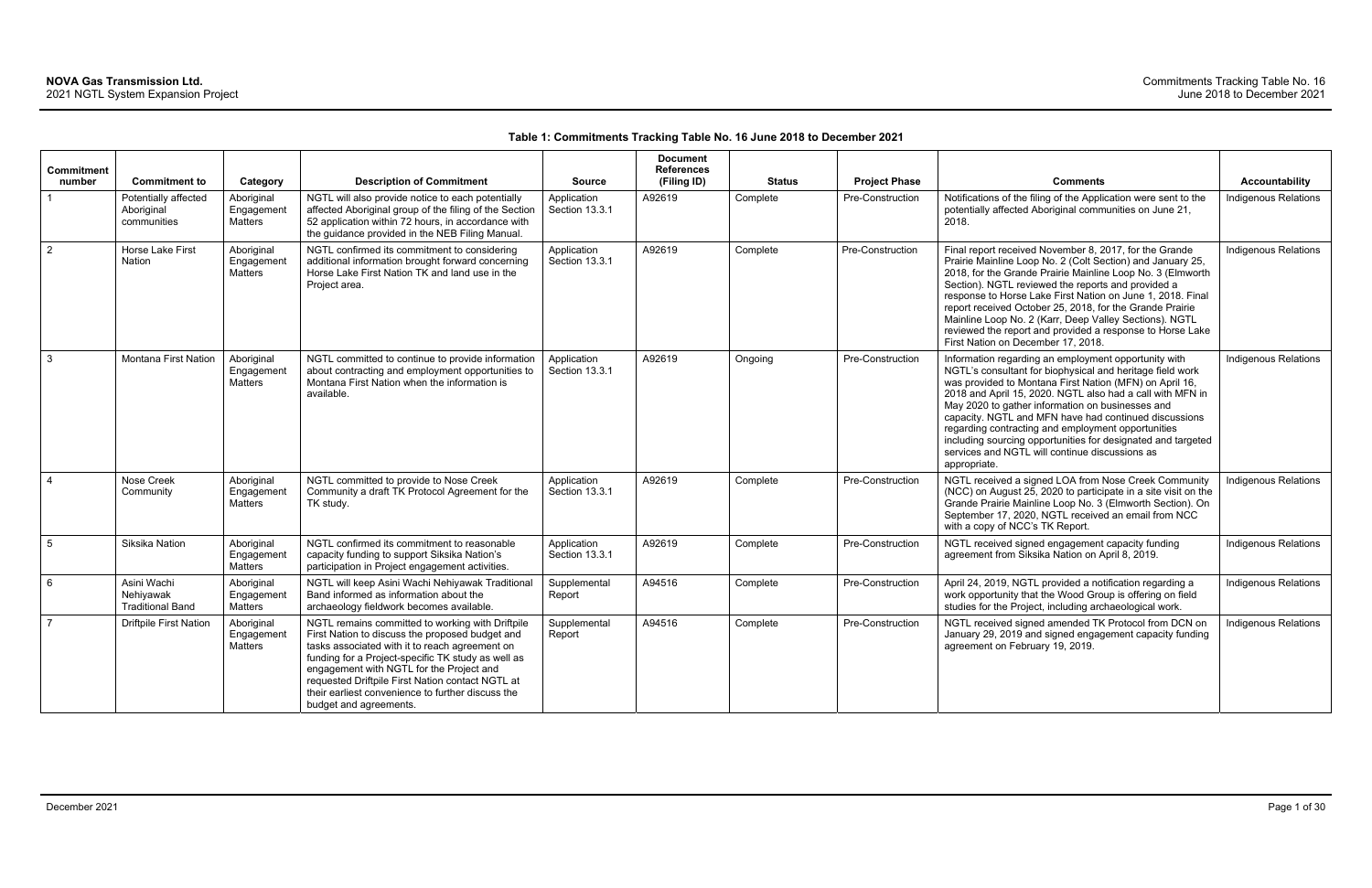| Commitment<br>number | <b>Commitment to</b>                | Category                                   | <b>Description of Commitment</b>                                                                                                                                                                                                                                                                                                                                                                           | <b>Source</b>                                          | <b>Document</b><br><b>References</b><br>(Filing ID) | <b>Status</b> | <b>Project Phase</b> | <b>Comments</b>                                                                                            | <b>Accountability</b>       |
|----------------------|-------------------------------------|--------------------------------------------|------------------------------------------------------------------------------------------------------------------------------------------------------------------------------------------------------------------------------------------------------------------------------------------------------------------------------------------------------------------------------------------------------------|--------------------------------------------------------|-----------------------------------------------------|---------------|----------------------|------------------------------------------------------------------------------------------------------------|-----------------------------|
| 8                    | Aseniwuche<br><b>Winewak Nation</b> | Aboriginal<br>Engagement<br>Matters        | NGTL will provide this information (Appendix E,<br>Annex A of the ESA Supplement for Additional<br>Written Evidence Filing: Traditional Knowledge<br>Report - Aboriginal Groups Project-Related<br>Issue Summaries for NGTL's responses and<br>proposed mitigation measures from the Project<br>EPP) to Aseniwuche Winewak Nation and offer<br>to answer any questions or discuss concerns, if<br>any.     | <b>Additional Written</b><br>Evidence (AWE)<br>Section | A96812                                              | Complete      | Pre-Construction     | NGTL reviewed the report and provided responses to<br>Aseniwuche Winewak Nation on December 17, 2018.      | <b>Indigenous Relations</b> |
| 9                    | East Prairie Métis<br>Settlement    | Aboriginal<br>Engagement<br><b>Matters</b> | NGTL will provide this information (Appendix E,<br>Annex A of the ESA Supplement for Additional<br>Written Evidence Filing: Traditional Knowledge<br>Report - Aboriginal Groups Project-Related<br>Issue Summaries for NGTL's responses and<br>proposed mitigation measures from the Project<br>EPP) to East Prairie Métis Settlement and offer<br>to answer any questions or discuss concerns, if<br>any. | <b>Additional Written</b><br>Evidence (AWE)<br>Section | A96812                                              | Complete      | Pre-Construction     | NGTL reviewed the report and provided a response to<br>East Prairie Métis Settlement on December 17, 2018. | <b>Indigenous Relations</b> |
| 10                   | Gunn Métis Local 55                 | Aboriginal<br>Engagement<br>Matters        | NGTL will provide this information (Appendix E,<br>Annex A of the ESA Supplement for Additional<br>Written Evidence Filing: Traditional Knowledge<br>Report - Aboriginal Groups Project-Related<br>Issue Summaries for NGTL's responses and<br>proposed mitigation measures from the Project<br>EPP) to Gunn Métis Local 55 and offer to<br>answer any questions or discuss concerns, if<br>any.           | <b>Additional Written</b><br>Evidence (AWE)<br>Section | A96812                                              | Complete      | Pre-Construction     | NGTL reviewed the report and provided a response to<br>Gunn Métis Local 55 on December 17, 2018.           | <b>Indigenous Relations</b> |
| 11                   | Horse Lake First<br><b>Nation</b>   | Aboriginal<br>Engagement<br>Matters        | NGTL will provide this information (Appendix E,<br>Annex A of the ESA Supplement for Additional<br>Written Evidence Filing: Traditional Knowledge<br>Report - Aboriginal Groups Project-Related<br>Issue Summaries for NGTL's responses and<br>proposed mitigation measures from the Project<br>EPP) to Horse Lake First Nation and offer to<br>answer any questions or discuss concerns, if<br>any.       | <b>Additional Written</b><br>Evidence (AWE)<br>Section | A96812                                              | Complete      | Pre-Construction     | NGTL reviewed the report and provided a response to<br>Horse Lake First Nation on December 17, 2018.       | <b>Indigenous Relations</b> |
| 12                   | <b>Paul First Nation</b>            | Aboriginal<br>Engagement<br><b>Matters</b> | NGTL will provide this information (Appendix E,<br>Annex A of the ESA Supplement for Additional<br>Written Evidence Filing: Traditional Knowledge<br>Report - Aboriginal Groups Project-Related<br>Issue Summaries for NGTL's responses and<br>proposed mitigation measures from the Project<br>EPP) to Paul First Nation and offer to answer<br>any questions or discuss concerns, if any.                | <b>Additional Written</b><br>Evidence (AWE)<br>Section | A96812                                              | Complete      | Pre-Construction     | NGTL reviewed the report and provided a response to<br>Paul First Nation on December 17, 2018.             | <b>Indigenous Relations</b> |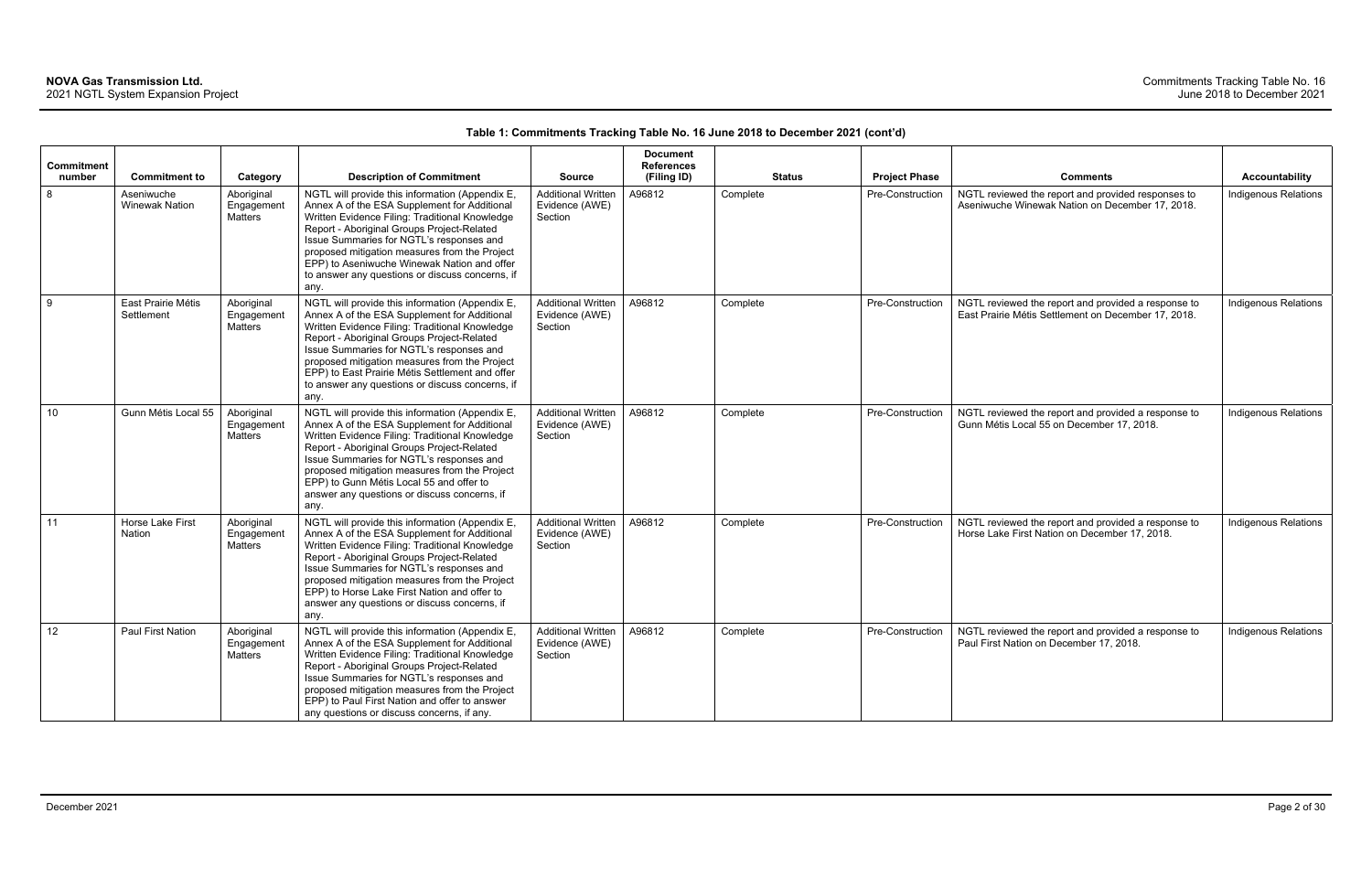| <b>Commitment</b> |                                     |                                            |                                                                                                                                                                                                                                                                                                                                                                                                        |                                                               | <b>Document</b><br><b>References</b> |               |                      |                                                                                                                                                                                                                                                                                                                                                                                                                                                                                              |                             |
|-------------------|-------------------------------------|--------------------------------------------|--------------------------------------------------------------------------------------------------------------------------------------------------------------------------------------------------------------------------------------------------------------------------------------------------------------------------------------------------------------------------------------------------------|---------------------------------------------------------------|--------------------------------------|---------------|----------------------|----------------------------------------------------------------------------------------------------------------------------------------------------------------------------------------------------------------------------------------------------------------------------------------------------------------------------------------------------------------------------------------------------------------------------------------------------------------------------------------------|-----------------------------|
| number            | <b>Commitment to</b>                | Category                                   | <b>Description of Commitment</b>                                                                                                                                                                                                                                                                                                                                                                       | <b>Source</b>                                                 | (Filing ID)                          | <b>Status</b> | <b>Project Phase</b> | <b>Comments</b>                                                                                                                                                                                                                                                                                                                                                                                                                                                                              | Accountability              |
| 13                | Stoney Nakoda<br>Nations            | Aboriginal<br>Engagement<br>Matters        | NGTL will provide this information (Appendix E,<br>Annex A of the ESA Supplement for Additional<br>Written Evidence Filing: Traditional Knowledge<br>Report - Aboriginal Groups Project-Related<br>Issue Summaries for NGTL's responses and<br>proposed mitigation measures from the Project<br>EPP) to Stoney Nakoda Nations and offer to<br>answer any questions or discuss concerns, if<br>any.     | <b>Additional Written</b><br>Evidence (AWE)<br>Section        | A96812                               | Complete      | Pre-Construction     | NGTL reviewed the issues and concerns and provided a<br>response to Stoney Nakoda Nations on December 17,<br>2018.                                                                                                                                                                                                                                                                                                                                                                           | Indigenous Relations        |
| 14                | Sturgeon Lake Cree<br><b>Nation</b> | Aboriginal<br>Engagement<br>Matters        | NGTL will provide this information (Appendix E,<br>Annex A of the ESA Supplement for Additional<br>Written Evidence Filing: Traditional Knowledge<br>Report - Aboriginal Groups Project-Related<br>Issue Summaries for NGTL's responses and<br>proposed mitigation measures from the Project<br>EPP) to Sturgeon Lake Cree Nation and offer to<br>answer any questions or discuss concerns, if<br>any. | <b>Additional Written</b><br>Evidence (AWE)<br>Section        | A96812                               | Complete      | Pre-Construction     | NGTL reviewed the concerns and provided a response to<br>Sturgeon Lake Cree Nation on December 17, 2018.                                                                                                                                                                                                                                                                                                                                                                                     | <b>Indigenous Relations</b> |
| 15                | <b>Sunchild First Nation</b>        | Aboriginal<br>Engagement<br><b>Matters</b> | NGTL will provide this information (Appendix E,<br>Annex A of the ESA Supplement for Additional<br>Written Evidence Filing: Traditional Knowledge<br>Report - Aboriginal Groups Project-Related<br>Issue Summaries for NGTL's responses and<br>proposed mitigation measures from the Project<br>EPP) to Sunchild First Nation and offer to<br>answer any questions or discuss concerns, if<br>any.     | <b>Additional Written</b><br>Evidence (AWE)<br>Section        | A96812                               | Complete      | Pre-Construction     | NGTL reviewed the report and provided a response to<br>Sunchild First Nation on December 17, 2018.                                                                                                                                                                                                                                                                                                                                                                                           | <b>Indigenous Relations</b> |
| 16                | <b>Foothills First Nation</b>       | Aboriginal<br>Engagement<br>Matters        | NGTL stated that it is not in a position to agree<br>to provide separate additional funding to<br>Foothills First Nation however NGTL remains<br>committed to meeting with Foothills First Nation<br>in order to hear and address any issues and<br>concerns related to the proposed Project.                                                                                                          | <b>Additional Written</b><br>Evidence (AWE)<br>Section 6.2.10 | A96812                               | Complete      | Pre-Construction     | NGTL met with Foothills First Nation (FFN) on<br>December 14, 2018, and a telephone call on July 26,<br>2019. NGTL emailed FFN the mitigation table with<br>NGTL's responses and proposed mitigation measures for<br>the Project-specific issues and concerns identified in the<br>FFN Traditional Land Use Study filed with the NEB for<br>the Project. NGTL noted that if FFN had any questions or<br>wished to meet to discuss the mitigation table in further<br>detail to contact NGTL. | <b>Indigenous Relations</b> |
| 17                | <b>Horse Lake First</b><br>Nation   | Aboriginal<br>Engagement<br><b>Matters</b> | Should HLFN identify the locations where<br>spraying and herbicide application are of interest<br>to HLFN then NGTL will notify HLFN regarding<br>timing and locations of scheduled spraying and<br>herbicide applications for those locations during<br>construction.                                                                                                                                 | HLFN 1.3e                                                     | A98233-9                             | Planned       | Operations           | To date HLFN has not provided NGTL with any specific<br>locations where spraying or herbicide application are of<br>interest.                                                                                                                                                                                                                                                                                                                                                                | Indigenous Relations        |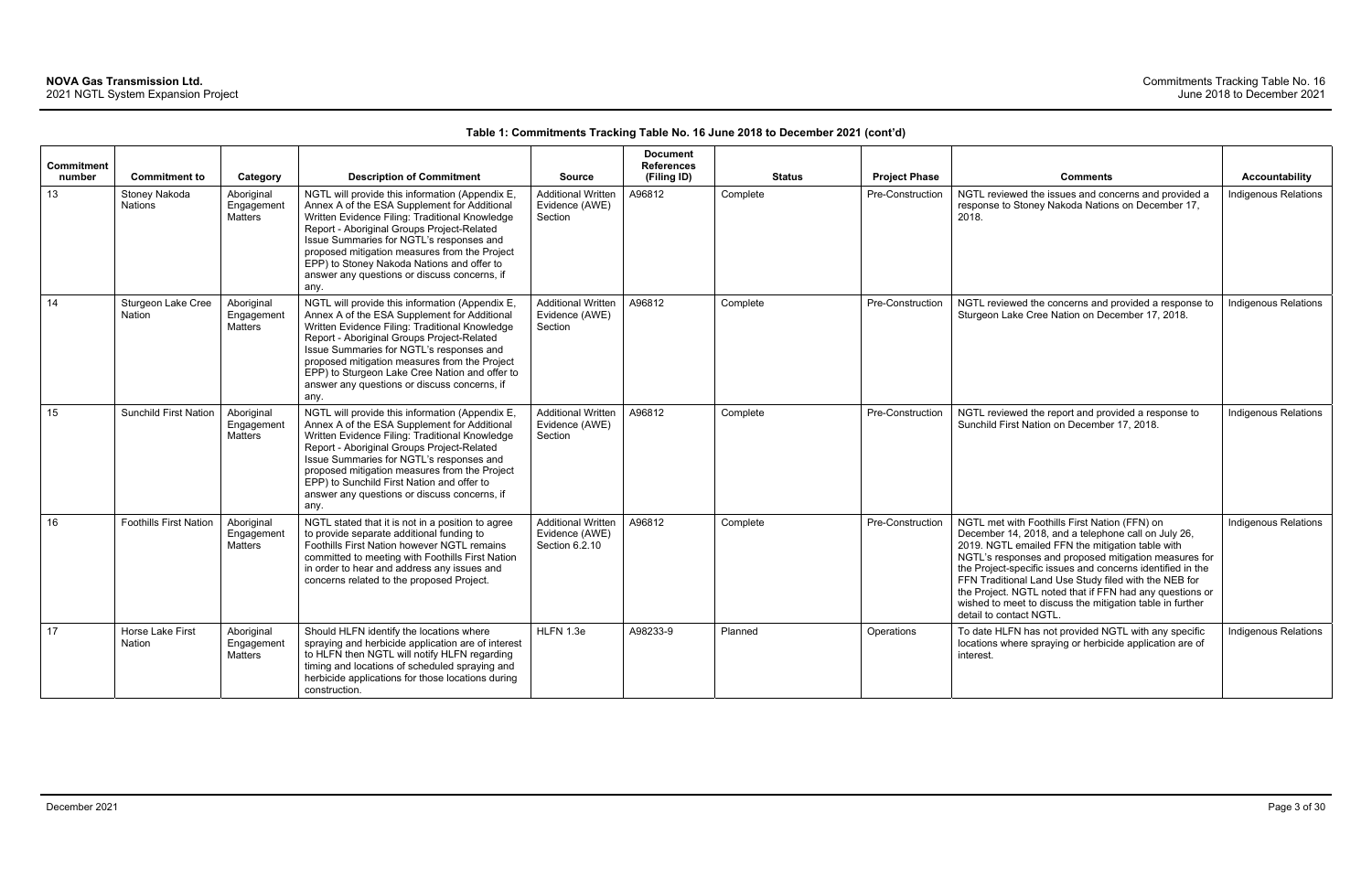| <b>Commitment</b><br>number | <b>Commitment to</b>                | Category                                   | <b>Description of Commitment</b>                                                                                                                                                                                                                                                                                                                                                                                                     | <b>Source</b>                                                   | <b>Document</b><br><b>References</b><br>(Filing ID) | <b>Status</b> | <b>Project Phase</b> | <b>Comments</b>                                                                                                                                                                                                                                                                                                                                                                                                                                                                                                            | <b>Accountability</b>       |
|-----------------------------|-------------------------------------|--------------------------------------------|--------------------------------------------------------------------------------------------------------------------------------------------------------------------------------------------------------------------------------------------------------------------------------------------------------------------------------------------------------------------------------------------------------------------------------------|-----------------------------------------------------------------|-----------------------------------------------------|---------------|----------------------|----------------------------------------------------------------------------------------------------------------------------------------------------------------------------------------------------------------------------------------------------------------------------------------------------------------------------------------------------------------------------------------------------------------------------------------------------------------------------------------------------------------------------|-----------------------------|
| 18                          | Horse Lake First<br>Nation          | Aboriginal<br>Engagement<br>Matters        | NGTL will be developing an Aboriginal<br>Construction Participation Program (ACPP) to<br>provide opportunities for potentially affected<br>Aboriginal groups to develop an understanding<br>of construction and environmental protection<br>activities through observation and discussion of<br>Project construction activities.                                                                                                     | HLFN 1.3 h) and<br>HLFN 1.4 f                                   | A98233-9                                            | Complete      | Construction         | NGTL contacted all potentially affected Aboriginal groups<br>regarding the ACPP on March 23, 2020, to determine<br>interest in participation and included a questionnaire to<br>gather additional information to inform the development<br>of the ACPP. Discussions related to the ACPP including<br>regarding the potential for participation in the program<br>has continued with potentially affected Aboriginal groups.<br>NGTL has developed the ACPP pursuant to Certificate<br>Condition 12 and Order Condition 10. | Indigenous Relations        |
| 19                          | Samson Cree First<br>Nation         | Aboriginal<br>Engagement<br>Matters        | In addition, NGTL will require the Prime<br>Contractors for the Project to provide site-<br>specific orientation where best practices and<br>community engagement expectations are<br>communicated to all personnel.                                                                                                                                                                                                                 | SCN 1.0 a) and<br>b)                                            | A98233-9                                            | Ongoing       | Construction         | Prime Contractor orientations are being provided for<br>workers on section 58 and section 52 activities.                                                                                                                                                                                                                                                                                                                                                                                                                   | Indigenous Relations        |
| 20                          | Blood Tribe / DCN /<br>MNA R3 / PKN | Aboriginal<br>Engagement<br><b>Matters</b> | Should traditional trails be identified through<br>ongoing engagement with potentially affected<br>Aboriginal groups, this information will be<br>considered in Project planning, including the<br>EPP and EAS, as appropriate.                                                                                                                                                                                                      | BT 1.44<br><b>DCN 21</b><br><b>MNA R3 45</b><br><b>PKN 1.44</b> | A98233-3<br>A98233-5<br>A98233-10<br>A98233-12      | Complete      | Pre-Construction     | No trails were identified through ongoing engagement<br>that required consideration as part of Project planning.                                                                                                                                                                                                                                                                                                                                                                                                           | Indigenous Relations        |
| 21                          | Duncan's First<br>Nation            | Aboriginal<br>Engagement<br>Matters        | The findings of Duncan's First Nation's final TK<br>report will be reviewed in the context of the ESA<br>and considered for incorporation into Project<br>planning, as appropriate. NGTL will also provide<br>responses and proposed mitigation measures<br>from the Project EPP in response to their final<br>TK study and will offer to meet with Duncan's<br>First Nation to answer any questions or discuss<br>concerns, if any. | <b>Attachment BT</b><br>$1.41 - 1$                              | A98233-3                                            | Complete      | Pre-Construction     | NGTL reviewed the report and provided a response to<br>Duncan's First Nation on June 19, 2019.                                                                                                                                                                                                                                                                                                                                                                                                                             | <b>Indigenous Relations</b> |
| 22                          | Kelly Lake Cree<br><b>Nation</b>    | Aboriginal<br>Engagement<br>Matters        | The findings of Kelly Lake Cree Nation's TK<br>study will be reviewed in the context of the ESA<br>and considered for incorporation into Project<br>planning, as appropriate. NGTL will also provide<br>responses and proposed mitigation measures<br>from the Project EPP in response to their final<br>TK study and will offer to meet with Kelly Lake<br>Cree Nation to answer any questions or discuss<br>concerns, if any.      | <b>Attachment BT</b><br>$1.41 - 1$                              | A98233-3                                            | Complete      | Pre-Construction     | NGTL reviewed the report and provided a response to<br>Kelly Lake Cree Nation on April 16, 2019.                                                                                                                                                                                                                                                                                                                                                                                                                           | Indigenous Relations        |
| 23                          | Stoney Nakoda<br>Nations            | Aboriginal<br>Engagement<br>Matters        | The findings of Stoney Nakoda Nation's interim<br>TK report will be reviewed in the context of the<br>ESA and considered for incorporation into<br>Project planning, as appropriate. NGTL will also<br>provide responses and proposed mitigation<br>measures from the Project EPP in response to<br>their final TK study and will offer to meet with<br>Stoney Nakoda Nation to answer any questions<br>or discuss concerns, if any. | Attachment BT<br>$1.41 - 1$                                     | A98233-3                                            | Complete      | Pre-Construction     | NGTL reviewed the report and provided responses to<br>Stoney Nakoda Nations on April 9, 2019.                                                                                                                                                                                                                                                                                                                                                                                                                              | Indigenous Relations        |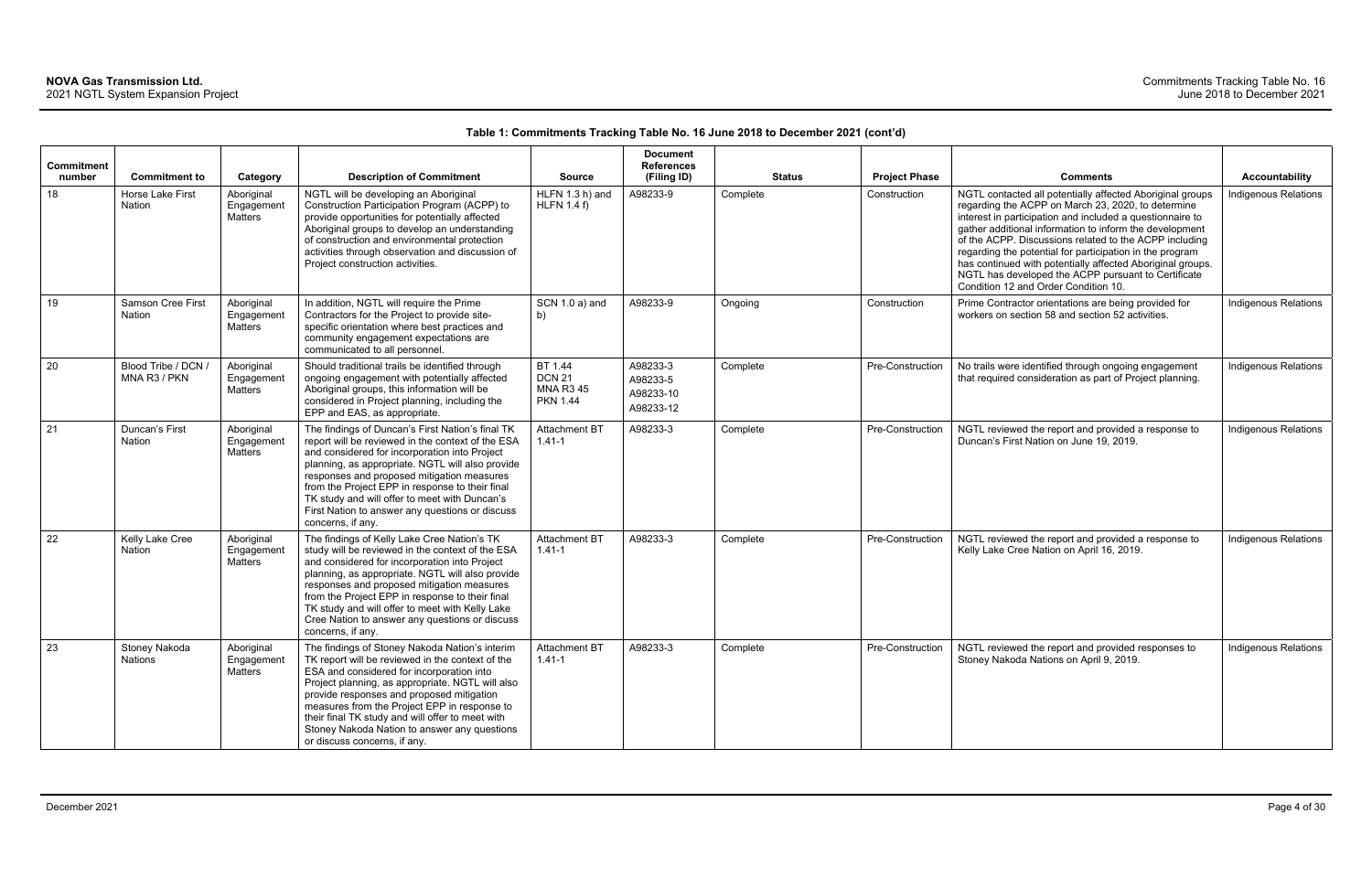| Commitment<br>number | <b>Commitment to</b> | Category                                   | <b>Description of Commitment</b>                                                                                                                                                                                                                                                                                                                                                                     | <b>Source</b>                                                    | <b>Document</b><br><b>References</b><br>(Filing ID) | <b>Status</b> | <b>Project Phase</b>               | <b>Comments</b>                                                                                                                                                                                                                                                                                                                                                                                                                                                                                                                                                                                                                                                                                                                                                       | <b>Accountability</b>       |
|----------------------|----------------------|--------------------------------------------|------------------------------------------------------------------------------------------------------------------------------------------------------------------------------------------------------------------------------------------------------------------------------------------------------------------------------------------------------------------------------------------------------|------------------------------------------------------------------|-----------------------------------------------------|---------------|------------------------------------|-----------------------------------------------------------------------------------------------------------------------------------------------------------------------------------------------------------------------------------------------------------------------------------------------------------------------------------------------------------------------------------------------------------------------------------------------------------------------------------------------------------------------------------------------------------------------------------------------------------------------------------------------------------------------------------------------------------------------------------------------------------------------|-----------------------------|
| 24                   | <b>ANSN</b>          | Aboriginal<br>Engagement<br>Matters        | NGTL will provide Aboriginal groups with<br>updated schedules and mapping prior to the<br>start of construction to avoid potential conflicts<br>between construction crews and traditional<br>users.                                                                                                                                                                                                 | <b>HLFN 1.1d</b><br>ANSN 2.1 h)<br>HLFN 2.3 c)<br>Reply Evidence | A98233-9<br>A98655-2<br>A98655-4<br>C00043-1        | Complete      | Pre-Construction                   | On November 9, 2020, NGTL provided Order Condition<br>16 Construction schedules for Section 58 activities<br>(submitted to the CER on November 6, 2020 [C09392-1])<br>to all potentially affected Aboriginal groups, as well as a<br>high-level construction commencement timing update<br>and a link to the Project website for further information<br>and updates. On January 14, 2021, NGTL provided<br>Certificate Condition 18 Construction Schedules for<br>section 52 construction (submitted to the CER on<br>January 11, 2021 [C10858-1]) to all potentially affected<br>Aboriginal groups. NGTL also included the Project fact<br>sheet and associated Project maps as well as links to<br>detailed maps of the Project sections on the Project<br>website. | <b>Indigenous Relations</b> |
| 25                   | <b>HLFN</b>          | Aboriginal<br>Engagement<br><b>Matters</b> | Should cultural and/or ceremonial sites be<br>identified through ongoing engagement with<br>HLFN, this information will be considered in<br>Project planning, including the EPP and EAS, as<br>appropriate.                                                                                                                                                                                          | HLFN 2.1 e)                                                      | A98655-4                                            | Complete      | Pre-Construction                   | HLFN has not provided NGTL with any specific locations<br>of cultural and/or ceremonial sites.                                                                                                                                                                                                                                                                                                                                                                                                                                                                                                                                                                                                                                                                        | <b>Indigenous Relations</b> |
| 26                   | <b>ANSN</b>          | Aboriginal<br>Engagement<br><b>Matters</b> | NGTL will consider relevant input provided by<br>Aboriginal groups during ongoing engagement<br>for the Project throughout the finalization of the<br>CHROMP for the Project.                                                                                                                                                                                                                        | ANSN 2.2 a)                                                      | A98655-2                                            | Complete      | Pre-Construction                   | NGTL provided all potentially affected Aboriginal groups<br>notice that NGTL filed a Revised Caribou Habitat<br>Restoration and Offset Measures Plan (CHROMP), which<br>included relevant feedback provided by Aboriginal<br>groups, with the CER, pursuant to Condition 6 of the<br>Certificate on November 12, 2020. The notice contained<br>a link to the revised CHROMP and Filing ID (C09519-1).                                                                                                                                                                                                                                                                                                                                                                 | <b>Indigenous Relations</b> |
| 27                   | <b>ANSN</b>          | Aboriginal<br>Engagement<br>Matters        | NGTL does not have specific coordinated<br>agreements with third parties for scheduling<br>maintenance or clearing activities in the Little<br>Smoky Caribou Range; however, with respect to<br>Project construction, if known, NGTL will work<br>with third parties conducting activities within<br>similar timeframes to coordinate activities in<br>order to minimize disturbance within an area. | ANSN 2.2 e)                                                      | A98655-2                                            | Ongoing       | Pre-Construction<br>/ Construction | NGTL completed the majority of clearing within the Little<br>Smoky Caribou Range prior to the beginning of the RAP<br>(i.e., NGTL stopped work within the Range on<br>February 14, 2021) and plans to complete clearing as<br>well as construction activities before the start of the RAP<br>in Q1 2022, unless unforeseen events (e.g., weather<br>conditions) cause delays. NGTL confirmed that work in<br>the Little Smoky Caribou Range cannot be completed<br>prior to the RAP and committed to providing outstanding<br>information required for Condition 23 approval by January<br>14, 2022 (C16840-1).                                                                                                                                                       | Environment                 |
| 28                   | <b>ANSN</b>          | Aboriginal<br>Engagement<br>Matters        | Following the receipt of the results of ANSN's TK<br>study, NGTL will also offer to meet and discuss<br>with ANSN the proposed measures to avoid,<br>mitigate or otherwise manage potential effects of<br>the Project and to address or respond to<br>questions or identified concerns.                                                                                                              | ANSN 2.4 a)                                                      | A98655-2                                            | Complete      | Pre-Construction                   | NGTL reviewed the report and provided a response to<br>Alexis Nakota Sioux Nation on June 19, 2019.                                                                                                                                                                                                                                                                                                                                                                                                                                                                                                                                                                                                                                                                   | <b>Indigenous Relations</b> |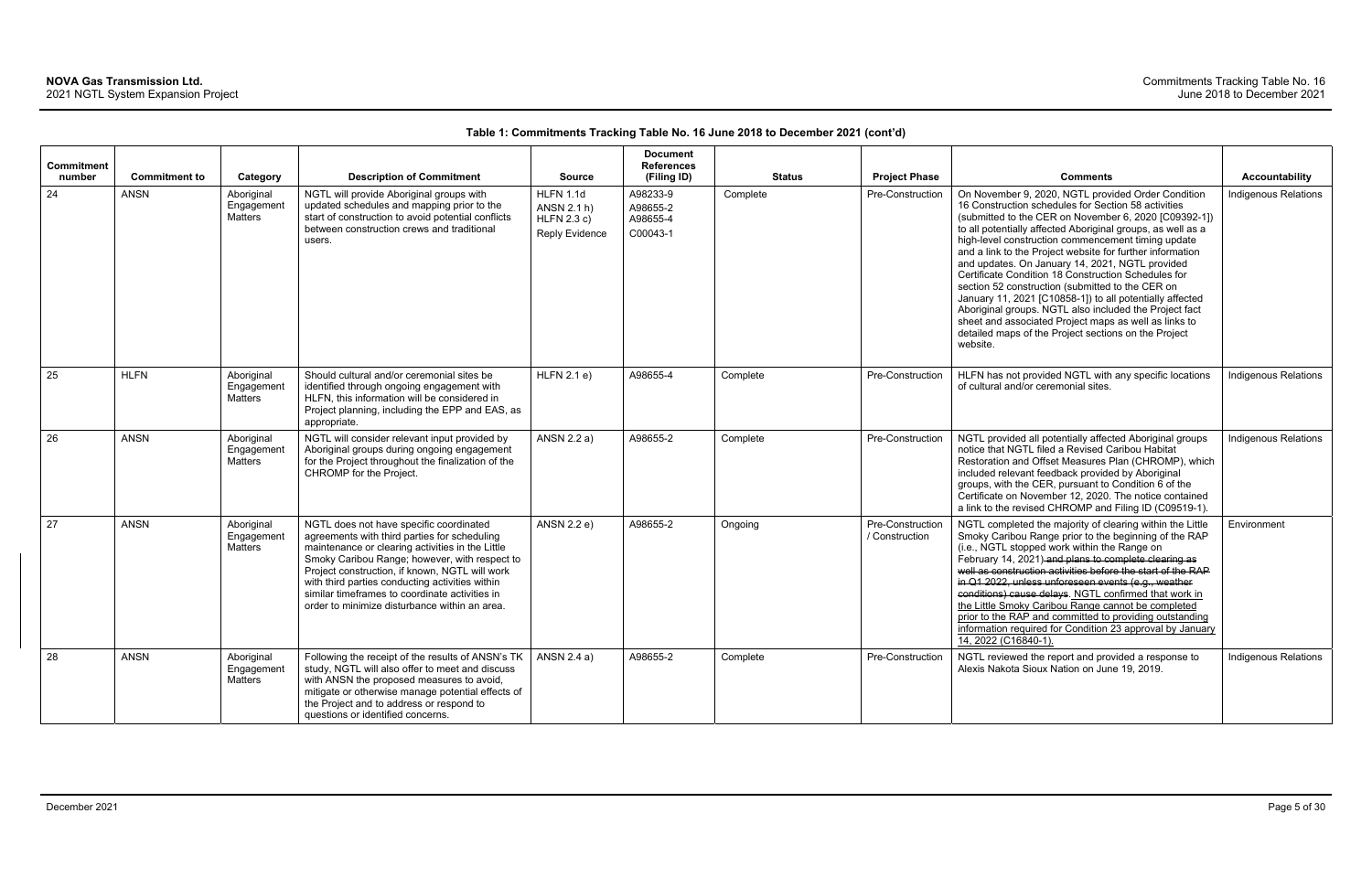| <b>Commitment</b><br>number | <b>Commitment to</b> | Category                                   | <b>Description of Commitment</b>                                                                                                                                                                                                                                                                                                                                                                                          | <b>Source</b>         | <b>Document</b><br><b>References</b><br>(Filing ID) | <b>Status</b> | <b>Project Phase</b> | <b>Comments</b>                                                                                                                                                                                                                                                                                                                                                                                                                                                                                                                                                                                                                                                                                                                                                                                                                                                                                                                                                                                                                                                                                                                                                                                                                                            | <b>Accountability</b>       |
|-----------------------------|----------------------|--------------------------------------------|---------------------------------------------------------------------------------------------------------------------------------------------------------------------------------------------------------------------------------------------------------------------------------------------------------------------------------------------------------------------------------------------------------------------------|-----------------------|-----------------------------------------------------|---------------|----------------------|------------------------------------------------------------------------------------------------------------------------------------------------------------------------------------------------------------------------------------------------------------------------------------------------------------------------------------------------------------------------------------------------------------------------------------------------------------------------------------------------------------------------------------------------------------------------------------------------------------------------------------------------------------------------------------------------------------------------------------------------------------------------------------------------------------------------------------------------------------------------------------------------------------------------------------------------------------------------------------------------------------------------------------------------------------------------------------------------------------------------------------------------------------------------------------------------------------------------------------------------------------|-----------------------------|
| 29                          | <b>OCFN</b>          | Aboriginal<br>Engagement<br><b>Matters</b> | Upon receipt, the findings of OCFN's TK study<br>will be considered in Project planning, including<br>the EPP and Environmental Alignment Sheets<br>(EAS) filed prior to construction.                                                                                                                                                                                                                                    | OCFN 2.4 r)           | A98655-5                                            | Complete      | Pre-Construction     | Inherent and Treaty Rights Assessment Report received<br>by NEB on April 18, 2019. NGTL reviewed the report and<br>provided a response to O'Chiese First Nation on<br>July 22, 2019.<br>NGTL received the final report on April 2, 2020. NGTL<br>reviewed the final report and provided a response to                                                                                                                                                                                                                                                                                                                                                                                                                                                                                                                                                                                                                                                                                                                                                                                                                                                                                                                                                      | Indigenous Relations        |
| 30                          | SNN                  | Aboriginal<br>Engagement<br>Matters        | NGTL will consider inputs shared by SNN during<br>ongoing engagement, if and when they are<br>provided. Also, NGTL is willing to meet with<br>SNN, at SNN's earliest convenience, to gain an<br>understanding of what SNN's specific interests<br>are regarding participation in the emergency<br>response measures regarding the DMRCP.                                                                                  | SNN 2.5 d)            | A98655-6                                            | Ongoing       | Pre-Construction     | O'Chiese First Nation on July 30, 2020.<br>On February 3, 2020 NGTL offered to provide SNN with a<br>presentation, meeting and/or further information on<br>NGTL's Emergency Management and/or Pipeline Safety<br>as it pertains to the NGTL System and more directly the<br>Project. NGTL noted that if SNN is interested in learning<br>more about NGTL's Emergency Management and<br>Pipeline Safety to contact NGTL directly. NGTL followed<br>up on this offer on June 15, 2020 and August 12, 2020.<br>NGTL had discussions with SNN through the Public<br>Awareness Program in June 2021 about potential<br>participation in an emergency response exercise. NGTL<br>also met with SNN as part of engagement on another<br>NGTL project to continue to discuss emergency response<br>related matters. During a meeting on September 28,<br>2021, NGTL and SNN agreed to jointly develop a<br>documented summary in conjunction with SNN<br>technicians, on actions to take in the event of an<br>emergency associated with an NGTL pipeline.<br>Discussions with SNN are ongoing and will continue<br>through TC Energy's Regional Engagement Leads.<br>NGTL also remains available to discuss matters at a<br>Project-level with SNN if requested. | <b>Indigenous Relations</b> |
| 31                          | All groups           | Aboriginal<br>Engagement<br><b>Matters</b> | NGTL confirms that available TK is considered<br>and incorporated into NGTL's orientation<br>materials i.e., cultural awareness training, as<br>appropriate. NGTL is willing to provide a copy of<br>the orientation materials, upon request from a<br>potentially affected Aboriginal group, and any<br>feedback received by NGTL prior to construction<br>will be considered in the finalization of the<br>orientation. | <b>Reply Evidence</b> | C00043-1                                            | Complete      | Pre-Construction     | GML55 has requested and NGTL agreed to provide<br>GML55 a copy of the cultural awareness training once it<br>is compiled.<br>On January 6, 2021, NGTL emailed GML55 a copy of<br>NGTL's Draft Indigenous Awareness portion of<br>orientation materials for the Project for GML55's<br>information and review as per GML55's previous request.<br>No feedback has been received to date.<br>On February 3, 2021, NGTL emailed KLFN a copy of the<br>Indigenous Awareness portion of NGTL's Cultural<br>Awareness Training for the Project as per KLFN's<br>request during a meeting between NGTL and KLFN on<br>November 19, 2020. KLFN confirmed receipt of the email<br>on February 12, 2021.                                                                                                                                                                                                                                                                                                                                                                                                                                                                                                                                                             | Indigenous Relations        |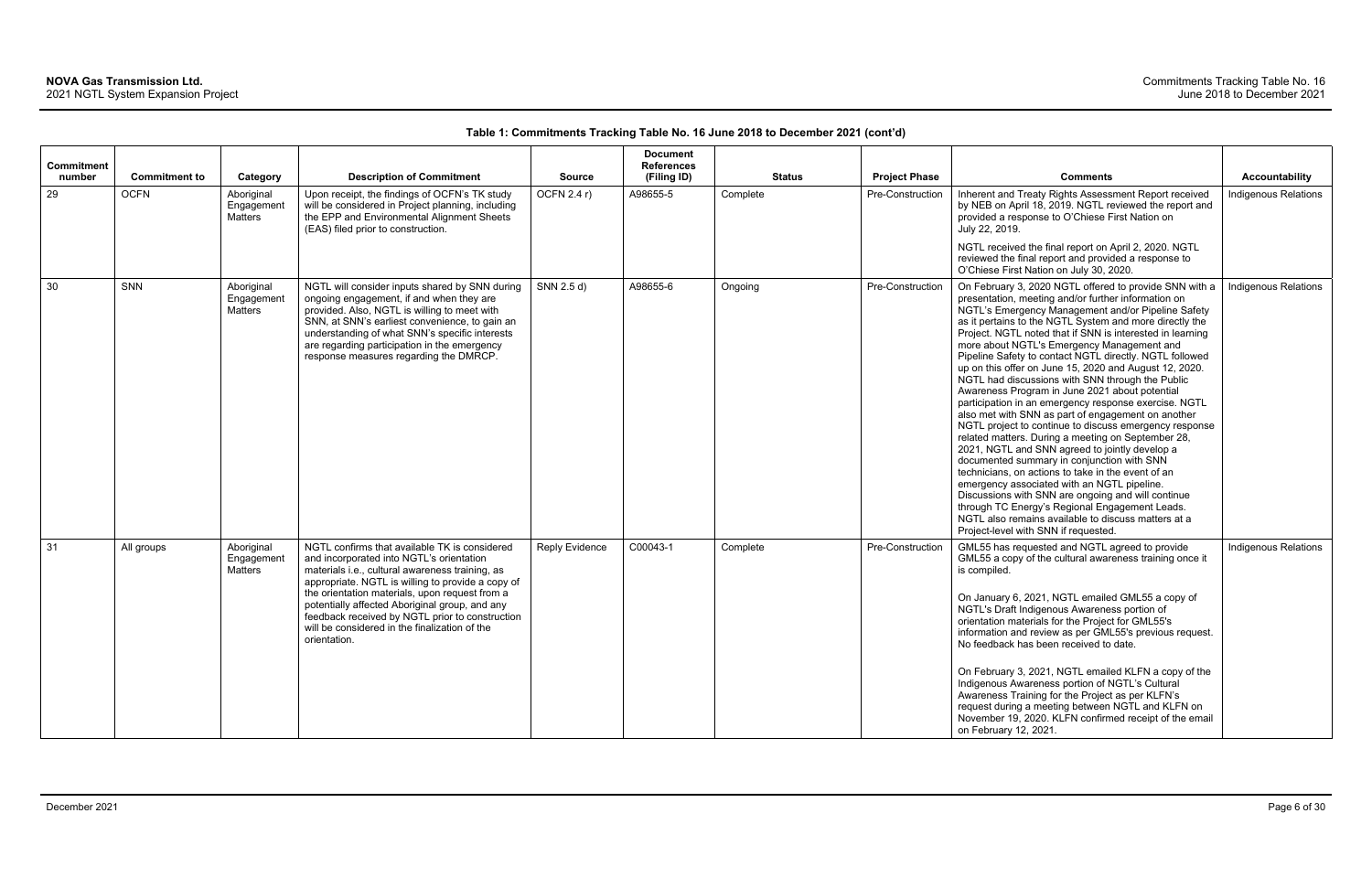| <b>Commitment</b> |                              |                                     |                                                                                                                                                                                                                                                                                                                                                                                                                                                                          |                       | <b>Document</b><br><b>References</b> |               |                                       |                                                                                                                                                                                                                                                                                                                                                                                                                                                                                                                                                                                                                                                                                                                                                                                                                                                                                                                                                                                                                                                                                                                                           |                             |
|-------------------|------------------------------|-------------------------------------|--------------------------------------------------------------------------------------------------------------------------------------------------------------------------------------------------------------------------------------------------------------------------------------------------------------------------------------------------------------------------------------------------------------------------------------------------------------------------|-----------------------|--------------------------------------|---------------|---------------------------------------|-------------------------------------------------------------------------------------------------------------------------------------------------------------------------------------------------------------------------------------------------------------------------------------------------------------------------------------------------------------------------------------------------------------------------------------------------------------------------------------------------------------------------------------------------------------------------------------------------------------------------------------------------------------------------------------------------------------------------------------------------------------------------------------------------------------------------------------------------------------------------------------------------------------------------------------------------------------------------------------------------------------------------------------------------------------------------------------------------------------------------------------------|-----------------------------|
| number            | <b>Commitment to</b>         | Category                            | <b>Description of Commitment</b>                                                                                                                                                                                                                                                                                                                                                                                                                                         | <b>Source</b>         | (Filing ID)                          | <b>Status</b> | <b>Project Phase</b>                  | <b>Comments</b>                                                                                                                                                                                                                                                                                                                                                                                                                                                                                                                                                                                                                                                                                                                                                                                                                                                                                                                                                                                                                                                                                                                           | <b>Accountability</b>       |
| 32                | All groups                   | Aboriginal<br>Engagement<br>Matters | NGTL is willing to meet with any Aboriginal<br>group expressing an interest in the Project-<br>specific ERP once it is created, upon request.                                                                                                                                                                                                                                                                                                                            | Reply Evidence        | C00043-1                             | Complete      | Pre-Construction                      | NGTL provided all potentially affected Aboriginal groups<br>a redacted copy of the ERPs for the Elmworth section,<br>Karr section, Valhalla section, Beiseker Compressor unit<br>addition, Didsbury Compressor unit addition and Nordegg<br>Compressor unit addition on August 13, 2020. On<br>September 10, 2020, NGTL provided all potentially<br>affected Aboriginal groups copies of the template ERPs<br>for the outstanding pipeline sections. NGTL provided<br>additional Project component ERPs in November and<br>December 2020 and January 2021 as conditioned within,<br>and filed pursuant to Order Condition $4 -$ Emergency<br>Response Plans. NGTL's subsequent ERP-related<br>discussions with potentially affected Aboriginal groups is<br>detailed, where applicable, in NGTL's Order Condition 11<br>filing (C09392-1) which potentially affected Aboriginal<br>groups were notified of and provided the link to on<br>November 9, 2020, and will be detailed going forward<br>within NGTL's engagement update to be filed pursuant to<br>Certificate Condition 14 and Order Condition 11 as<br>applicable (C09434-1). | Indigenous Relations        |
| 33                | Samson Cree<br><b>Nation</b> | Aboriginal<br>Engagement<br>Matters | NGTL committed to providing SCN information<br>regarding NGTL's approach to GHG emissions<br>as well as providing a copy of the CHROMP<br>when it is made available from the Project team.                                                                                                                                                                                                                                                                               | <b>Reply Evidence</b> | C00043-1                             | Ongoing       | Pre-Construction<br>Post-construction | As stated in NGTL's Final Argument, NGTL's assessment<br>of Project-related GHG emissions can be found in section<br>14 of the ESA, which was provided to SCN in June 2018.<br>NGTL provided Samson Cree Nation a draft of the<br>revised CHROMP for feedback on August 13, 2020, and<br>a link to the revised CHROMP submitted to the CER on<br>November 12, 2020, (C09519-1). NGTL will also provide<br>SCN with NGTL's Quantification of Construction-related<br>Greenhouse Gas (GHG) Emissions filing pursuant to<br>Certificate Condition 26 upon filing with the CER.                                                                                                                                                                                                                                                                                                                                                                                                                                                                                                                                                               | Indigenous Relations        |
| 34                | All groups                   | Aboriginal<br>Engagement<br>Matters | NGTL continues to work with Aboriginal groups<br>to identify employment opportunities during the<br>pre-construction, construction, and post-<br>construction phases of the Project, and any<br>associated training requirements. NGTL will<br>prepare an Aboriginal and local participation plan<br>for the Project. This plan will include the<br>processes used to make contracting and<br>employment opportunities available to Aboriginal<br>and local contractors. | Reply Evidence        | C00043-1                             | Complete      | Pre-Construction                      | On September 22, 2020, NGTL filed its Appendix I,<br>Condition 13 and Appendix III, Condition 12 -<br>Employment, Contracting, and Procurement Plan Update<br>with the CER. NGTL provided a link to the plan to all<br>potentially affected Aboriginal groups on<br>September 23, 2020.                                                                                                                                                                                                                                                                                                                                                                                                                                                                                                                                                                                                                                                                                                                                                                                                                                                   | Indigenous Relations        |
| 35                | Sturgeon Lake Cree<br>Nation | Aboriginal<br>Engagement<br>Matters | NGTL will work with the registered trap line<br>owner to determine mitigation and will continue<br>engagement with the Sturgeon Lake Cree Nation<br>on measures to address this site.                                                                                                                                                                                                                                                                                    | Reply Evidence        | C00043-1                             | Complete      | Pre-Construction                      | NGTL has been in discussion with the trap line owner<br>and Sturgeon Lake Cree Nation since July 2019. In<br>November 2019 NGTL confirmed that the distance from<br>the edge of the Project ROW and TWS to the edge of the<br>identified trapper's cabin is more than SLCN's requested<br>100 m.                                                                                                                                                                                                                                                                                                                                                                                                                                                                                                                                                                                                                                                                                                                                                                                                                                          | <b>Indigenous Relations</b> |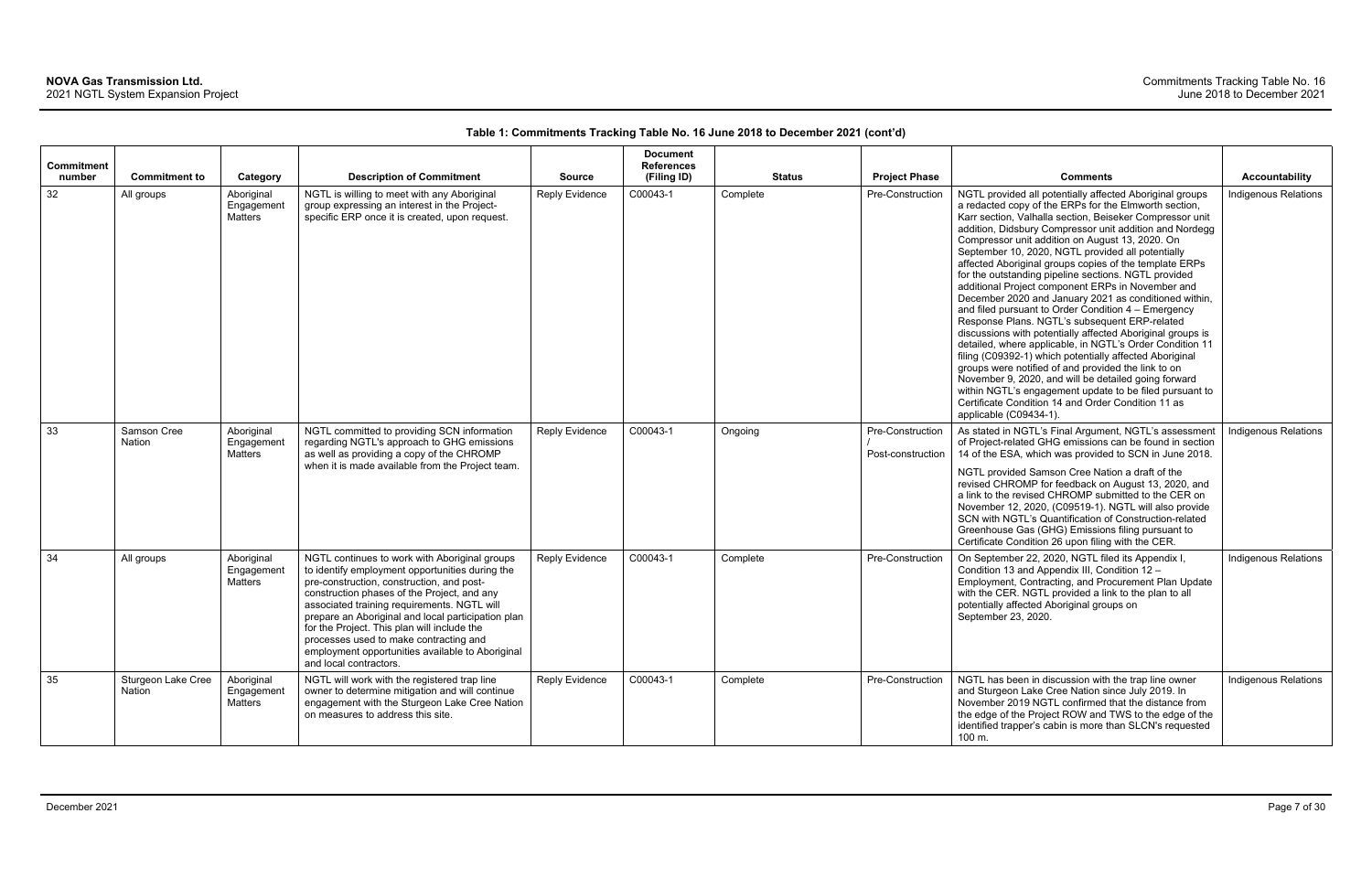| <b>Commitment</b> |                                                   |                                     |                                                                                                                                                                                                                 |                 | <b>Document</b><br><b>References</b> |               |                      |                                                                                                                                                                                                                                     |                             |
|-------------------|---------------------------------------------------|-------------------------------------|-----------------------------------------------------------------------------------------------------------------------------------------------------------------------------------------------------------------|-----------------|--------------------------------------|---------------|----------------------|-------------------------------------------------------------------------------------------------------------------------------------------------------------------------------------------------------------------------------------|-----------------------------|
| number            | <b>Commitment to</b>                              | Category                            | <b>Description of Commitment</b>                                                                                                                                                                                | <b>Source</b>   | (Filing ID)                          | <b>Status</b> | <b>Project Phase</b> | <b>Comments</b>                                                                                                                                                                                                                     | <b>Accountability</b>       |
| 36                | <b>Driftpile Cree Nation</b>                      | Aboriginal<br>Engagement<br>Matters | NGTL will provide a proposed response and<br>mitigations to Driftpile Cree Nation's TK Report.                                                                                                                  | Reply Evidence  | C00043-1                             | Complete      | Pre-Construction     | NGTL reviewed the final report and provided a response<br>to Driftpile Cree Nation on January 9, 2020.                                                                                                                              | Indigenous Relations        |
| 37                | Duncan's First<br>Nation                          | Aboriginal<br>Engagement<br>Matters | NGTL will provide a proposed response and<br>mitigations to Duncan's First Nation's TK Report.                                                                                                                  | Reply Evidence  | C00043-1                             | Complete      | Pre-Construction     | NGTL reviewed the final report and provided a response<br>to Duncan's First Nation on June 19, 2019.                                                                                                                                | <b>Indigenous Relations</b> |
| 38                | Ermineskin Cree<br><b>Nation</b>                  | Aboriginal<br>Engagemen<br>Matters  | NGTL noted it would provide ECN NGTL's<br>proposed responses and mitigation in response<br>to ECN's final TK Report for ECN's review and<br>consideration.                                                      | Reply Evidence  | C00043-1                             | Complete      | Pre-Construction     | On June 30, 2020, NGTL emailed ECN NGTL's<br>responses and proposed mitigation from the Project EPP<br>in response to the concerns raised in ECN's TK Report.<br>NGTL requested ECN follow up with NGTL regarding any<br>questions. | <b>Indigenous Relations</b> |
| 39                | Samson Cree<br>Nation                             | Aboriginal<br>Engagement<br>Matters | NGTL will provide a proposed response and<br>mitigations to Samson Cree Nation's TK Report.                                                                                                                     | Reply Evidence  | C00043-1                             | Complete      | Pre-Construction     | NGTL reviewed the final report and provided a response<br>to Samson Cree Nation on January 6, 2020.                                                                                                                                 | Indigenous Relations        |
| 40                | Sturgeon Lake Cree<br>Nation                      | Aboriginal<br>Engagemen<br>Matters  | NGTL will provide a proposed response and<br>mitigations to Sturgeon Lake Cree Nation's TK<br>Report.                                                                                                           | Reply Evidence  | C00043-1                             | Complete      | Pre-Construction     | NGTL reviewed the report and provided a response to<br>Sturgeon Lake Cree Nation on June 19, 2019.                                                                                                                                  | <b>Indigenous Relations</b> |
| 41                | Tsuu T'ina Nation                                 | Aboriginal<br>Engagement<br>Matters | NGTL will provide a proposed response and<br>mitigations to Tsuu T'ina Nation's TK Report.                                                                                                                      | Reply Evidence  | C00043-1                             | Complete      | Pre-Construction     | NGTL reviewed the final report and provided a response<br>to Tsuu T'ina Nation on June 19, 2019.                                                                                                                                    | <b>Indigenous Relations</b> |
| 42                | Whitefish Lake First<br>Nation #128<br>(Goodfish) | Aboriginal<br>Engagemen<br>Matters  | NGTL will provide a proposed response and<br>mitigations to Whitefish Lake First Nation #128<br>(Goodfish)'s TK Report.                                                                                         | Reply Evidence  | C00043-1                             | Complete      | Pre-Construction     | NGTL reviewed the report and provided a response to<br>Whitefish Lake First Nation #128 (Goodfish) on June 19,<br>2019.                                                                                                             | Indigenous Relations        |
| 43                | <b>Blood Tribe</b>                                | Aboriginal<br>Engagemen<br>Matters  | NGTL will implement a notification process to<br>those Aboriginal groups interested in the<br>implementation of wildlife species of concern<br>contingency plans and where feasible include<br>community input. | <b>NEB 3.14</b> | A99941-1                             | Planned       | Construction         |                                                                                                                                                                                                                                     | <b>Indigenous Relations</b> |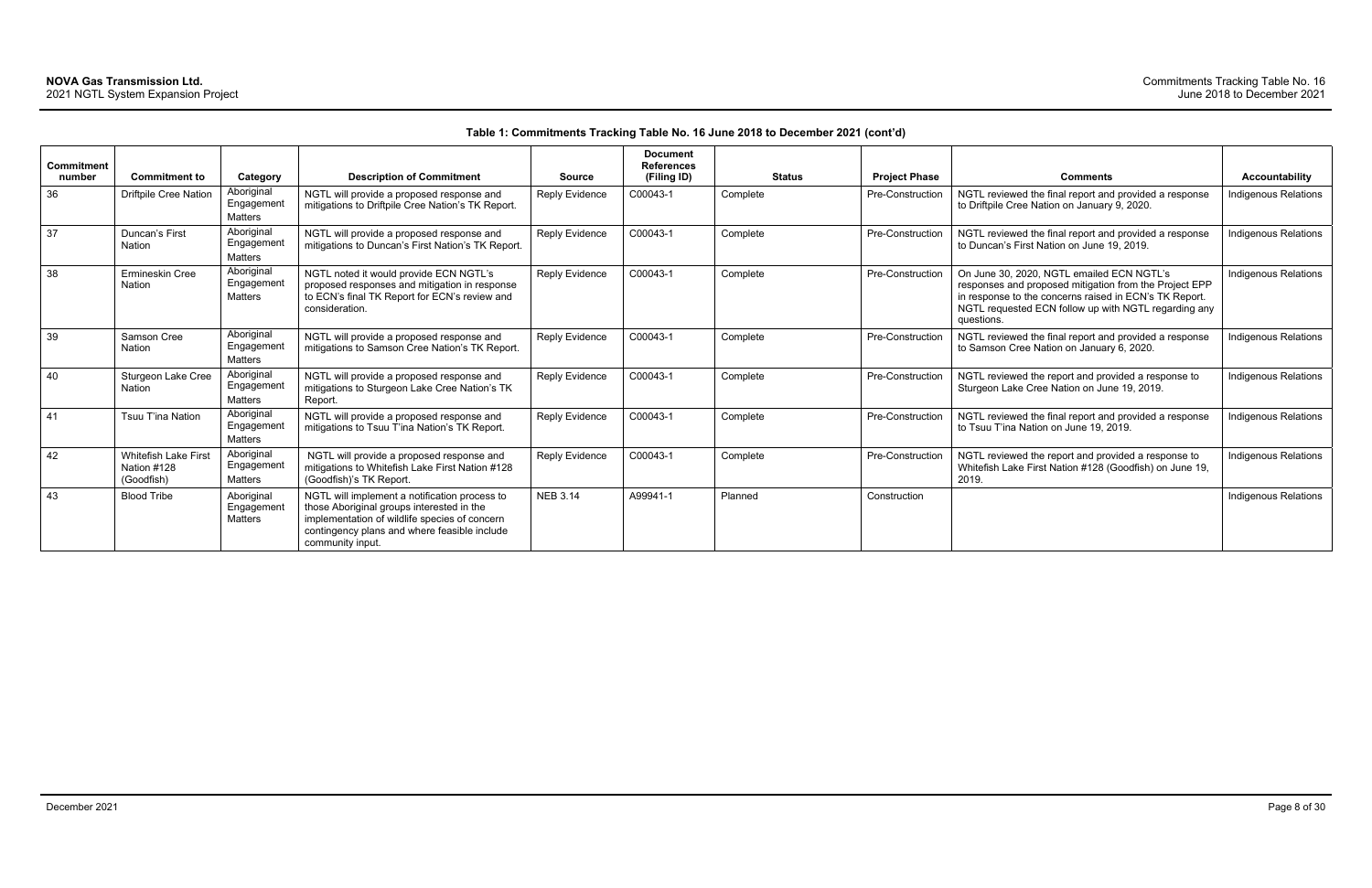## **Table 1: Commitments Tracking Table No. 16 June 2018 to December 2021 (cont'd)**

December 2021 Page 9 of 30

| <b>Commitment</b><br>number | <b>Commitment to</b> | Category                                   | <b>Description of Commitment</b>                                                                                                                                                                                                                                                                                                                                      | <b>Source</b>   | <b>Document</b><br><b>References</b><br>(Filing ID) | <b>Status</b> | <b>Project Phase</b> | <b>Comments</b>                                                                                                                                                                                                                                                                                                                                                                                                                                                                                                                                                                                                                                                                                                                                                                                                                                                                                                                                                                                                                                                                                                            | Accountability              |
|-----------------------------|----------------------|--------------------------------------------|-----------------------------------------------------------------------------------------------------------------------------------------------------------------------------------------------------------------------------------------------------------------------------------------------------------------------------------------------------------------------|-----------------|-----------------------------------------------------|---------------|----------------------|----------------------------------------------------------------------------------------------------------------------------------------------------------------------------------------------------------------------------------------------------------------------------------------------------------------------------------------------------------------------------------------------------------------------------------------------------------------------------------------------------------------------------------------------------------------------------------------------------------------------------------------------------------------------------------------------------------------------------------------------------------------------------------------------------------------------------------------------------------------------------------------------------------------------------------------------------------------------------------------------------------------------------------------------------------------------------------------------------------------------------|-----------------------------|
| 44                          | All groups           | Aboriginal<br>Engagement<br><b>Matters</b> | NGTL is committed to supporting local Aboriginal<br>groups by providing contracting and employment<br>opportunities to qualified Aboriginal and local<br>businesses and individuals.                                                                                                                                                                                  | <b>NEB 3.14</b> | A99941-1                                            | Ongoing       | Construction         | NGTL continues to gather information from Aboriginal<br>groups on businesses, capacity and partnerships. On<br>September 22, 2020, NGTL filed its Appendix I, Condition<br>13 and Appendix III, Condition 12 - Employment,<br>Contracting, and Procurement Plan Update with the CER.<br>NGTL provided a link to the plan to all potentially affected<br>Aboriginal groups on September 23, 2020. On August 19,<br>2021, NGTL filed Prime Contractors' Aboriginal<br>Participation Plans in accordance with Certificate<br>Condition 13 and Order Condition 12 Employment,<br>Contracting and Procurement Plan and the CER's Ruling<br>No. 2 - Condition Compliance (Filing ID: C14550-1).<br>NGTL provided a link to the plans to all potentially<br>affected Aboriginal groups on August 20, 2021.<br>Additionally, NGTL notified all potentially affected<br>Aboriginal groups on September 29, 2021, that on<br>September 24, 2021, NGTL filed updated copies of its<br>Prime Contractor's Aboriginal Participation Plans for the<br>Project <sup>1</sup> per direction received from the CER on<br>September 16, 2021. | <b>Indigenous Relations</b> |
| 45                          | All groups           | Aboriginal<br>Engagement<br>Matters        | NGTL has committed to consider all information<br>gathered through ongoing engagement (e.g., TK<br>studies and concerns and recommendations), in<br>the context of the ESA, in the EPPs and EAS<br>filed prior to construction, as appropriate, and<br>will continue to address questions and concerns<br>through its ongoing engagement efforts should<br>any arise. | <b>NEB 3.14</b> | A99941-1                                            | Ongoing       | Pre-Construction     | An update on engagement related discussions with<br>potentially affected Aboriginal groups for the period of<br>April 17 to October 11, 2021 is detailed within NGTL's<br>Report on Engagement with Indigenous Peoples Report<br>No. 3, filed pursuant to Certificate Condition 14 and Order<br>Condition 11 (Filing ID: C15989-1). Filings pursuant to<br>Certificate Condition 14 and Order Condition 11 will<br>continue to be filed with the CER as required by the<br>timing stipulated within conditions. The updated EPP filed<br>November 9, 2020 for Certificate Condition 5 included, in<br>Table 1, additional site-specific measures for TK sites<br>identified and shared with NGTL by potentially affected<br>Aboriginal groups during engagement where required.                                                                                                                                                                                                                                                                                                                                            | <b>Indigenous Relations</b> |

<sup>&</sup>lt;sup>1</sup> CER Filing ID: C15091.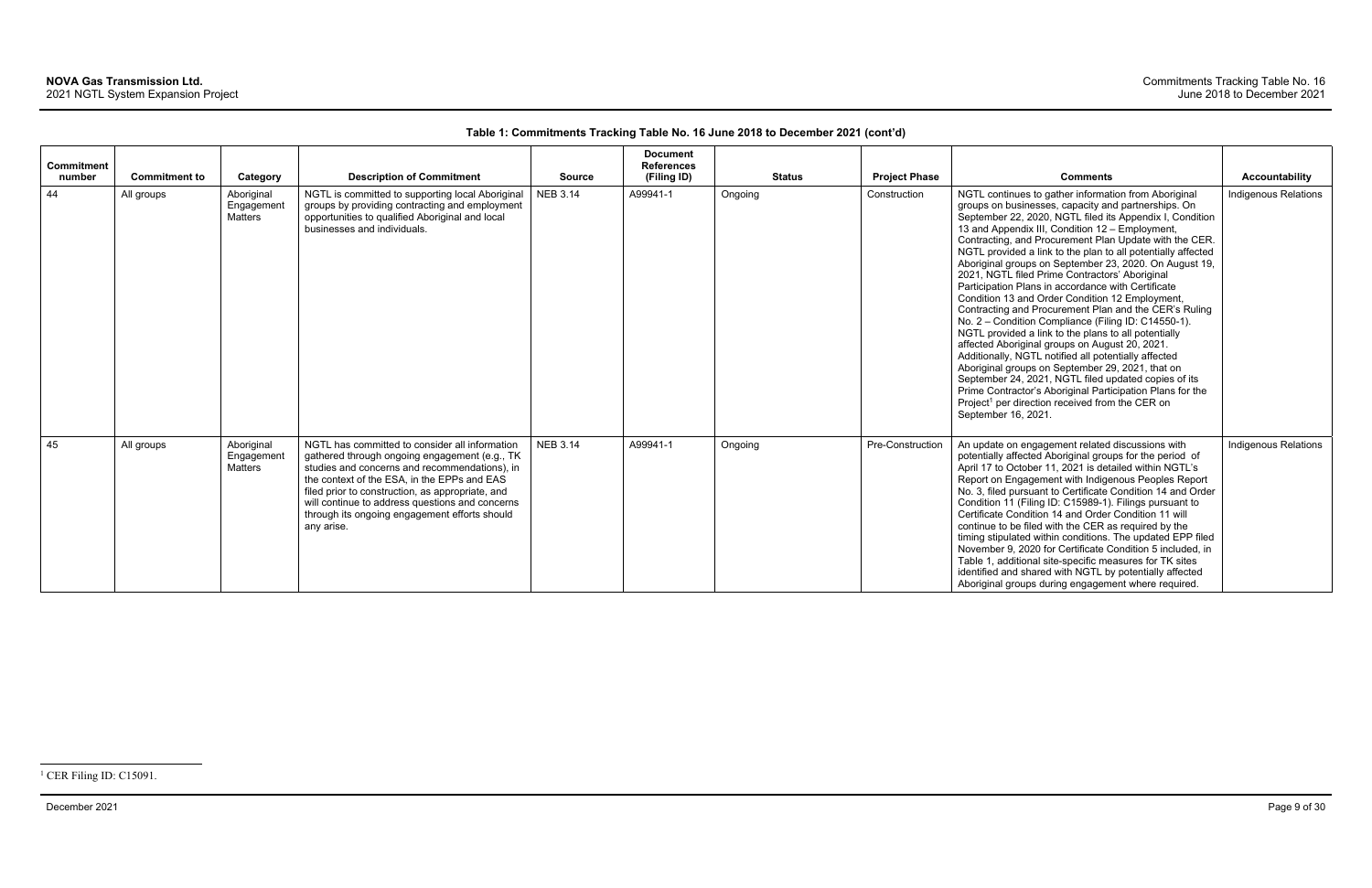| Commitment<br>number | <b>Commitment to</b>          | Category                            | <b>Description of Commitment</b>                                                                                                                                                                                                                                                                                                                                                                                                               | <b>Source</b>                                         | <b>Document</b><br><b>References</b><br>(Filing ID) |          | <b>Status</b> | <b>Project Phase</b>              | <b>Comments</b>                                                                                                                                                                                                                                                                                                                                                                                                                                                                                                                                                                                                                                                                                                                                                                                                                                                                                                                                                                                                                                                                                                                                                                                                                                | Accountability              |
|----------------------|-------------------------------|-------------------------------------|------------------------------------------------------------------------------------------------------------------------------------------------------------------------------------------------------------------------------------------------------------------------------------------------------------------------------------------------------------------------------------------------------------------------------------------------|-------------------------------------------------------|-----------------------------------------------------|----------|---------------|-----------------------------------|------------------------------------------------------------------------------------------------------------------------------------------------------------------------------------------------------------------------------------------------------------------------------------------------------------------------------------------------------------------------------------------------------------------------------------------------------------------------------------------------------------------------------------------------------------------------------------------------------------------------------------------------------------------------------------------------------------------------------------------------------------------------------------------------------------------------------------------------------------------------------------------------------------------------------------------------------------------------------------------------------------------------------------------------------------------------------------------------------------------------------------------------------------------------------------------------------------------------------------------------|-----------------------------|
| 46                   | <b>Blood Tribe</b>            | Aboriginal<br>Engagement<br>Matters | NGTL is willing to meet with BT, upon request, to<br>discuss water withdrawal and for BT to identify<br>any locations or water sources of specific<br>interest or concern to BT. Information shared by<br>BT will be considered when finalizing water<br>source locations and mitigations for water<br>withdrawal.                                                                                                                             | <b>NEB 3.14</b>                                       | A99941-1                                            | Ongoing  |               | Pre-Construction                  | On August 16, 2019 NGTL provided all potentially<br>affected Aboriginal groups, including BT, information and<br>maps outlining the proposed water source locations and<br>noted that additional water sources may be added as the<br>Project continues construction planning NGTL noted that<br>if the communities have any questions, concerns or<br>feedback related to the proposed water source locations<br>to contact NGTL directly. On November 10, 2020, NGTL<br>notified all potentially affected Aboriginal groups of its<br>Finalized Watercourse Crossing Inventory filing pursuant<br>to Certificate Condition 20. NGTL has continued to notify<br>all potentially affected Aboriginal groups of related filings<br>including notice provided on May 20, 2021 of NGTL's<br>request to the CER for review related to project water<br>withdrawal locations filed May 18, 2021 and subsequent<br>CER response issued on June 15, 2021 (Filing ID:<br>C13550-1) as well as notice of hydrostatic testing plan<br>filings which contained water source mapping filed with<br>the CER on August 27 and September 17, 2021 (Filing<br>IDs: C14631-1 and C14941-1 respectively). NGTL has<br>not received any feedback from BT to date. | Indigenous Relations        |
| 47                   | All groups                    | Aboriginal<br>Engagement<br>Matters | NGTL will provide the opportunity to participate<br>in the ACPP to all potentially affected Aboriginal<br>groups that identify interest in participating.                                                                                                                                                                                                                                                                                      | <b>ANSN 3.3</b>                                       | C00514-2                                            | Complete |               | Pre-Construction                  | NGTL contacted all potentially affected Aboriginal groups<br>regarding the ACPP on March 23, 2020 to determine<br>interest in participation. NGTL offered opportunities to<br>participate in the ACPP to all groups that confirmed<br>interest on June 29, 2020.                                                                                                                                                                                                                                                                                                                                                                                                                                                                                                                                                                                                                                                                                                                                                                                                                                                                                                                                                                               | <b>Indigenous Relations</b> |
| 48                   | ANSN / HLFN / SNN             | Aboriginal<br>Engagement<br>Matters | Given the ACPP and PCM are informed by<br>engagement with Aboriginal groups and the<br>input received where applicable, ANSN's input<br>into the ACPP and PCM, including ANSN's<br>requests and needs, will be considered should it<br>be provided by ANSN.                                                                                                                                                                                    | ANSN 3.3a-c<br>HLFN 3.3a<br><b>SNN 3.2k</b>           | C00514-2<br>C00514-4<br>C00514-8                    | Ongoing  |               | Pre-Construction<br>to Operations | NGTL contacted all potentially affected Aboriginal groups<br>regarding the ACPP on March 23, 2020 to determine<br>interest in participation and included a questionnaire to<br>gather additional information to inform the development<br>of the ACPP. ANSN and NGTL discussed the timing of<br>ANSN's response to the ACPP clarification questionnaire<br>during NGTL and ANSN's May 20, 2020 meeting. NGTL<br>notified all potentially affected Aboriginal groups and<br>provided a link to its Order Condition 10: Construction<br>Monitoring Plan for Indigenous Peoples filing on<br>November 9, 2020 (C09434-1). NGTL reiterates that<br>ANSN's input into the PCM, including ANSN's requests<br>and needs, will be considered should it be provided by<br>ANSN.                                                                                                                                                                                                                                                                                                                                                                                                                                                                         | <b>Indigenous Relations</b> |
| 49                   | Gift Lake Métis<br>Settlement | Aboriginal<br>Engagement<br>Matters | NGTL committed to ensure that they [Gift Lake<br>Métis Settlement] received all of the information<br>that we have filed for this Project, as well as to<br>meet with them to discuss any questions they<br>have, as well as how and with regards to our<br>mitigation or the information we've provided, as<br>well as then determine the next steps based on<br>that conversation of what engagement activities<br>might contain after that. | Hearing<br>Transcript<br>Volume 12,<br>Paragraph 6042 | C01035                                              | Complete |               | Pre-Construction                  | NGTL sent Gift Lake Métis Settlement Project materials<br>on August 19, 2019 and October 8, 2019. NGTL met with<br>Gift Lake Métis Settlement on February 4, 2020.                                                                                                                                                                                                                                                                                                                                                                                                                                                                                                                                                                                                                                                                                                                                                                                                                                                                                                                                                                                                                                                                             | <b>Indigenous Relations</b> |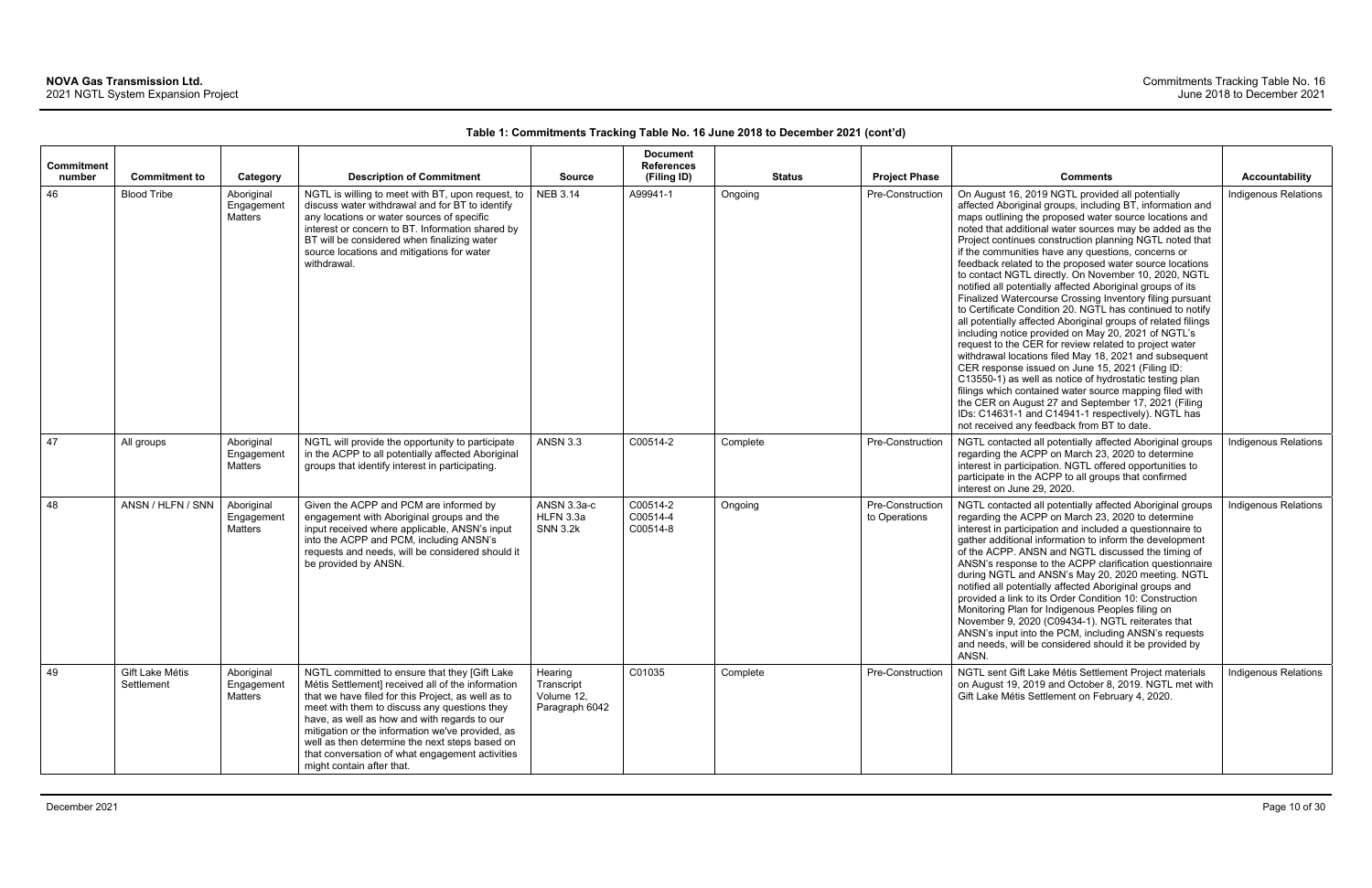| <b>Commitment</b> |                                    |                                     |                                                                                                                                                                                                                                                                                                                                                                                                                                         |                                                       | <b>Document</b><br><b>References</b> |               |                      |                                                                                                                                                                                                                                                                                                                                                                                                                                                                                                                                                                                                                                                                                                                                                                                                        |                             |
|-------------------|------------------------------------|-------------------------------------|-----------------------------------------------------------------------------------------------------------------------------------------------------------------------------------------------------------------------------------------------------------------------------------------------------------------------------------------------------------------------------------------------------------------------------------------|-------------------------------------------------------|--------------------------------------|---------------|----------------------|--------------------------------------------------------------------------------------------------------------------------------------------------------------------------------------------------------------------------------------------------------------------------------------------------------------------------------------------------------------------------------------------------------------------------------------------------------------------------------------------------------------------------------------------------------------------------------------------------------------------------------------------------------------------------------------------------------------------------------------------------------------------------------------------------------|-----------------------------|
| number            | <b>Commitment to</b>               | Category                            | <b>Description of Commitment</b>                                                                                                                                                                                                                                                                                                                                                                                                        | <b>Source</b>                                         | (Filing ID)                          | <b>Status</b> | <b>Project Phase</b> | <b>Comments</b>                                                                                                                                                                                                                                                                                                                                                                                                                                                                                                                                                                                                                                                                                                                                                                                        | Accountability              |
| 50                | Samson Cree<br><b>Nation</b>       | Aboriginal<br>Engagement<br>Matters | NGTL committed to ongoing discussion<br>regarding the mitigation measures proposed in<br>Samson Cree's interim TK study and cumulative<br>effects assessment report.                                                                                                                                                                                                                                                                    | Hearing<br>Transcript<br>Volume 10,<br>Paragraph 4685 | C00982                               | Complete      | Pre-Construction     | NGTL met with SCN on October 24, 2019, re-provided<br>the responses to the CEA report on October 29, 2019.<br>NGTL provided a copy of NGTL's responses and<br>proposed mitigation measures for the Project-specific<br>issues and concerns identified in SCN's final TK Study<br>report on January 6, 2020. NGTL met with SCN on<br>February 12, 2020, March 11, 2020 and multiple times in<br>July and August which included discussions on topics<br>regarding SCN's recommendations. SCN is participating<br>in the Indigenous Working Group (IWG) related to<br>caribou. SCN is participating in the ACPP on the Deep<br>Valley South/Colt Section. Any further discussion<br>regarding the mitigation measures proposed in SCN's<br>interim report will be addressed through these<br>mechanisms. | <b>Indigenous Relations</b> |
| 51                | <b>Natural Resources</b><br>Canada | Aboriginal<br>Engagement<br>Matters | NGTL committed to engage on the caribou<br>habitat restoration and offset measurement plan<br>with interested Aboriginal groups.                                                                                                                                                                                                                                                                                                        | NRCan 1.1                                             | C00514-5                             | Complete      | Pre-construction     | NGTL provided all potentially affected Aboriginal groups<br>a draft of the revised CHROMP for feedback on August<br>18, 2020. NGTL provided all potentially affected<br>Aboriginal groups notice that NGTL filed a Revised<br>Caribou Habitat Restoration and Offset Measures Plan<br>(CHROMP), which included relevant feedback provided<br>by Aboriginal groups, with the CER, pursuant to<br>Condition 6 of the Certificate on November 12, 2020. The<br>notice contained a link to the revised CHROMP and Filing<br>ID (C09519-1). NGTL will also seek to establish an IWG<br>in accordance with Certificate Condition 35.                                                                                                                                                                         | <b>Indigenous Relations</b> |
| 52                | <b>Natural Resources</b><br>Canada | Aboriginal<br>Engagement<br>Matters | NGTL is willing to meet with any Aboriginal<br>group expressing an interest in potential<br>contracting, employment, and training<br>opportunities, where NGTL can discuss its<br>contracting process and develop an<br>understanding of the Aboriginal group's<br>capacities.                                                                                                                                                          | NRCan 1.2                                             | C00514-5                             | Ongoing       | Pre-construction     | Meetings have and continue to occur with Aboriginal<br>groups and information has been shared with groups that<br>have expressed interest.                                                                                                                                                                                                                                                                                                                                                                                                                                                                                                                                                                                                                                                             | Indigenous Relations        |
| 53                | <b>Natural Resources</b><br>Canada | Aboriginal<br>Engagement<br>Matters | NGTL has committed to ongoing engagement<br>throughout all phases of the Project and<br>Aboriginal groups will have an opportunity to<br>provide feedback post-construction through<br>ongoing engagement with Regional Liaisons and<br>TC Energy's Public Awareness (PA) Program.<br>NGTL has committed to respond to any<br>Aboriginal group's concerns post-construction<br>and address potential issues on a case-by-case<br>basis. | NRCan 3                                               | C00514-5                             | Planned       | Post-construction    |                                                                                                                                                                                                                                                                                                                                                                                                                                                                                                                                                                                                                                                                                                                                                                                                        | Indigenous Relations        |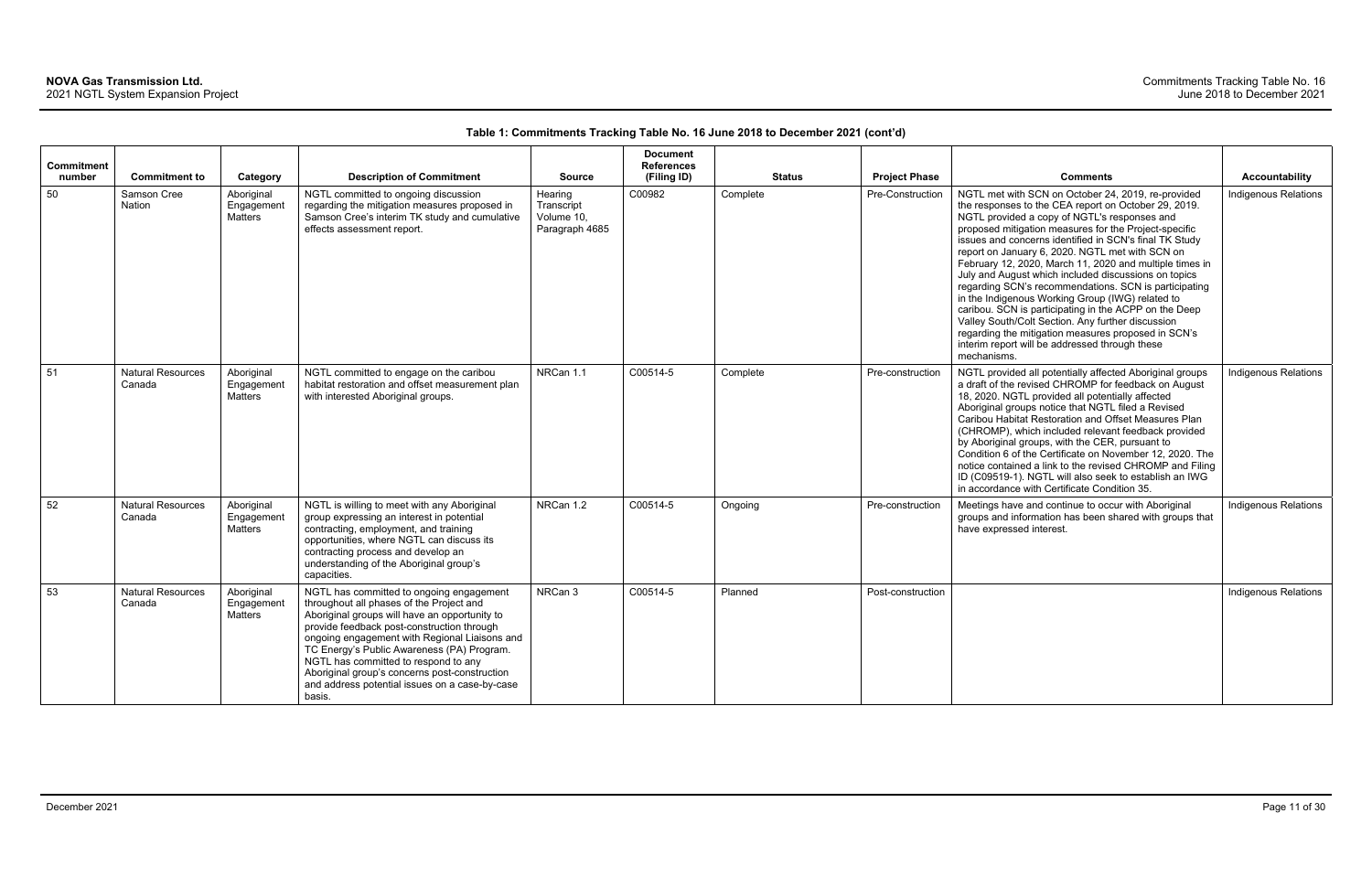| <b>Commitment</b> |                               |                                            |                                                                                                                                                                                                                 |                                                       | <b>Document</b><br><b>References</b> |               |                      |                                                                                                                                                                                                                                                                                                                                                                                                                                                                                                                                                                                                                                                                                                                                                                                                                                                                                                                                                                                                                                                                                                                                                                                                                                                                                                                                    |                             |
|-------------------|-------------------------------|--------------------------------------------|-----------------------------------------------------------------------------------------------------------------------------------------------------------------------------------------------------------------|-------------------------------------------------------|--------------------------------------|---------------|----------------------|------------------------------------------------------------------------------------------------------------------------------------------------------------------------------------------------------------------------------------------------------------------------------------------------------------------------------------------------------------------------------------------------------------------------------------------------------------------------------------------------------------------------------------------------------------------------------------------------------------------------------------------------------------------------------------------------------------------------------------------------------------------------------------------------------------------------------------------------------------------------------------------------------------------------------------------------------------------------------------------------------------------------------------------------------------------------------------------------------------------------------------------------------------------------------------------------------------------------------------------------------------------------------------------------------------------------------------|-----------------------------|
| number            | <b>Commitment to</b>          | Category                                   | <b>Description of Commitment</b>                                                                                                                                                                                | <b>Source</b>                                         | (Filing ID)                          | <b>Status</b> | <b>Project Phase</b> | <b>Comments</b>                                                                                                                                                                                                                                                                                                                                                                                                                                                                                                                                                                                                                                                                                                                                                                                                                                                                                                                                                                                                                                                                                                                                                                                                                                                                                                                    | Accountability              |
| 54                | <b>ANSN</b>                   | Aboriginal<br>Engagement<br>Matters        | Continue to have discussions with NGTL about<br>the route and to together review some of what<br>we've heard today and have NGTL hear their<br>serious concerns and try to work together to find<br>a solution. | Hearing<br>Transcript<br>Volume 11,<br>Paragraph 5407 | C01007                               | Complete      | Pre-Construction     | NGTL has been working with ANSN since August 2019<br>regarding routing through the Little Smoky Caribou<br>Range and working collaboratively in regard to caribou<br>mitigation, and the planning and implementation of the<br>CHROMP. NGTL and ANSN have continued meeting and<br>sharing information regarding the routing through the<br>caribou range and potential ANSN involvement in the<br>CHROMP since October 2019, most recently on May 20,<br>2020. NGTL provided ANSN a draft of the revised<br>CHROMP for feedback on August 18, 2020. To date,<br>ANSN has not provided NGTL feedback on the draft<br>revised CHROMP. ANSN is participating in the Project<br>IWG and NGTL notified all potentially affected Aboriginal<br>groups engaged on the Project that it filed its IWG for the<br>Little Smoky Caribou Range Progress Report No. 1 on<br>June 23, 2021 (Filing ID: C13705-1) and relatedly, that it<br>filed its CER IR No. 15 response (Filing ID: C14398-1) on<br>August 10, 2021. IWG-related updates will continue to be<br>filed with the CER pursuant to the required timing<br>stipulated in Certificate Condition 35. ANSN concerns<br>regarding the route through the Little Smoky Caribou<br>Range will be addressed through the discussions in the<br>IWG on mitigation, monitoring and offsets. | <b>Indigenous Relations</b> |
| 55                | Enoch Cree Nation             | Aboriginal<br>Engagement<br>Matters        | Upon receipt, NGTL will review the final report<br>results and provide a response to Enoch Cree<br>Nation.                                                                                                      | Condition<br>Compliance: s52<br>Condition 10          | C07968-1                             | Complete      | Pre-Construction     | Final report received July 8, 2020 for the Grande Prairie<br>Mainline Loop No. 2 (Karr, Deep Valley and Colt<br>Sections) and Edson Mainline Loop No. 2 (Robb<br>Section), Edson Mainline Loop No. 4 (Dismal Creek and<br>Brewster Sections), and Nordegg Compressor Station<br>Unit Addition. NGTL reviewed the final report and<br>provided a response to Enoch Cree Nation on<br>October 22, 2020.                                                                                                                                                                                                                                                                                                                                                                                                                                                                                                                                                                                                                                                                                                                                                                                                                                                                                                                              | <b>Indigenous Relations</b> |
| 56                | Gift Lake Métis<br>Settlement | Aboriginal<br>Engagement<br><b>Matters</b> | Upon receipt, NGTL will review the report results<br>and provide a response to Gift Lake Métis<br>Settlement.                                                                                                   | Condition<br>Compliance: s52<br>Condition 10          | C07968-1                             | Ongoing       | Pre-Construction     | A LOA for the Grande Prairie Mainline Loop No. 2 (Karr<br>and Deep Valley sections) was sent to Gift Lake Métis<br>Settlement (GLMS) on August 13, 2020. On October 27,<br>2021, GLMS confirmed that they completed their<br>fieldwork.                                                                                                                                                                                                                                                                                                                                                                                                                                                                                                                                                                                                                                                                                                                                                                                                                                                                                                                                                                                                                                                                                            | Indigenous Relations        |
| 57                | Kapawe'no First<br>Nation     | Aboriginal<br>Engagement<br><b>Matters</b> | Upon receipt, NGTL will review the TK report<br>and provide a response to Kapawe'no First<br>Nation.                                                                                                            | Condition<br>Compliance: s52<br>Condition 10          | C07968-1                             | Complete      | Pre-Construction     | The TK Protocol agreement with Kapawe'no First Nation<br>and NGTL was finalized on October 14, 2020. Kapawe'no<br>First Nation completed TK fieldwork in 2020. Final report<br>received March 24, 2021 and Letter from Chief to<br>approve the final report and provide additional TK<br>information was received March 26, 2021 for Valhalla,<br>Elmworth and Karr sections. NGTL reviewed the final<br>report and a Letter from Chief, and provided a response<br>to Kapawe'no First Nation on May 4, 2021.                                                                                                                                                                                                                                                                                                                                                                                                                                                                                                                                                                                                                                                                                                                                                                                                                      | Indigenous Relations        |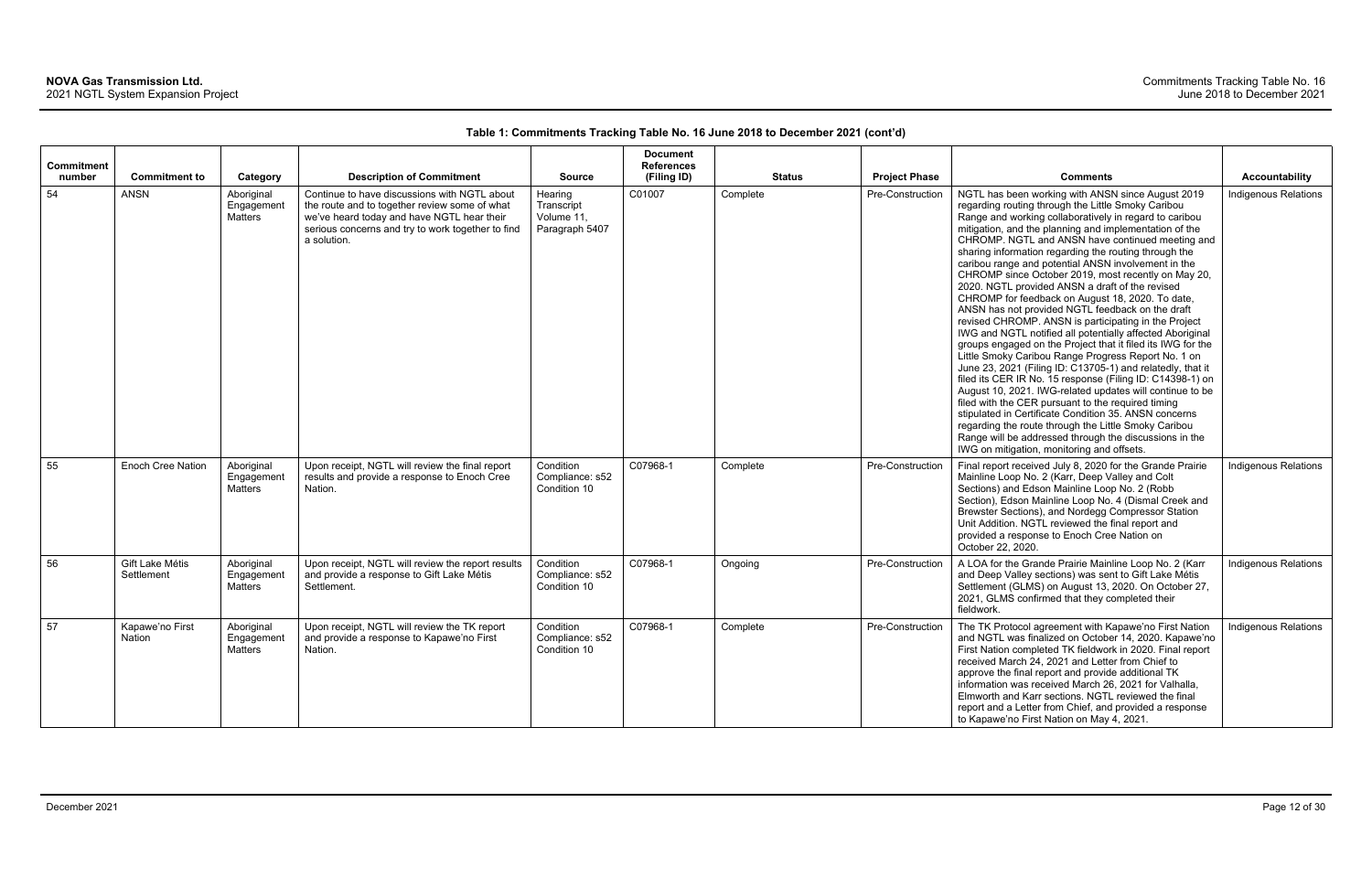| <b>Commitment</b> |                                     |                                            |                                                                                                                                                     |                                              | <b>Document</b><br><b>References</b> |               |                      |                                                                                                                                                                                                                                                                                                                                                                                                                                                                                                                                                                              |                             |
|-------------------|-------------------------------------|--------------------------------------------|-----------------------------------------------------------------------------------------------------------------------------------------------------|----------------------------------------------|--------------------------------------|---------------|----------------------|------------------------------------------------------------------------------------------------------------------------------------------------------------------------------------------------------------------------------------------------------------------------------------------------------------------------------------------------------------------------------------------------------------------------------------------------------------------------------------------------------------------------------------------------------------------------------|-----------------------------|
| number            | <b>Commitment to</b>                | Category                                   | <b>Description of Commitment</b>                                                                                                                    | <b>Source</b>                                | (Filing ID)                          | <b>Status</b> | <b>Project Phase</b> | <b>Comments</b>                                                                                                                                                                                                                                                                                                                                                                                                                                                                                                                                                              | <b>Accountability</b>       |
| 58                | Kelly Lake First<br>Nation          | Aboriginal<br>Engagement<br><b>Matters</b> | Upon receipt, NGTL will review the final TK<br>report and provide a response to Kelly Lake First<br>Nation.                                         | Condition<br>Compliance: s52<br>Condition 10 | C07968-1                             | Complete      | Pre-Construction     | Kelly Lake First Nation completed TK fieldwork in<br>October 2020. Final report received March 8, 2021 for the<br>Grande Prairie Mainline Loop No. 2 (Karr, and Deep<br>Valley Sections); GPML Loop No. 3 (Elmworth Section);<br>and Edson Mainline Loop No. 4 (Dismal Creek Section).<br>NGTL reviewed the final report and provided a response<br>to Kelly Lake First Nation on April 30, 2021.                                                                                                                                                                            | <b>Indigenous Relations</b> |
| 59                | Montana First<br>Nation             | Aboriginal<br>Engagement<br>Matters        | NGTL awaits Montana First Nation's final TK<br>report. Upon receipt, NGTL will review the report<br>and provide a response to Montana First Nation. | Condition<br>Compliance: s52<br>Condition 10 | C07968-1                             | Ongoing       | Pre-Construction     |                                                                                                                                                                                                                                                                                                                                                                                                                                                                                                                                                                              | <b>Indigenous Relations</b> |
| 60                | Nakcowinewak<br>Nation of Canada    | Aboriginal<br>Engagement<br><b>Matters</b> | Upon receipt of a TK report, NGTL will review<br>the report and provide a response to<br>Nakcowinewak Nation of Canada.                             | Condition<br>Compliance: s52<br>Condition 10 | C07968-1                             | Complete      | Pre-Construction     | Nakcowinewak Nation of Canada' final report received<br>December 1, 2020 for the for the Grande Prairie Mainline<br>Loop No. 2 (Karr, Deep Valley and Colt Sections) and<br>Edson Mainline Loop No. 2 (Robb Section), and Edson<br>Mainline Loop No. 4 (Dismal Creek and Brewster<br>Sections), NGTL reviewed the final report and provided a<br>response to Nakcowinewak Nation of Canada on<br>February 22, 2021.                                                                                                                                                          | <b>Indigenous Relations</b> |
| 61                | Nose Creek<br>Community             | Aboriginal<br>Engagement<br><b>Matters</b> | Upon receipt, NGTL will review the TK report<br>and provide a response to Nose Creek<br>Community.                                                  | Condition<br>Compliance: s52<br>Condition 10 | C07968-1                             | Complete      | Pre-Construction     | Nose Creek Community's final report received<br>September 17, 2020, for the Grande Prairie Mainline<br>Loop No. 3 (Valhalla and Elmworth sections). NGTL<br>reviewed the report and provided a response to Nose<br>Creek Community on October 27, 2020. NGTL received<br>an email with four additional mitigation questions from<br>Nose Creek Community related to the Elmworth section<br>on October 28, 2020. NGTL provided a response to Nose<br>Creek Community's questions on November 17, 2020                                                                        | Indigenous Relations        |
| 62                | Paul First Nation                   | Aboriginal<br>Engagement<br><b>Matters</b> | Upon receipt of a Final TK report, NGTL will<br>review the report and provide a response to Paul<br>First Nation.                                   | Condition<br>Compliance: s52<br>Condition 10 | C07968-1                             | Complete      | Pre-Construction     | NGTL received a Letter of No Concern on August 27,<br>2020 and a request to close off the TK project related to<br>the Colt, Deep Valley and Brewster sections. NGTL<br>remains committed to provide responses to Paul First<br>Nation upon receipt of additional information, should any<br>arise.<br>NGTL reviewed additional field information received from<br>Paul First Nation on June 2, 2020 for the GPML Loop No.<br>3 (Valhalla and Elmworth Sections) and GPML Loop No.<br>2 (Karr Section) and provided a response to Paul First<br>Nation on November 10, 2020. | <b>Indigenous Relations</b> |
| 63                | Saddle Lake Cree<br>Nation          | Aboriginal<br>Engagement<br>Matters        | Upon receipt of a Final TK report, NGTL will<br>review the report and provide a response to<br>Saddle Lake Cree Nation                              | Condition<br>Compliance: s52<br>Condition 10 | C07968-1                             | Ongoing       | Pre-Construction     |                                                                                                                                                                                                                                                                                                                                                                                                                                                                                                                                                                              | Indigenous Relations        |
| 64                | <b>Sucker Creek First</b><br>Nation | Aboriginal<br>Engagement<br>Matters        | Upon receipt of a Final TK report, NGTL will<br>review the report and provide a response to<br>Sucker Creek First Nation.                           | Condition<br>Compliance: s52<br>Condition 10 | C07968-1                             | Complete      | Pre-Construction     | NGTL received the final TK report for the GPML Loop No.<br>2 (Karr Section) on September 2, 2020 and provided a<br>response to Sucker Creek First Nation on<br>October 27, 2020.                                                                                                                                                                                                                                                                                                                                                                                             | Indigenous Relations        |
| 65                |                                     |                                            |                                                                                                                                                     |                                              |                                      |               |                      | Duplicate to Commitment 106.                                                                                                                                                                                                                                                                                                                                                                                                                                                                                                                                                 |                             |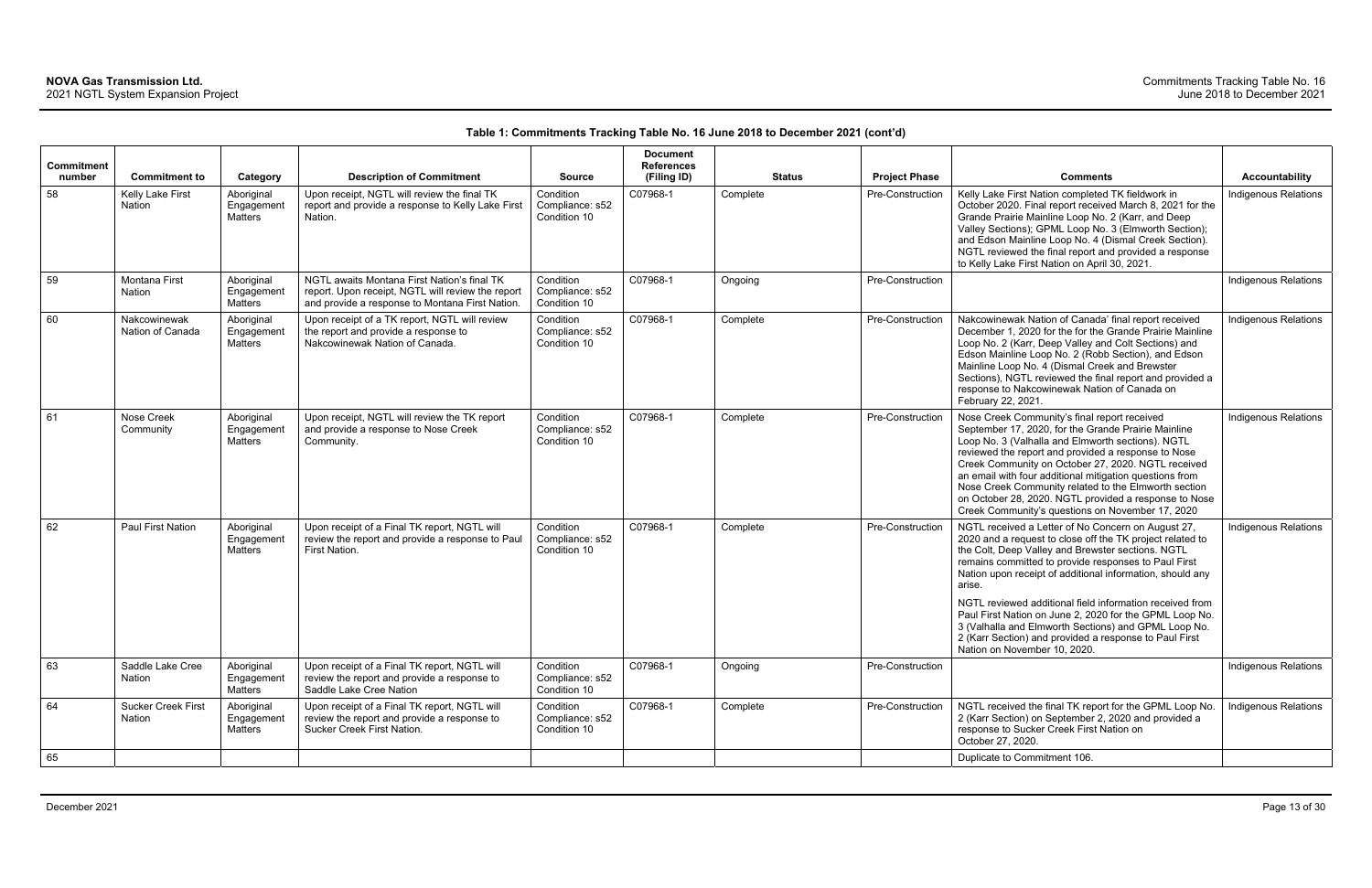| Commitment   |                                 |                         |                                                                                                                                                                                                                                                                                                                                                                  |                              | <b>Document</b><br><b>References</b> |               |                                    |                                                                                                                                                                                                                                                                               |                                       |
|--------------|---------------------------------|-------------------------|------------------------------------------------------------------------------------------------------------------------------------------------------------------------------------------------------------------------------------------------------------------------------------------------------------------------------------------------------------------|------------------------------|--------------------------------------|---------------|------------------------------------|-------------------------------------------------------------------------------------------------------------------------------------------------------------------------------------------------------------------------------------------------------------------------------|---------------------------------------|
| number<br>66 | <b>Commitment to</b>            | Category                | <b>Description of Commitment</b>                                                                                                                                                                                                                                                                                                                                 | <b>Source</b>                | (Filing ID)                          | <b>Status</b> | <b>Project Phase</b>               | <b>Comments</b><br>Duplicate to Commitment 106.                                                                                                                                                                                                                               | <b>Accountability</b>                 |
| 67           |                                 |                         |                                                                                                                                                                                                                                                                                                                                                                  |                              |                                      |               |                                    | Duplicate to Commitment 106.                                                                                                                                                                                                                                                  |                                       |
| 68           | <b>National Energy</b><br>Board | Design<br>Matters       | TransCanada will provide technical oversight for<br>pipeline engineering and technical activities, and<br>will also ensure coordination with prime<br>contractors and other third-party engineering<br>consultants to ensure that TransCanada's<br>engineering specifications and project<br>requirements are met.                                               | Application<br>Section 7.2.3 | A92619                               | Ongoing       | Pre-Construction<br>/ Construction |                                                                                                                                                                                                                                                                               | <b>Project Engineering</b>            |
| 69           | <b>National Energy</b><br>Board | Design<br>Matters       | All purchased items and contracted services will<br>be obtained from suppliers and contractors of<br>assessed capabilities who have been pre-<br>qualified in accordance with TransCanada's<br>internal supplier management and pre-<br>qualification procedures or have been pre-<br>qualified by a prime contractor to TransCanada.                            | Application<br>Section 7.2.3 | A92619                               | Complete      | Pre-Construction                   |                                                                                                                                                                                                                                                                               | <b>Project Engineering</b>            |
| 70           | <b>National Energy</b><br>Board | Construction<br>Matters | During construction, each prime contractor will<br>be responsible for ensuring the work performed<br>is in accordance with contract documents,<br>Project design, applicable standards,<br>specifications and procedures, and the Project-<br>specific quality plan. TransCanada inspectors<br>will monitor all construction activities to ensure<br>compliance. | Application<br>Section 7.2.3 | A92619                               | Ongoing       | Construction                       |                                                                                                                                                                                                                                                                               | Pipeline Project<br>Management        |
| 71           | <b>National Energy</b><br>Board | Engineering<br>Matters  | Design changes during construction will be<br>managed in accordance with the appropriate<br>change management procedures and in<br>accordance with TransCanada's standard<br>engineering practices.                                                                                                                                                              | Application<br>Section 7.2.3 | A92619                               | Ongoing       | Construction                       |                                                                                                                                                                                                                                                                               | <b>Project Engineering</b>            |
| 72           | <b>National Energy</b><br>Board | Engineering<br>Matters  | The primary coating for the external surface of<br>the below ground pipe will be fusion-bonded<br>epoxy (FBE). Field girth welds will be protected<br>with a liquid applied coating                                                                                                                                                                              | Application<br>Section 7.5.1 | A92619                               | Ongoing       | Pre-construction                   |                                                                                                                                                                                                                                                                               | <b>Project Engineering</b>            |
| 73           | <b>National Energy</b><br>Board | Construction<br>Matters | An additional mechanical protection system,<br>such as sand padding or rock shield, will be<br>used if large and/or angular backfill material is<br>encountered.                                                                                                                                                                                                 | Application<br>Section 7.5.1 | A92619                               | Ongoing       | Construction                       |                                                                                                                                                                                                                                                                               | <b>Pipeline Project</b><br>Management |
| 74           | <b>National Energy</b><br>Board | Engineering<br>Matters  | Abrasion-resistant coating will be used where<br>pipe is installed using boring, HDD or other<br>methods that could cause abrasion to the<br>coating during installation.                                                                                                                                                                                        | Application<br>Section 7.5.1 | A92619                               | Ongoing       | Pre-construction<br>/ Construction | Pipe ordered includes abrasion coated pipe based on<br>planned bored pipe installation. Additional quantities of<br>abrasion coated pipe have also been included in the<br>event that a bored pipe installation not previously<br>identified is required during construction. | <b>Project Engineering</b>            |
| 75           | <b>National Energy</b><br>Board | Engineering<br>Matters  | Below-ground assembly piping will be protected<br>with a liquid applied coating. Above-ground<br>piping will be primed and painted.                                                                                                                                                                                                                              | Application<br>Section 7.5.1 | A92619                               | Ongoing       | Pre-construction<br>/ Construction |                                                                                                                                                                                                                                                                               | <b>Project Engineering</b>            |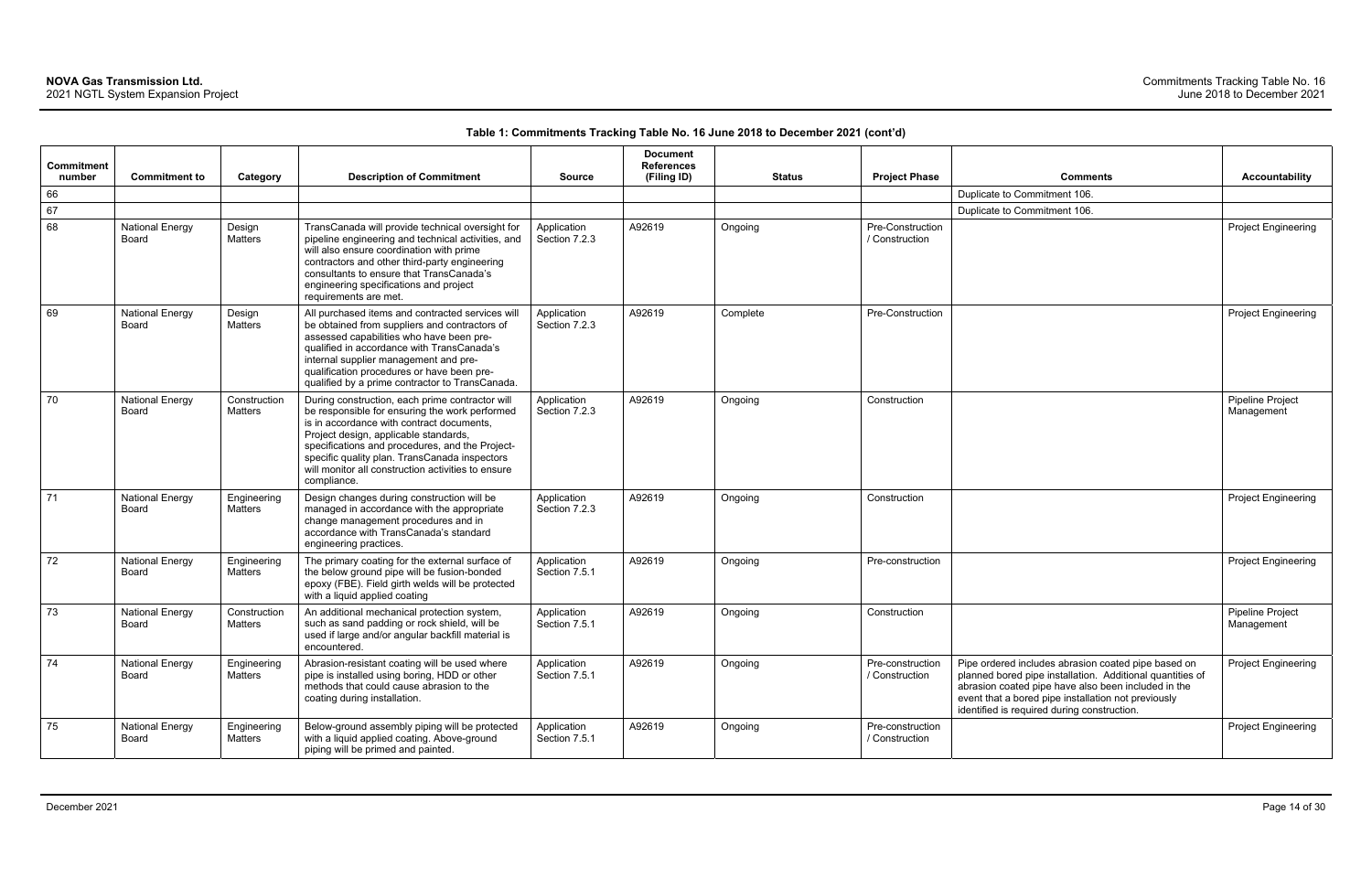| Commitment<br>number | <b>Commitment to</b>            | Category                | <b>Description of Commitment</b>                                                                                                                                                                                                                                             | <b>Source</b>                | <b>Document</b><br><b>References</b><br>(Filing ID) | <b>Status</b>    | <b>Project Phase</b>               | <b>Comments</b>                                                                                                                                           | <b>Accountability</b>                 |
|----------------------|---------------------------------|-------------------------|------------------------------------------------------------------------------------------------------------------------------------------------------------------------------------------------------------------------------------------------------------------------------|------------------------------|-----------------------------------------------------|------------------|------------------------------------|-----------------------------------------------------------------------------------------------------------------------------------------------------------|---------------------------------------|
| 76                   | <b>National Energy</b><br>Board | Engineering<br>Matters  | In addition to the pipe coating, CP will be<br>provided through impressed current CP systems,<br>which may consist of existing CP systems as<br>well as new CP systems if required, and will<br>include groundbeds and rectifiers as determined<br>during detailed design.   | Application<br>Section 7.5.2 | A92619                                              | Ongoing          | Pre-construction<br>/ Construction |                                                                                                                                                           | Project Engineering                   |
| 77                   | <b>National Energy</b><br>Board | Engineering<br>Matters  | CP test points will be installed, where required,<br>along the pipeline and at road, foreign pipeline<br>and utility crossings.                                                                                                                                              | Application<br>Section 7.5.2 | A92619                                              | Ongoing          | Pre-construction<br>/ Construction |                                                                                                                                                           | Project Engineering                   |
| 78                   | <b>National Energy</b><br>Board | Engineering<br>Matters  | NGTL will install launchers and receivers on the<br>pipeline sections, for the purposes of ILI, during<br>construction                                                                                                                                                       | Application<br>Section 7.5.2 | A92619                                              | Ongoing          | Pre-construction<br>/ Construction |                                                                                                                                                           | Project Engineering                   |
| 79                   |                                 |                         |                                                                                                                                                                                                                                                                              |                              |                                                     |                  |                                    | Duplicate to Commitment 106.                                                                                                                              |                                       |
| 80                   | <b>National Energy</b><br>Board | Engineering<br>Matters  | The geotechnical reports will be provided to the<br>Board in supplemental filings.                                                                                                                                                                                           | Application<br>Section 7.6   | A92619                                              | Complete         | Pre-construction                   | NGTL filed the geotechnical reports in Certificate<br>Condition 8 on November 5, 2020 (C09392-1).                                                         | Project Engineering                   |
| 81                   | <b>National Energy</b><br>Board | Engineering<br>Matters  | Mitigation measures will be implemented in<br>organic terrain locations that pose risk to the<br>pipeline sections.                                                                                                                                                          | Application<br>Section 7.6.2 | A92619                                              | Ongoing          | Pre-construction<br>/ Construction |                                                                                                                                                           | Project Engineering                   |
| 82                   | <b>National Energy</b><br>Board | Construction<br>Matters | NGTL will award separate contracts for portions<br>of the Project work outside the scope of the<br>prime contractor construction contracts, such as<br>construction surveying, inspection and NDE.                                                                           | Application<br>Section 8.1.1 | A92619                                              | Ongoing Complete | Construction                       | Confirmed, requisition activities for other non-Prime<br>services and activities are ongoing.                                                             | Pipeline Project<br>Management        |
| 83                   | <b>National Energy</b><br>Board | Construction<br>Matters | Pipeline construction activities will progress in a<br>manner that will avoid applicable wildlife timing<br>restrictions, where feasible. Where wildlife timing<br>restrictions cannot be avoided, NGTL will work<br>with the appropriate agencies to develop<br>mitigation. | Application<br>Section 8.2   | A92619                                              | Ongoing          | Construction                       |                                                                                                                                                           | Pipeline Project<br>Management        |
| 84                   | <b>National Energy</b><br>Board | Construction<br>Matters | The pipeline ROW will be assessed during<br>spring/summer following construction to evaluate<br>reclamation requirements.                                                                                                                                                    | Application<br>Section 8.2   | A92619                                              | Planned          | Post-<br>Construction              |                                                                                                                                                           | Environment                           |
| 85                   | <b>National Energy</b><br>Board | Construction<br>Matters | Construction access will maximize the use of<br>existing public roads as well as privately owned<br>and maintained all-season and seasonal industry<br>roads                                                                                                                 | Application<br>Section 8.4   | A92619                                              | Ongoing          | Pre-construction<br>/ Construction | Confirmed planConstruction is ongoing.                                                                                                                    | Project Engineering                   |
| 86                   | <b>National Energy</b><br>Board | Construction<br>Matters | NGTL will develop a Safety Management Plan<br>(SMP) that provides details on the roles and<br>responsibilities of the project/construction<br>management teams and other, relevant safety<br>information associated with the Project.                                        | Application<br>Section 8.6   | A92619                                              | Complete         | Pre-Construction                   | Safety Management Plans are in place for the Project.                                                                                                     | Pipeline Project<br>Management        |
| 87                   | <b>National Energy</b><br>Board | Construction<br>Matters | NGTL will consult with regional emergency<br>response agencies to ensure that appropriate<br>communications, understanding and cooperation<br>are in place for the Project during construction.                                                                              | Application<br>Section 8.6   | A92619                                              | Complete         | Pre-Construction                   | Notifications were sent to emergency response partners<br>prior to construction and NGTL continues to consult with<br>these agencies on an ongoing basis. | <b>Pipeline Project</b><br>Management |

| <b>Project Phase</b>               | <b>Comments</b>                                                                                                                                           | <b>Accountability</b>          |
|------------------------------------|-----------------------------------------------------------------------------------------------------------------------------------------------------------|--------------------------------|
|                                    |                                                                                                                                                           |                                |
| Pre-construction<br>/ Construction |                                                                                                                                                           | <b>Project Engineering</b>     |
| Pre-construction<br>/ Construction |                                                                                                                                                           | <b>Project Engineering</b>     |
| Pre-construction<br>/ Construction |                                                                                                                                                           | <b>Project Engineering</b>     |
|                                    | Duplicate to Commitment 106.                                                                                                                              |                                |
| Pre-construction                   | NGTL filed the geotechnical reports in Certificate<br>Condition 8 on November 5, 2020 (C09392-1).                                                         | <b>Project Engineering</b>     |
| Pre-construction<br>/ Construction |                                                                                                                                                           | <b>Project Engineering</b>     |
| Construction                       | Confirmed, requisition activities for other non-Prime<br>services and activities are ongoing.                                                             | Pipeline Project<br>Management |
| Construction                       |                                                                                                                                                           | Pipeline Project<br>Management |
| Post-<br>Construction              |                                                                                                                                                           | Environment                    |
| Pre-construction<br>/ Construction | Confirmed planConstruction is ongoing.                                                                                                                    | <b>Project Engineering</b>     |
| Pre-Construction                   | Safety Management Plans are in place for the Project.                                                                                                     | Pipeline Project<br>Management |
| Pre-Construction                   | Notifications were sent to emergency response partners<br>prior to construction and NGTL continues to consult with<br>these agencies on an ongoing basis. | Pipeline Project<br>Management |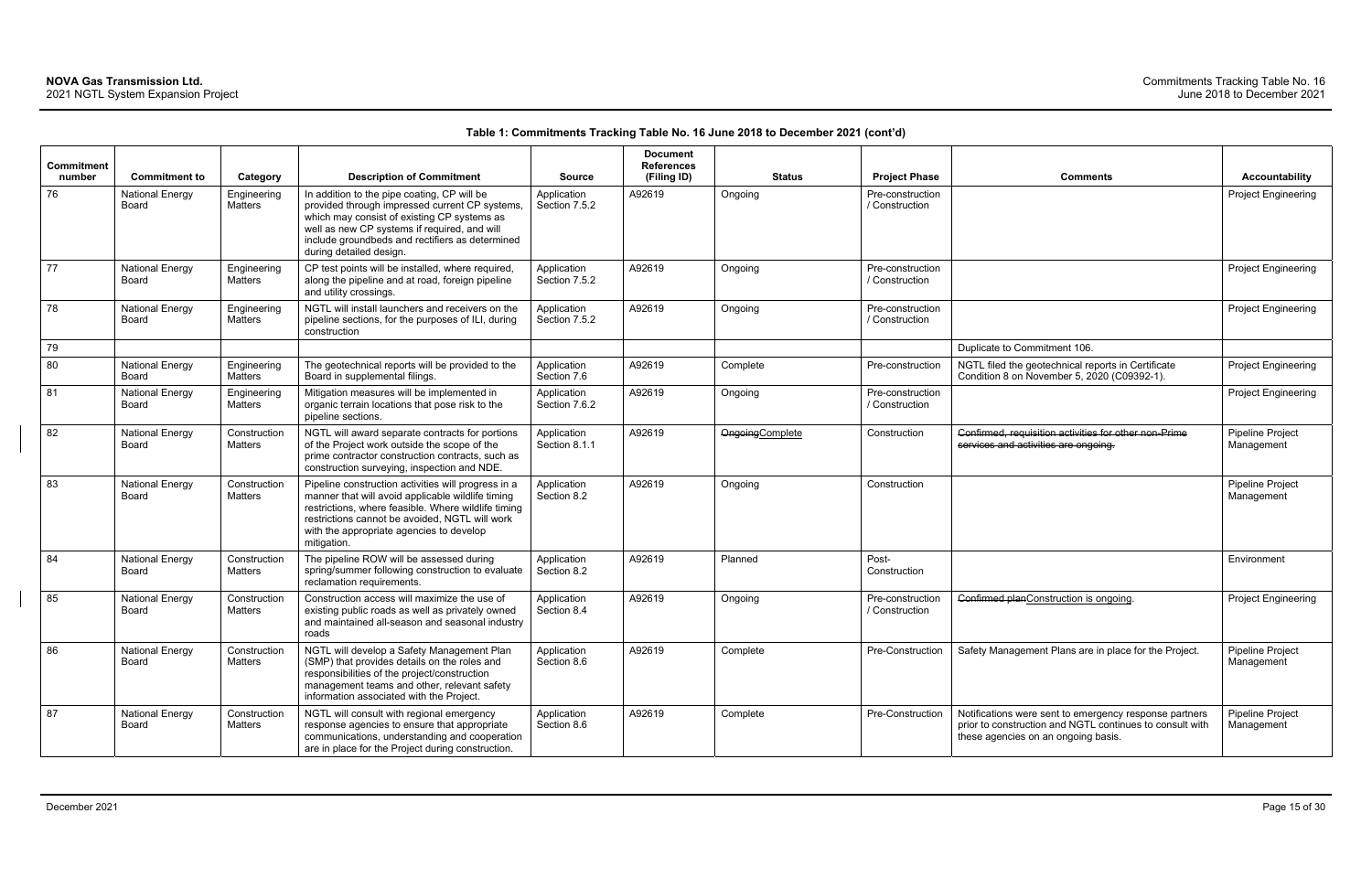| Commitment<br>number | <b>Commitment to</b>            |                                            | <b>Description of Commitment</b>                                                                                                                                                                                                                                                                            | <b>Source</b>                                              | <b>Document</b><br><b>References</b><br>(Filing ID) |          | <b>Status</b> | <b>Project Phase</b> | <b>Comments</b>                                                                                                                                                                                                                            | <b>Accountability</b>                                                                |
|----------------------|---------------------------------|--------------------------------------------|-------------------------------------------------------------------------------------------------------------------------------------------------------------------------------------------------------------------------------------------------------------------------------------------------------------|------------------------------------------------------------|-----------------------------------------------------|----------|---------------|----------------------|--------------------------------------------------------------------------------------------------------------------------------------------------------------------------------------------------------------------------------------------|--------------------------------------------------------------------------------------|
| 88                   | <b>National Energy</b><br>Board | Category<br>Construction<br><b>Matters</b> | A hydrostatic test plan will be prepared during<br>detailed design and submitted to the Board<br>before hydrotesting of the pipeline sections.                                                                                                                                                              | Application<br>Section 8.8.5                               | A92619                                              | Ongoing  |               | Pre-Construction     | NGTL filed the hydrostatic test plans for the Valhalla and<br>Elmworth Sections on August 25, 2021 (C14631) and for<br>the Karr, Dismal Creek and Brewster Sections on<br>September 15, 2021 (C14941).                                     | <b>Pipeline Project</b><br>Management                                                |
| 89                   | <b>National Energy</b><br>Board | Engineering<br><b>Matters</b>              | The compressor station unit additions will be<br>designed, constructed and operated in<br>accordance with CSA Z662-15 and the OPR, as<br>well as other industry standards and<br><b>TransCanada specifications</b>                                                                                          | Application<br>Section 9.3                                 | A92619                                              | Complete |               | Pre-Construction     | The Project is designed in accordance with CSA Z662-19<br>and OPR SOR/99-294. CSA Z662-15 has been<br>superseded by CSA Z662-19 as committed to by NGTL<br>in Commitment 106. Compressor station unit addition<br>engineering is complete. | Pipeline Project<br>Management                                                       |
| 90                   |                                 |                                            |                                                                                                                                                                                                                                                                                                             |                                                            |                                                     |          |               |                      | Duplicate to Commitment 86.                                                                                                                                                                                                                |                                                                                      |
| 91                   | <b>National Energy</b><br>Board | Engineering<br>Matters                     | NGTL will review each prime contractor's SSSP<br>before construction to ensure compliance with<br>TransCanada and regulatory requirements.                                                                                                                                                                  | Application<br>Section 9.5.4                               | A92619                                              | Complete |               | Pre-Construction     | NGTL filed Order Condition 9 on October 20, 2020<br>(C09011).                                                                                                                                                                              | Pipeline Project<br>Management, Safety<br>Representative                             |
| 92                   |                                 |                                            |                                                                                                                                                                                                                                                                                                             |                                                            |                                                     |          |               |                      | Duplicate to Commitment 106.                                                                                                                                                                                                               |                                                                                      |
| 93                   |                                 |                                            |                                                                                                                                                                                                                                                                                                             |                                                            |                                                     |          |               |                      | Duplicate to Commitment 106.                                                                                                                                                                                                               |                                                                                      |
| 94                   | <b>National Energy</b><br>Board | Engineering<br><b>Matters</b>              | The prime contractor for each unit addition will<br>prepare a field ERP that will be reviewed by<br>NGTL and will be implemented in the event of an<br>emergency during construction.                                                                                                                       | Application<br>Section 9.5.15                              | A92619                                              | Complete |               | Pre-construction     | NGTL submitted the ERPs for the Compressor Station<br>Unit Additions on August 6, 2020.                                                                                                                                                    | Pipeline Project<br>Management, TC<br>Energy emergency<br>response<br>representative |
| 95                   |                                 |                                            |                                                                                                                                                                                                                                                                                                             |                                                            |                                                     |          |               |                      | Duplicate to Commitment 107.                                                                                                                                                                                                               |                                                                                      |
| 96                   | <b>National Energy</b><br>Board | Engineering<br><b>Matters</b>              | The geotechnical program for the remaining<br>proposed trenchless crossings i.e., Smoky River,<br>Little Smoky River, McLeod River, Pembina<br>River and North Saskatchewan River, is<br>ongoing. NGTL will submit updated trenchless<br>feasibility reports when they become available.                    | <b>Additional Written</b><br>Evidence (AWE)<br>Section 2.4 | A96812                                              | Complete |               | Pre-Construction     | Certificate Condition 9 was filed on October 27, 2020<br>(C09149).                                                                                                                                                                         | Pipeline Project<br>Management                                                       |
| 97                   | <b>National Energy</b><br>Board | Engineering<br><b>Matters</b>              | It is NGTL's intention to carry out a Phase II<br>assessment of the identified areas in Q2 2019<br>(via field reconnaissance) and verify the desktop<br>assessment. Findings of the Phase II<br>assessment and mitigation measures identified<br>will be shared with the Board following its<br>completion. | <b>NEB 1.2a</b>                                            | A96810                                              | Complete |               | Pre-Construction     | NGTL filed the geotechnical reports in Certificate<br>Condition 8 on November 5, 2020 (C09392-1).                                                                                                                                          | Pipeline Project<br>Management                                                       |
| 98                   | <b>National Energy</b><br>Board | Engineering<br>Matters                     | Preliminary work has been undertaken to<br>determine the potential for scour of watercourses<br>along all the Project's pipeline routes. A<br>complete scour report is anticipated to be<br>provided to the Board in Q2 2019.                                                                               | <b>NEB 1.2c</b>                                            | A96810                                              | Complete |               | Pre-Construction     | NGTL provided the scour reports in its Project Update<br>$(C00044)$ .                                                                                                                                                                      | Pipeline Project<br>Management                                                       |
| 99                   |                                 |                                            |                                                                                                                                                                                                                                                                                                             |                                                            |                                                     |          |               |                      | Duplicate to Commitment 106.                                                                                                                                                                                                               |                                                                                      |
| 100                  | <b>National Energy</b><br>Board | Engineering<br>Matters                     | Upon completion of the geotechnical fieldwork<br>portion in Q2 2019, geotechnical reports for the<br>remaining trenchless crossings and further, final<br>feasibility studies for the proposed HDD<br>crossings will be completed by Q3 2019.                                                               | <b>NEB 2.1</b>                                             | A98232                                              | Complete |               | Pre-Construction     | NGTL updated this commitment in its Project Update<br>(NEB Filing ID: C00044), to provide the final feasibility<br>studies to the Board by Q3 2019.<br>Certificate Condition 9 was filed on October 27, 2020<br>(C09149).                  | Pipeline Project<br>Management                                                       |
|                      |                                 |                                            |                                                                                                                                                                                                                                                                                                             |                                                            |                                                     |          |               |                      |                                                                                                                                                                                                                                            |                                                                                      |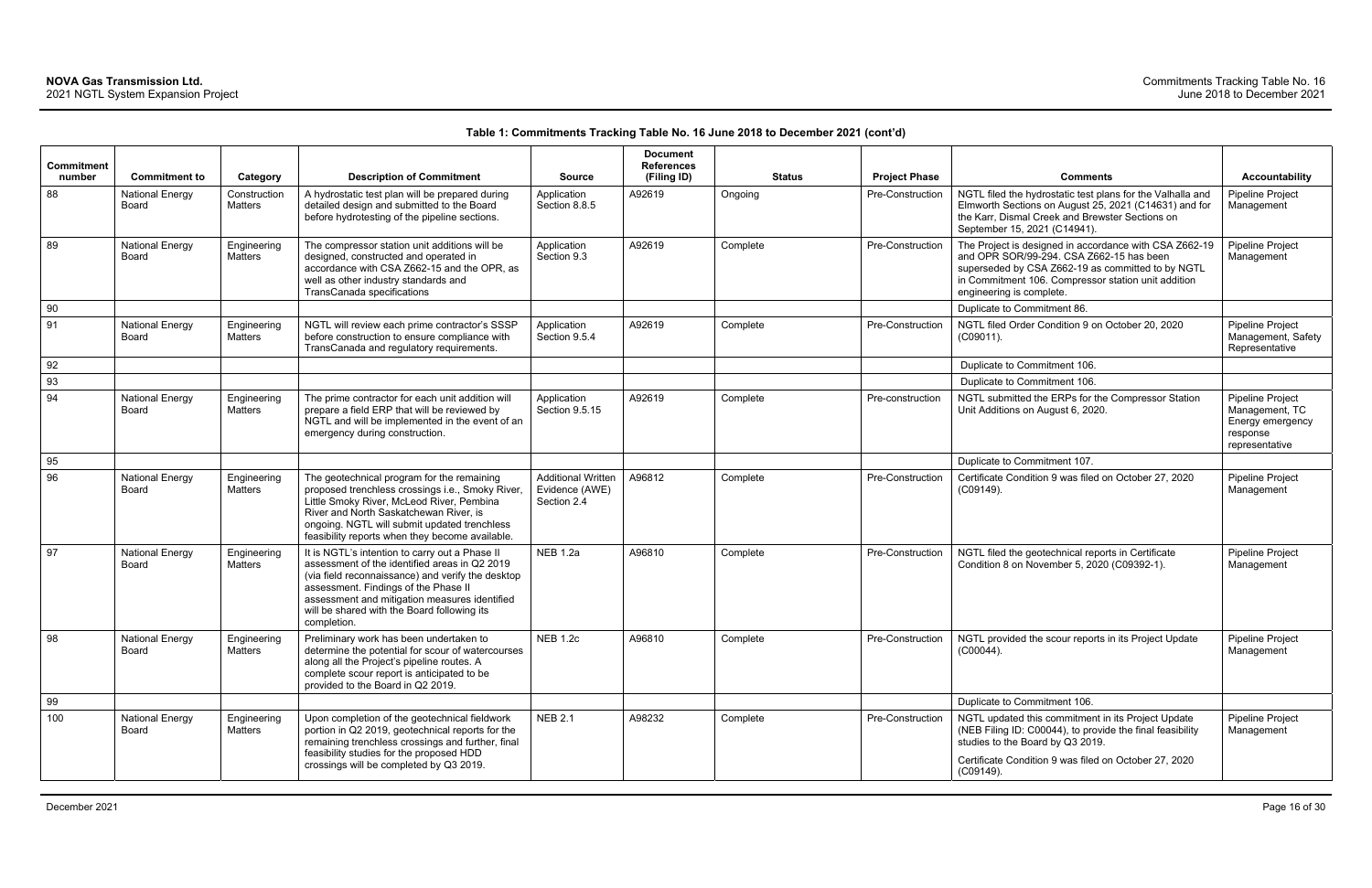| <b>Commitment</b><br>number | <b>Commitment to</b>                   | Category                 | <b>Description of Commitment</b>                                                                                                                                                                                                                                                                                                                                                                                 | <b>Source</b>                    | <b>Document</b><br><b>References</b><br>(Filing ID) | <b>Status</b>           | <b>Project Phase</b>                              | <b>Comments</b>                                                                                                                                                                                                                           | <b>Accountability</b>                 |
|-----------------------------|----------------------------------------|--------------------------|------------------------------------------------------------------------------------------------------------------------------------------------------------------------------------------------------------------------------------------------------------------------------------------------------------------------------------------------------------------------------------------------------------------|----------------------------------|-----------------------------------------------------|-------------------------|---------------------------------------------------|-------------------------------------------------------------------------------------------------------------------------------------------------------------------------------------------------------------------------------------------|---------------------------------------|
| 101                         | <b>National Energy</b><br>Board        | Engineering<br>Matters   | Upon determination of a feasible contingency<br>method and corresponding crossing alignment,<br>NGTL will conduct a geohazard and risk<br>assessment to identify hazards and risks specific<br>to the alignment and contingency crossing<br>method chosen. NGTL plans to finalize this<br>analysis in Q3 2019 upon completion of<br>geotechnical analyses.                                                       | NEB 2.3c and d                   | A98232                                              | Complete                | Pre-Construction                                  | NGTL updated this commitment in its Project Update<br>(C00044), to provide the final feasibility studies to the<br>Board by Q3 2019.<br>NGTL filed the geotechnical reports in Certificate<br>Condition 8 on November 5, 2020 (C09392-1). | Pipeline Project<br>Management        |
| 102                         | <b>National Energy</b><br>Board        | Engineering<br>Matters   | NGTL will work with Project contractors to<br>determine, where practical, emission mitigation<br>measures that can be implemented on older<br>specialized equipment.                                                                                                                                                                                                                                             | <b>Reply Evidence</b>            | C00043-1                                            | Complete                | Pre-Construction                                  |                                                                                                                                                                                                                                           | Pipeline Project<br>Management        |
| 103                         | <b>National Energy</b><br>Board        | Engineering<br>Matters   | NGTL will work with each contractor to ensure<br>vehicle and equipment maintenance programs<br>are in place and adhere to programs that include<br>routine manufacturer recommended<br>maintenance and repairs to parts such as spark<br>plugs and air filters that influence air emissions<br>and are implemented per the OEM (Original<br>Equipment Manufacturer), operator manuals and<br>guidance documents. | <b>Reply Evidence</b>            | C00043-1                                            | Complete                | Pre-Construction                                  | NGTL's Prime Contractor's have vehicle and equipment<br>maintenance programs in place.                                                                                                                                                    | <b>Pipeline Project</b><br>Management |
| 104                         | <b>National Energy</b><br><b>Board</b> | Engineering<br>Matters   | NGTL will minimize the construction footprint to<br>the extent possible and will, limit construction<br>activities on the slopes to what is necessary to<br>install the pipeline.                                                                                                                                                                                                                                | <b>NEB 3.1c.1</b><br>through c.4 | A99941-1                                            | <b>Ongoing Complete</b> | Construction                                      | Confirmed The Elmworth Section was placed in-service<br>on November 10, 2021                                                                                                                                                              | <b>Pipeline Project</b><br>Management |
| 105                         | <b>National Energy</b><br>Board        | Engineering<br>Matters   | NGTL will work with construction contractors and<br>is prepared to ask in the request for proposal<br>(RFP), during the bid process, to identify and<br>propose methods and technology to reduce or<br>minimize construction related noise without<br>compromising safety.                                                                                                                                       | <b>NEB 3.14</b>                  | A99941-1                                            | Complete                | Pre-Construction                                  |                                                                                                                                                                                                                                           | Pipeline Project<br>Management        |
| 106                         | <b>National Energy</b><br>Board        | Engineering<br>Matters   | NGTL confirms that the Project design and<br>construction phases will comply with CSA Z662-<br>19.                                                                                                                                                                                                                                                                                                               | <b>NEB 4.4</b>                   | C00542-1                                            | Ongoing                 | Pre-Construction<br>/ Construction                |                                                                                                                                                                                                                                           | Pipeline Project<br>Management        |
| 107                         | <b>Blood Tribe</b>                     | Engineering<br>Matters   | NGTL will implement TransCanada's<br>comprehensive Integrity Management Program<br>(IMP) to monitor and ensure the integrity of the<br>Project.                                                                                                                                                                                                                                                                  | BT 1.36                          | A98233-3                                            | Planned                 | Post-<br>Construction                             |                                                                                                                                                                                                                                           | Pipeline Integrity                    |
| 108                         | <b>National Energy</b><br>Board        | Environmental<br>Matters | NGTL accepts the findings of the ESA and will<br>adhere to the recommendations and mitigation<br>measures identified in the ESA and the EPPs.                                                                                                                                                                                                                                                                    | Application<br>Section 14.10     | A92619                                              | Complete                | Pre-Construction<br>through Post-<br>Construction |                                                                                                                                                                                                                                           | Environment                           |
| 109                         | <b>National Energy</b><br>Board        | Environmental<br>Matters | However, if temporary construction camps for<br>pipeline construction activities are determined to<br>be required, NGTL will undertake the necessary<br>desktop studies, as well as any necessary field<br>studies, to confirm the conclusions of the ESA.                                                                                                                                                       | <b>NEB 1.7c</b>                  | A96810                                              | Complete                | Pre-Construction                                  | Order Conditions 7 (C08400) and 8 (C08407) were filed<br>with the CER on September 17, 2020.                                                                                                                                              | Environment                           |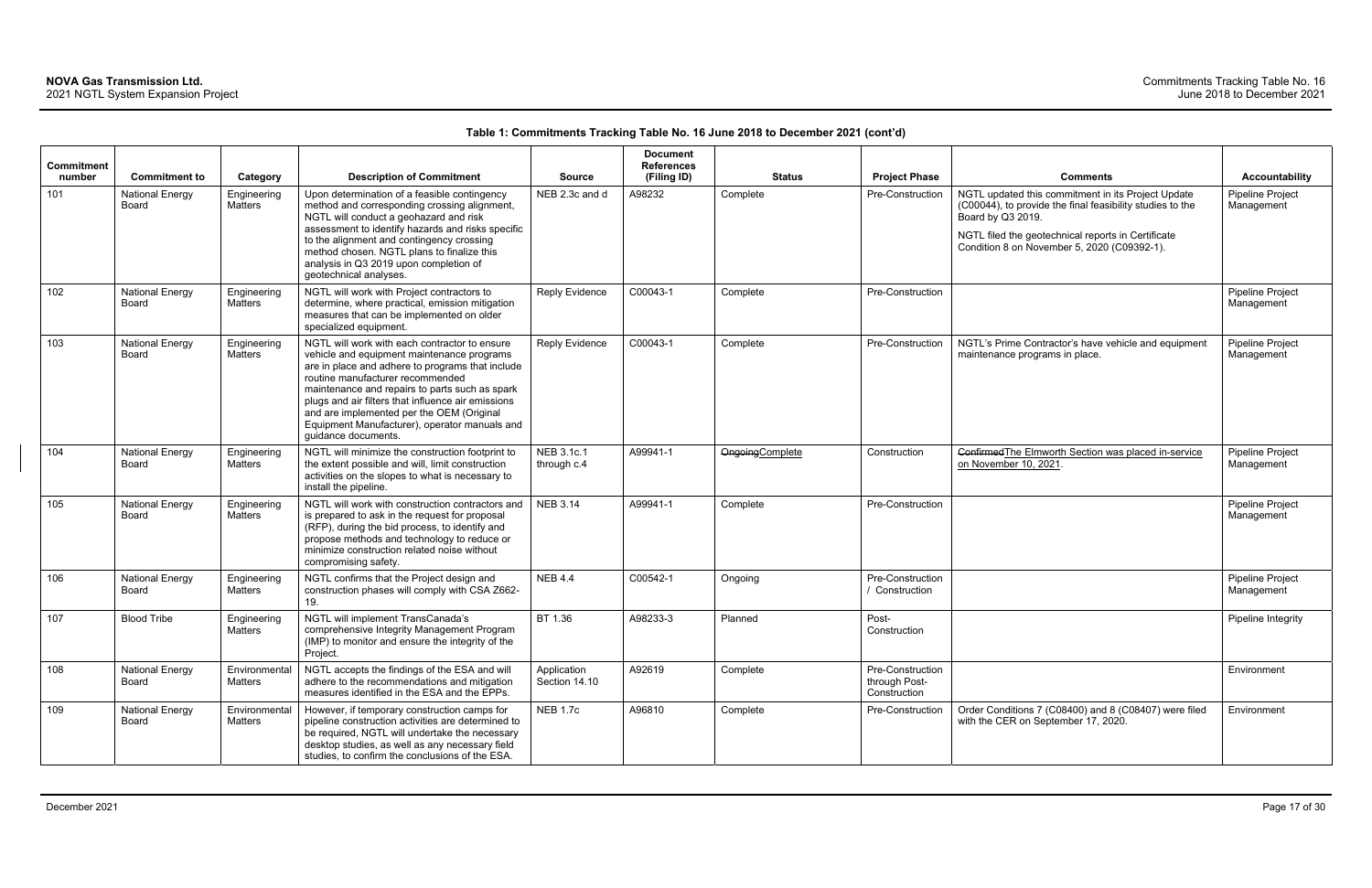| <b>Commitment</b><br>number | <b>Commitment to</b>                   | Category                        | <b>Description of Commitment</b>                                                                                                                                                                                                                                                                                                                    | <b>Source</b>                                                   | <b>Document</b><br><b>References</b><br>(Filing ID) | <b>Status</b>         | <b>Project Phase</b>                  | <b>Comments</b>                                                                                                                                                                                                                                                                                                                  | <b>Accountability</b>       |
|-----------------------------|----------------------------------------|---------------------------------|-----------------------------------------------------------------------------------------------------------------------------------------------------------------------------------------------------------------------------------------------------------------------------------------------------------------------------------------------------|-----------------------------------------------------------------|-----------------------------------------------------|-----------------------|---------------------------------------|----------------------------------------------------------------------------------------------------------------------------------------------------------------------------------------------------------------------------------------------------------------------------------------------------------------------------------|-----------------------------|
| 110                         | <b>National Energy</b><br>Board        | Environmental<br>Matters        | NGTL confirms that the stand-alone EPP for<br>Section 58 activities will be submitted to the<br>Board                                                                                                                                                                                                                                               | <b>NEB 1.8</b>                                                  | A96810                                              | Complete              | Pre-Construction                      | NGTL submitted the Section 58 EPP on August 14, 2020<br>(C07842). NGTL submitted an update to the Section 58<br>EPP on February 1, 2020 (C11358).<br>Section 52 and 58 EPP Update July 13, 2021 (C14059)<br>Spawning Deterrent Plan August 23, 2021 (C14599)                                                                     | Environment                 |
| 111                         | <b>National Energy</b><br><b>Board</b> | Environmental<br><b>Matters</b> | However, should further HRIA work or additional<br>mitigation be required, NGTL will follow guidance<br>from ACT regarding the completion of this work.<br>NGTL will determine interest and potential<br>opportunities for Aboriginal participation, if any,<br>following the receipt of decisions from ACT.                                        | <b>NEB 1.29</b>                                                 | A96810                                              | Ongoing               | Pre-<br>Construction,<br>Construction | Note ACT (Alberta Culture and Tourism) is now ACMSW<br>(Alberta Culture, Multiculturalism and Status of Women).<br>Condition 15 was filed with the CER on December 17,<br>2020 (C10487). HRA approval for TWS for access and<br>additional construction workspace ongoing.                                                       | Environment                 |
| 112                         | <b>National Energy</b><br>Board        | Environmental<br>Matters        | Historical Resources Impact Assessment (HRIA)<br>reports from Stantec Consulting Ltd. and Wood<br>Environment and Infrastructure Solutions are<br>currently being prepared and will be submitted to<br>Alberta Culture and Tourism (ACT) by April of<br>this year. Responses from ACT to those reports<br>are anticipated in May 2019.              | <b>NEB 2.5</b>                                                  | A98232                                              | Complete              | Pre-Construction                      | ACT (now ACMSW) confirmed mitigation requirements<br>and additional HRIA components which were<br>implemented in 2019 and 2020 as well as 2021. Order<br>Condition 13 was filed on October 7, 2020 (C08789) and<br>Condition 15 on December 17, 2020 (C10487).                                                                   | Environment                 |
| 113                         | <b>Blood Tribe</b>                     | Environmental<br><b>Matters</b> | In addition to following the COP for its<br>requirements regarding water sources, NGTL<br>will apply for Temporary Diversion Licenses for<br>water use, where required.                                                                                                                                                                             | BT 1.9                                                          | A98223-3                                            | <b>PlannedOngoing</b> | Construction                          | Anticipated for mainline construction and hydrostatic<br>testing starting in Q3, 2021 and continuing through to end<br>of Q1 2022.                                                                                                                                                                                               | Environment                 |
| 114                         | <b>Blood Tribe</b>                     | Environmental<br>Matters        | If shallow groundwater is encountered during<br>trenching activities, mitigation will be<br>implemented to ensure subsurface ground water<br>flow is maintained across the trench through the<br>use of ditch plugs, sub-drains or other<br>impermeable barriers to prevent the pipeline<br>trench from becoming a conduit for groundwater<br>flow. | BT 1.13<br><b>DCN 50</b><br><b>MNA R3 13</b><br><b>PKN 1.13</b> | A98233-3<br>A98233-5<br>A98233-10<br>A98233-12      | Ongoing               | Construction                          |                                                                                                                                                                                                                                                                                                                                  | Environment                 |
| 115                         | HLFN / SNN                             | Environmental<br>Matters        | NGTL will also seek the input of a Qualified<br>Aquatic Environmental Specialist (QAES) if a<br>Fisheries Act Authorization is required for the<br>contingency method.                                                                                                                                                                              | $HLFN$ 2.2 d)<br>SNN 2.6 c)                                     | A98655-4<br>A98655-6                                | Ongoing               | Construction                          | NGTL continues to use QAES's for input to construction<br>planning. They are participating and providing input on an<br>ongoing basis throughout the construction phases as well<br>as the DFO current<br>Fisheries Act Authorization process of selected crossings<br>identified by the CER in the letter of February 18, 2020. | Environment                 |
| 116                         | Samson Cree<br>Nation                  | Matters                         | Environmental $\vert$ The final CHROMP will include a detailed offset $\vert$ SCN 3.2d<br>plan, including the final plan for the GPML offset<br>measures, and will be implemented once the<br>plan has been finalized through ongoing<br>engagement with regulators and stakeholders.                                                               |                                                                 | A98223-13                                           | Complete              |                                       | Pre-Construction   Amendments to Certificate Condition 6 recommended by   Environment<br>the Government of Canada negates the requirement for a<br>detailed offset plan and has been replaced with a<br>mandated threshold. The Revised CHROMP was filed on<br>November 12, 2020 (C09519-1) as the final CHROMP.                 |                             |
| 117                         | Samson Cree<br>Nation                  | Environmental<br>Matters        | The FOV will be provided in the Final CHROMP.                                                                                                                                                                                                                                                                                                       | <b>SCN 3.5a</b>                                                 | C00514-7                                            | Complete              | Post-<br>Construction                 | Amendments to Certificate Condition 6 recommended by<br>the Government of Canada negates the need for an<br>NGTL FOV. The Revised CHROMP was filed on<br>November 12, 2020 (C09519-1).                                                                                                                                           | <b>Indigenous Relations</b> |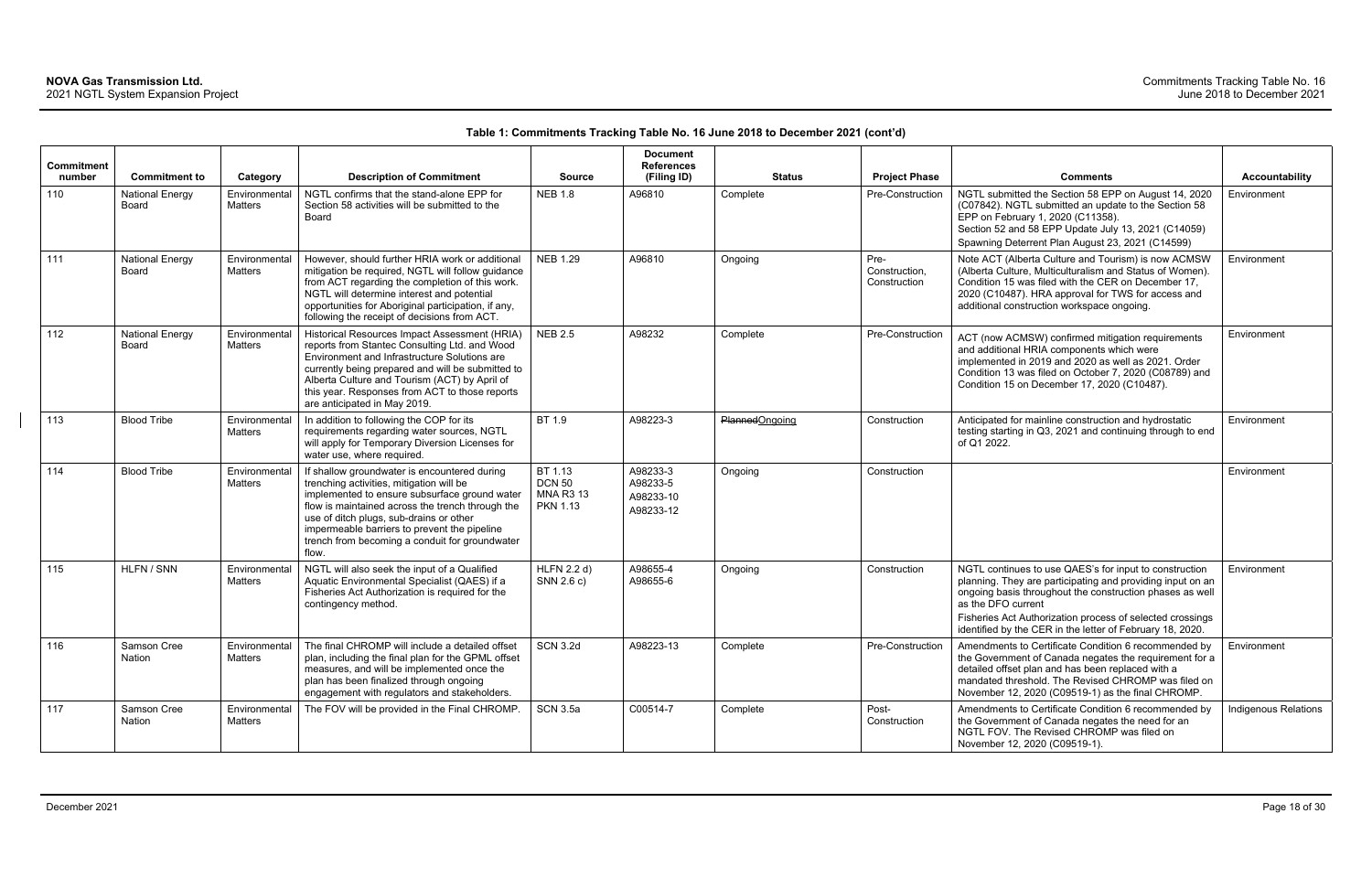| Commitment<br>number | <b>Commitment to</b>            | Category                 | <b>Description of Commitment</b>                                                                                                                                                                                                                                                                                                                                                                                                          | <b>Source</b>   | <b>Document</b><br><b>References</b><br>(Filing ID) |         | <b>Status</b> | <b>Project Phase</b>                    | <b>Comments</b>                                                                                                                                                                                                                                                                                                                                                                                                                                                                                                                             | <b>Accountability</b> |
|----------------------|---------------------------------|--------------------------|-------------------------------------------------------------------------------------------------------------------------------------------------------------------------------------------------------------------------------------------------------------------------------------------------------------------------------------------------------------------------------------------------------------------------------------------|-----------------|-----------------------------------------------------|---------|---------------|-----------------------------------------|---------------------------------------------------------------------------------------------------------------------------------------------------------------------------------------------------------------------------------------------------------------------------------------------------------------------------------------------------------------------------------------------------------------------------------------------------------------------------------------------------------------------------------------------|-----------------------|
| 118                  | Samson Cree<br><b>Nation</b>    | Environmental<br>Matters | Vegetation management will be implemented in<br>accordance with the TransCanada Integrated<br>Vegetation Management Program (TransCanada<br>2009) and TransCanada's Procedure for<br>Invasive Vegetation Weed Control Management<br>Canada (TransCanada 2013) during the<br>construction and operations of the Project.                                                                                                                   | <b>SCN 7.1d</b> | A98223-13                                           | Planned |               | Post-<br>Construction and<br>Operations |                                                                                                                                                                                                                                                                                                                                                                                                                                                                                                                                             | Environment           |
| 119                  | SNN                             | Environmental<br>Matters | NGTL will consider information gathered during<br>ongoing engagement with SNN in Project<br>planning, including the EPP, which includes the<br>Bear Management Plan and Wildlife Species of<br>Concern Discovery Contingency Plan and<br>Environmental Alignment Sheets (EAS) filed<br>prior to construction, and will continue to address<br>questions and concerns from SNN through its<br>ongoing engagement efforts should any arise. | SNN 2.6 c)      | A98655-6                                            | Ongoing |               | Pre-Construction                        | NGTL reviewed the final reports and provided responses<br>to Stoney Nakoda Nations on April 9, 2019.                                                                                                                                                                                                                                                                                                                                                                                                                                        | Environment           |
| 120                  | <b>National Energy</b><br>Board | Environmental<br>Matters | NGTL will implement an early in/early out<br>approach to Project construction in Little Smoky<br>Caribou Range.                                                                                                                                                                                                                                                                                                                           | <b>NEB 3.4a</b> | A99941-1                                            | Ongoing |               | Construction                            | NGTL stopped work within the Little Smoky Caribou<br>Range on February 14, 2021. Clearing activities within<br>the Little Smoky Caribou Range resumed<br>September 13, 2021, and will be followed by construction<br>which is anticipated to be completed before the start of<br>the RAP in Q1 2022. NGTL confirmed that work in the<br>Little Smoky Caribou Range cannot be completed prior to<br>the RAP and committed to providing outstanding<br>information required for Condition 23 approval by January<br>14, 2022 (C16840-1).      | Environment           |
| 121                  | <b>National Energy</b><br>Board | Environmental<br>Matters | Should any activities be required in the Range<br>during the RAP, NGTL will consult with AEP to<br>determine the appropriate course of action and<br>mitigation.                                                                                                                                                                                                                                                                          | <b>NEB 3.4a</b> | A99941-1                                            | Ongoing |               | Construction                            | Additional information and approval required as per<br>Certificate Condition 23. NGTL confirmed that work in the<br>Little Smoky Caribou Range cannot be completed prior to<br>the RAP (C16840-1). As part of its contingency planning,<br>NGTL engaged with AEP on October 26, 2021 and<br>November 17, 2021. See summary of engagement with<br>AEP, filed on December 7, 2021 (C16607). Additional<br>information on AEP engagement in support of required<br>authorization and Condition 23 approval to be filed by<br>January 14, 2022. | Environment           |
| 122                  | <b>National Energy</b><br>Board | Environmental<br>Matters | NGTL will comply with any requirements issued<br>under the Historical Resources Act (HRA) for<br>future ground disturbance activities (e.g.,<br>integrity digs).                                                                                                                                                                                                                                                                          | <b>NEB 3.14</b> | A99941-1                                            | Planned |               | Post-<br>Construction                   |                                                                                                                                                                                                                                                                                                                                                                                                                                                                                                                                             | Environment           |
| 123                  | <b>National Energy</b><br>Board | Environmental<br>Matters | During operation, NGTL has committed to<br>comply with the AER Directive 038 noise<br>guidance and, therefore, predicted residual<br>effects of the Project on the acoustic<br>environment are not significant.                                                                                                                                                                                                                           | <b>NEB 3.14</b> | A99941-1                                            | Planned |               | Operations                              |                                                                                                                                                                                                                                                                                                                                                                                                                                                                                                                                             | Environment           |
| 124                  | <b>National Energy</b><br>Board | Environmental<br>Matters | NGTL will also adhere to the Alberta Wildlife Act.                                                                                                                                                                                                                                                                                                                                                                                        | <b>NEB 3.14</b> | A99941-1                                            | Ongoing |               | Construction /<br>Operations            |                                                                                                                                                                                                                                                                                                                                                                                                                                                                                                                                             | Environment           |

| <b>Project Phase</b>                    | <b>Comments</b>                                                                                                                                                                                                                                                                                                                                                                                                                                                                                                                             | <b>Accountability</b> |
|-----------------------------------------|---------------------------------------------------------------------------------------------------------------------------------------------------------------------------------------------------------------------------------------------------------------------------------------------------------------------------------------------------------------------------------------------------------------------------------------------------------------------------------------------------------------------------------------------|-----------------------|
| Post-<br>Construction and<br>Operations |                                                                                                                                                                                                                                                                                                                                                                                                                                                                                                                                             | Environment           |
| Pre-Construction                        | NGTL reviewed the final reports and provided responses<br>to Stoney Nakoda Nations on April 9, 2019.                                                                                                                                                                                                                                                                                                                                                                                                                                        | Environment           |
| Construction                            | NGTL stopped work within the Little Smoky Caribou<br>Range on February 14, 2021. Clearing activities within<br>the Little Smoky Caribou Range resumed<br>September 13, 2021, and will be followed by construction<br>which is anticipated to be completed before the start of<br>the RAP in Q1 2022. NGTL confirmed that work in the<br>Little Smoky Caribou Range cannot be completed prior to<br>the RAP and committed to providing outstanding<br>information required for Condition 23 approval by January<br>14, 2022 (C16840-1).      | Environment           |
| Construction                            | Additional information and approval required as per<br>Certificate Condition 23. NGTL confirmed that work in the<br>Little Smoky Caribou Range cannot be completed prior to<br>the RAP (C16840-1). As part of its contingency planning,<br>NGTL engaged with AEP on October 26, 2021 and<br>November 17, 2021. See summary of engagement with<br>AEP, filed on December 7, 2021 (C16607). Additional<br>information on AEP engagement in support of required<br>authorization and Condition 23 approval to be filed by<br>January 14, 2022. | Environment           |
| Post-<br>Construction                   |                                                                                                                                                                                                                                                                                                                                                                                                                                                                                                                                             | Environment           |
| Operations                              |                                                                                                                                                                                                                                                                                                                                                                                                                                                                                                                                             | Environment           |
| Construction /<br>Operations            |                                                                                                                                                                                                                                                                                                                                                                                                                                                                                                                                             | Environment           |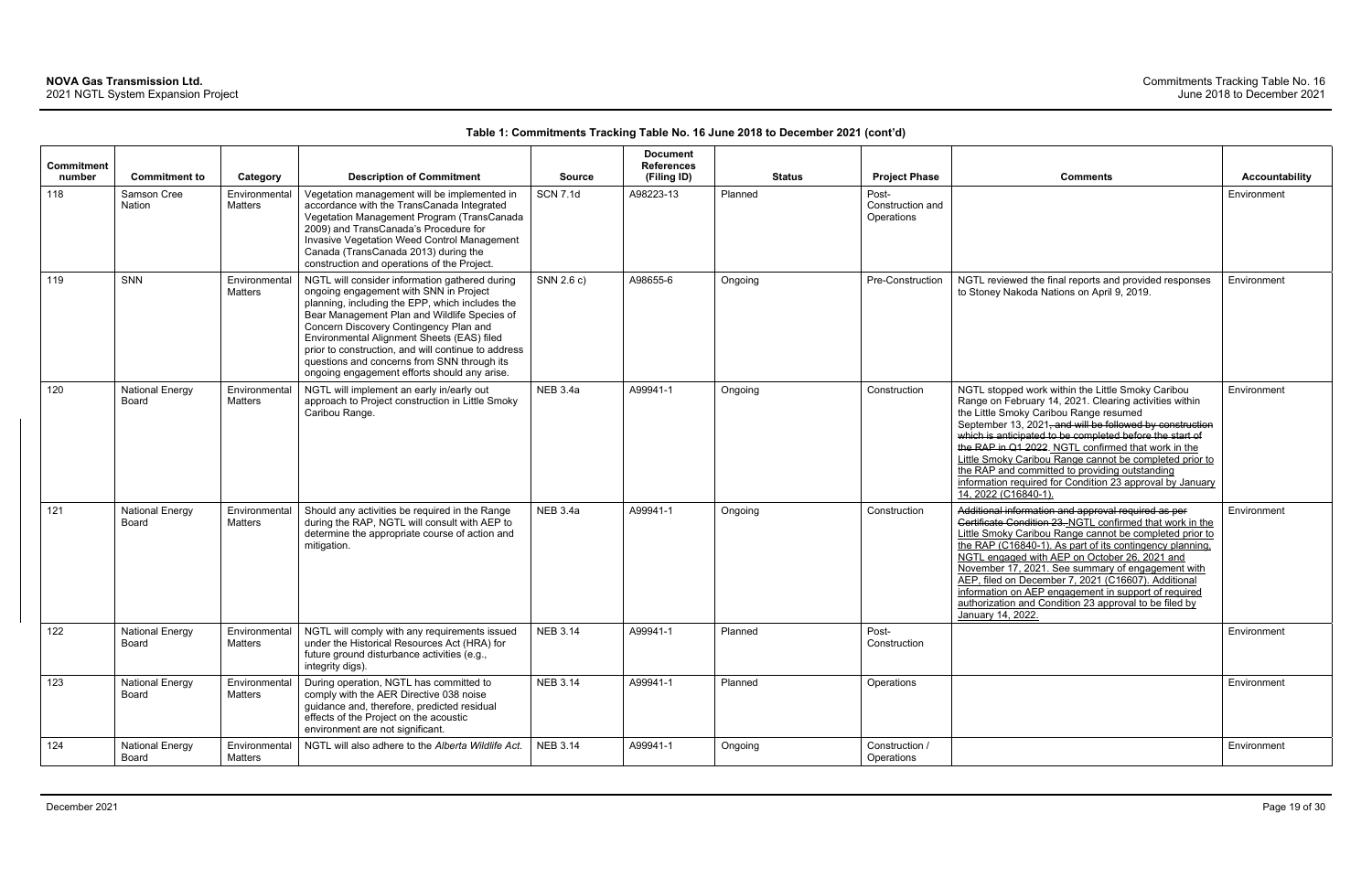| Commitment<br>number | <b>Commitment to</b>                   | Category                        | <b>Description of Commitment</b>                                                                                                                                                                                                                                                                                                            | <b>Source</b>   | <b>Document</b><br><b>References</b><br>(Filing ID) | <b>Status</b> | <b>Project Phase</b>                         | <b>Comments</b>                                                                                                                                                                                                                                                                                                                                         | <b>Accountability</b> |
|----------------------|----------------------------------------|---------------------------------|---------------------------------------------------------------------------------------------------------------------------------------------------------------------------------------------------------------------------------------------------------------------------------------------------------------------------------------------|-----------------|-----------------------------------------------------|---------------|----------------------------------------------|---------------------------------------------------------------------------------------------------------------------------------------------------------------------------------------------------------------------------------------------------------------------------------------------------------------------------------------------------------|-----------------------|
| 125                  | <b>National Energy</b><br><b>Board</b> | Environmental<br>Matters        | Further, NGTL will not be making withdrawals<br>from groundwater sources for use in construction<br>of the Proiect.                                                                                                                                                                                                                         | <b>NEB 3.14</b> | A99941-1                                            | Planned       | Construction                                 |                                                                                                                                                                                                                                                                                                                                                         | Environment           |
| 126                  | <b>National Energy</b><br><b>Board</b> | Environmental<br><b>Matters</b> | NGTL does not agree with the recommendation<br>that upstream GHG emissions are a best<br>practice nor should they be included as part of<br>the NEB process, however, NGTL will comply<br>with federal agency direction for GHG<br>assessment.                                                                                              | <b>NEB 3.14</b> | A99941-1                                            | Complete      | Pre-Construction                             | NGTL submitted an upstream GHG assessment to ECCC<br>on November 1, 2019 and revised it for submission<br>March 19, 2020 based on comments from ECCC.                                                                                                                                                                                                   | Environment           |
| 127                  | <b>National Energy</b><br><b>Board</b> | Environmental<br><b>Matters</b> | A camp management plan will be developed<br>closer to the start of construction.                                                                                                                                                                                                                                                            | <b>NEB 3.14</b> | A99941-1                                            | Complete      | Pre-Construction                             | Order Condition 7 was submitted on September 17, 2020<br>(C08400)                                                                                                                                                                                                                                                                                       | Environment           |
| 128                  | <b>National Energy</b><br>Board        | Environmental<br><b>Matters</b> | TC Energy is currently developing a Fugitive<br>Emission Management Plan for the Canadian<br>Gas Operations system and NGTL plans to<br>submit a synopsis of the plan relative to the<br>Project prior to the commencement of<br>operations.                                                                                                | Reply Evidence  | C00043-1                                            | Planned       | Pre-construction<br>or before<br>operations. |                                                                                                                                                                                                                                                                                                                                                         | Environment           |
| 129                  | <b>National Energy</b><br><b>Board</b> | Environmental<br><b>Matters</b> | NGTL will continue to engage AEP and ECCC<br>on its planned offsets for the Project.                                                                                                                                                                                                                                                        | <b>NEB 4.12</b> | C00542-1                                            | Ongoing       | Post-construction                            | NGTL will continue to engage with AEP and ECCC on<br>the planned offsets for the Project for caribou. A Revised<br>Condition 6 has altered the requirements and is currently<br>under review by NGTL as to next steps with AEP and<br>ECCC as well as several Indigenous groups. The<br>Revised CHROMP was filed on November 12, 2020<br>$(C09519-1)$ . | Environment           |
| 130                  | <b>National Energy</b><br>Board        | Environmental<br><b>Matters</b> | Any additional site-specific mitigation resulting<br>from these surveys will be included in the EPP<br>and Environmental Alignment Sheets as filed<br>prior to construction.                                                                                                                                                                | <b>NEB 4.7</b>  | C00542-1                                            | Complete      | Construction                                 | The information from the surveys was incorporated as<br>appropriate into the EPP and Environmental Alignment<br>Sheets submitted pursuant to Condition 5 of the Order<br>(C07842) and EPP and Environmental Alignment Sheets<br>submitted pursuant to Condition 5 of the Certificate<br>$(C09447)$ .                                                    | Environment           |
| 131                  | <b>Blood Tribe</b>                     | Environmental<br>Matters        | The design and installation of vehicle crossings<br>by NGTL will meet the Province of Alberta's<br>Water Act Codes of Practice and notification<br>process.                                                                                                                                                                                 | <b>BT 1.8</b>   | A98233-3                                            | Ongoing       | Pre-Construction                             |                                                                                                                                                                                                                                                                                                                                                         | Environment           |
| 132                  |                                        |                                 |                                                                                                                                                                                                                                                                                                                                             |                 |                                                     |               |                                              | Duplicate to Commitment 113.                                                                                                                                                                                                                                                                                                                            |                       |
| 133                  | <b>Blood Tribe</b>                     | Environmental<br>Matters        | If springs and/or excessive groundwater are<br>encountered within the Project construction<br>footprint, NGTL will review the area and<br>determine the appropriate mitigation.                                                                                                                                                             | BT 1.14e        | A98233-3                                            | Ongoing       | Construction                                 |                                                                                                                                                                                                                                                                                                                                                         | Environment           |
| 134                  | All groups                             | Environmental<br>Matters        | NGTL will further incorporate input or issues<br>identified during construction into the Post<br>Construction Monitoring (PCM) activities. For<br>example, sites or resources of concern will be<br>appropriately mitigated during construction,<br>clean up and reclamation, and success will be<br>measured in following growing seasons. | BT 1.39         | A98233-3                                            | Ongoing       | Pre-Construction<br>/ Post-<br>Construction  |                                                                                                                                                                                                                                                                                                                                                         | Environment           |

| <b>Accountability</b> |
|-----------------------|
| Environment           |
| Environment           |
| Environment           |
| Environment           |
| Environment           |
| Environment           |
| Environment           |
|                       |
| Environment           |
| Environment           |
|                       |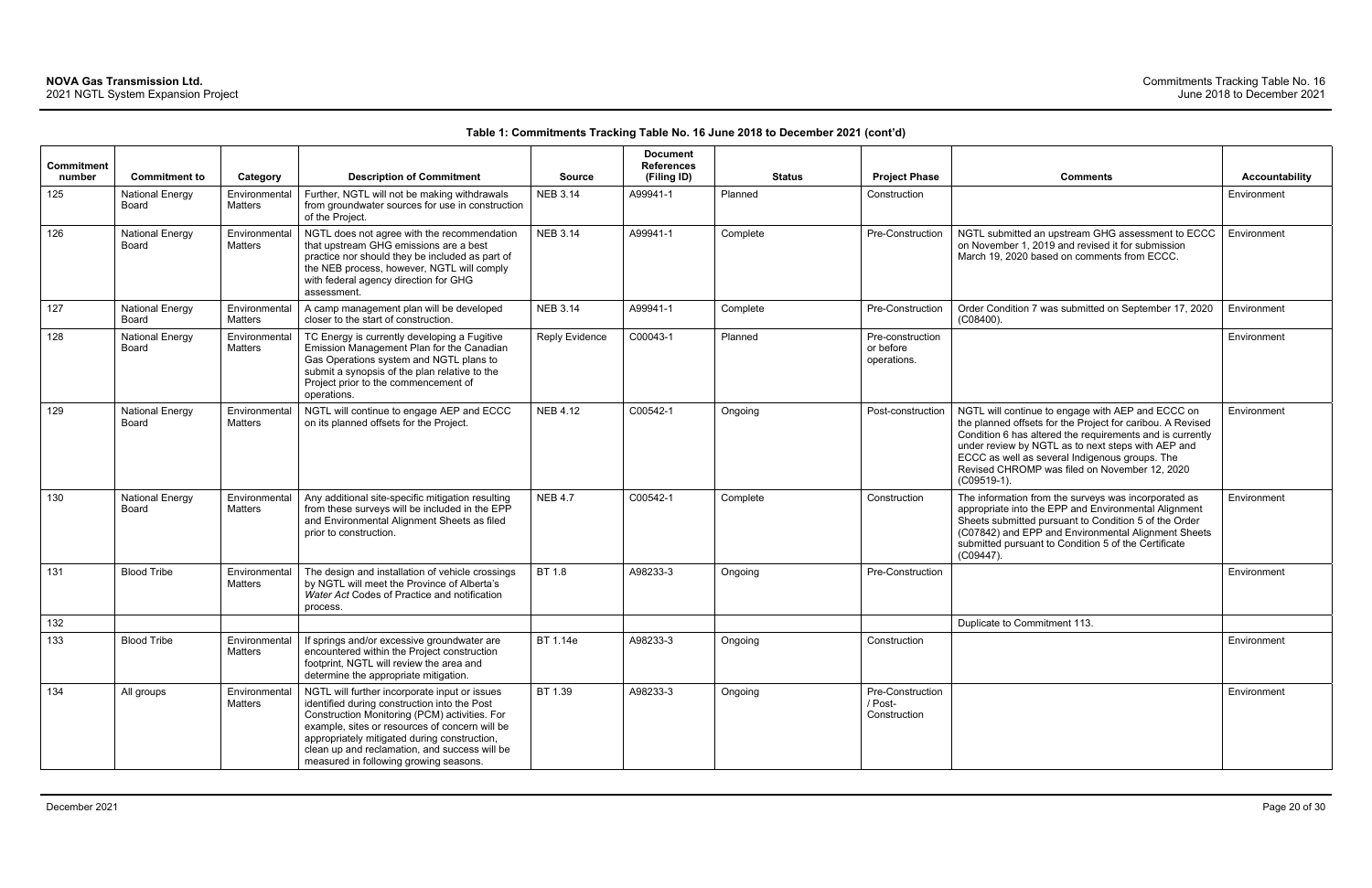| Commitment<br>number | <b>Commitment to</b>            | Category                        | <b>Description of Commitment</b>                                                                                                                                                                                                                                         | <b>Source</b>                                               | <b>Document</b><br><b>References</b><br>(Filing ID) | <b>Status</b>    | <b>Project Phase</b>                              | <b>Comments</b>                                                                                                            | <b>Accountability</b>                                            |
|----------------------|---------------------------------|---------------------------------|--------------------------------------------------------------------------------------------------------------------------------------------------------------------------------------------------------------------------------------------------------------------------|-------------------------------------------------------------|-----------------------------------------------------|------------------|---------------------------------------------------|----------------------------------------------------------------------------------------------------------------------------|------------------------------------------------------------------|
| 135                  | <b>ECCC</b>                     | Environmental<br><b>Matters</b> | NGTL is willing to work with ECCC outside the<br>NEB hearing process to assist ECCC in<br>estimating upstream GHG emissions, consistent<br>with ECCC's approach to past NEB-regulated<br>projects under the Interim Measures for Major<br><b>Project Reviews</b>         | ECCC <sub>1</sub>                                           | C00514-3                                            | Complete         | Pre-construction                                  | See Commitment 126.                                                                                                        | Environment                                                      |
| 136                  |                                 |                                 |                                                                                                                                                                                                                                                                          |                                                             |                                                     |                  |                                                   | Duplicate to Commitment 128.                                                                                               |                                                                  |
| 137                  | <b>National Energy</b><br>Board | Environmental<br><b>Matters</b> | NGTL commits to implementing zipper planting<br>pending the restoration measures implemented<br>on the footprint.                                                                                                                                                        | Hearing<br>Transcript<br>Volume 12,<br>Paragraph 5883       | C01035                                              | Planned          | Post-construction                                 |                                                                                                                            | Environment                                                      |
| 138                  | Landowners                      | <b>Land Matters</b>             | Notices pursuant to section 87(1) of the NEB Act<br>will be served on owners of lands proposed to be<br>acquired for the Project, as defined in sections<br>75 and 85 of the NEB Act.                                                                                    | Application<br>Section 11.5                                 | A92619                                              | Complete         | Pre-Construction                                  |                                                                                                                            | <b>Land Department</b>                                           |
| 139                  | Landowners                      | <b>Land Matters</b>             | Prior to the start of construction, NGTL will have<br>site-specific traffic management plans in place to<br>minimize the effects of construction traffic.                                                                                                                | <b>Additional Written</b><br><b>Evidence Section</b><br>4.7 | A96812                                              | Complete         | Pre-Construction                                  |                                                                                                                            | Environment / Project<br>Management /<br>Construction<br>Manager |
| 140                  | I andowners                     | <b>Land Matters</b>             | In areas where the presence of clubroot disease<br>has been identified during pre-project<br>consultation, NGTL will follow provincial and<br>industry management objectives with regards to<br>clubroot.                                                                | <b>Additional Written</b><br><b>Evidence Section</b><br>4.7 | A96812                                              | Ongoing Complete | Construction                                      | Only the Valhalla and Elmworth Sections were identified<br>to have clubroot. Both sections have been placed<br>in-service. | Environment                                                      |
| 141                  | <b>National Energy</b><br>Board | Commercial                      | TransCanada will have the financial resources to<br>ensure that it can financially sustain<br>management of all potential risks including those<br>liabilities that may arise from an accident or<br>malfunction during the construction or operation<br>of the Project. | Application<br>Section 6.6                                  | A92619                                              | Ongoing          | Pre-Construction<br>through Post-<br>Construction |                                                                                                                            | Commercial                                                       |
| 142                  | Canada Energy<br>Regulator      | Regulatory<br>Conditions        | Certificate Condition 1: Condition Compliance                                                                                                                                                                                                                            | Certificate<br>GC-129                                       | C09098                                              | In Progress      | Pre-Construction<br>through Post-<br>Construction |                                                                                                                            | Project Manager                                                  |
| 143                  | Canada Energy<br>Regulator      | Regulatory<br>Conditions        | Certificate Condition 2: Section 52 Pipeline and<br>Related Facilities Design, Location, Construction<br>and Operation                                                                                                                                                   | Certificate<br>GC-129                                       | C09098                                              | Planned          | Pre-Construction<br>through Post-<br>Construction |                                                                                                                            | Project Manager /<br>Construction<br>Manager                     |
| 144                  | Canada Energy<br>Regulator      | Regulatory<br>Conditions        | Certificate Condition 3: Environmental Protection                                                                                                                                                                                                                        | Certificate<br>GC-129                                       | C09098                                              | Planned          | Pre-Construction<br>through Post-<br>Construction |                                                                                                                            | Environment                                                      |

| <b>Accountability</b>                                            |
|------------------------------------------------------------------|
| Environment                                                      |
|                                                                  |
| Environment                                                      |
| <b>Land Department</b>                                           |
| Environment / Project<br>Management /<br>Construction<br>Manager |
| Environment                                                      |
|                                                                  |
| Commercial                                                       |
| Project Manager                                                  |
| Project Manager /<br>Construction<br>Manager                     |
| Environment                                                      |
|                                                                  |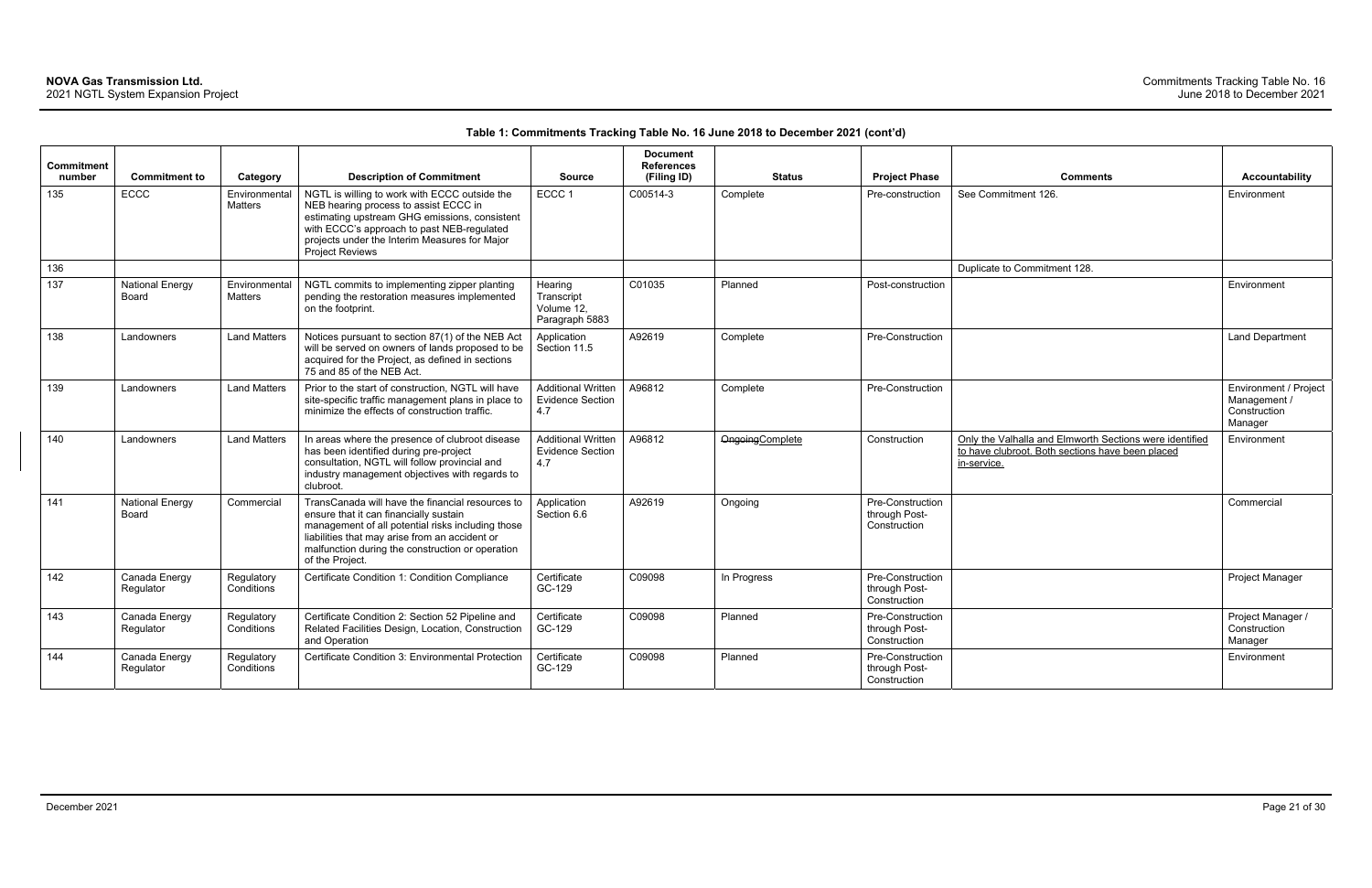| <b>Commitment</b> | <b>Commitment to</b>       |                                      |                                                                                                                                         |                                        | <b>Document</b><br><b>References</b> |                                         |                                               |                                                                                                                                                                                                                                                                                                                                                                                                                                                                                                                                                              | <b>Accountability</b>                                 |
|-------------------|----------------------------|--------------------------------------|-----------------------------------------------------------------------------------------------------------------------------------------|----------------------------------------|--------------------------------------|-----------------------------------------|-----------------------------------------------|--------------------------------------------------------------------------------------------------------------------------------------------------------------------------------------------------------------------------------------------------------------------------------------------------------------------------------------------------------------------------------------------------------------------------------------------------------------------------------------------------------------------------------------------------------------|-------------------------------------------------------|
| number<br>145     | Canada Energy<br>Regulator | Category<br>Regulatory<br>Conditions | <b>Description of Commitment</b><br>Certificate Condition 4: Construction Emergency<br>Management Preparedness and Response<br>Planning | <b>Source</b><br>Certificate<br>GC-129 | (Filing ID)<br>C09098                | <b>Status</b><br><b>OngoingComplete</b> | <b>Project Phase</b><br>Construction          | <b>Comments</b><br>In CER IR No. 7 (C10848) NGTL confirmed that all ERPs<br>for section 52 and section 58 activities have been<br>submitted to the CER with the exception of the Dismal<br>Creek section. On January 20, 2021 NGTL submitted the<br>ERP for the HDD casing installation on the Dismal Creek<br>section. NGTL filed confirmation of notice to Indigenous<br>groups on January 20, 2021 pursuant to Condition 4(b)<br>$(C11048)$ .<br>May 7, 2021 Condition 4 for the mainline component of<br>the Dismal Creek section (Filed via Email only) | Project Manager /<br>Safety<br>Representative         |
| 146               | Canada Energy<br>Regulator | Regulatory<br>Conditions             | Certificate Condition 5: Updated Environmental<br>Protection Plan for Section 52 Pipeline and<br><b>Related Facilities</b>              | Certificate<br>GC-129                  | C09098                               | Complete                                | Construction<br>through Post-<br>Construction | Certificate Condition 5 was filed on November 9, 2020<br>(C09447).<br>July 13, 2021 Updated EPP (C14059)<br>August 23, 2021 (C14599)                                                                                                                                                                                                                                                                                                                                                                                                                         | Environment                                           |
| 147               | Canada Energy<br>Regulator | Regulatory<br>Conditions             | Certificate Condition 6: Revised Caribou Habitat<br>Restoration and Offset Measures Plan<br>(CHR&OMP)                                   | Certificate<br>GC-129                  | C09098                               | Complete                                | Construction<br>through Post-<br>Construction | Certificate Condition 6 was filed on November 12, 2020<br>$(C09519)$ .                                                                                                                                                                                                                                                                                                                                                                                                                                                                                       | Environment                                           |
| 148               | Canada Energy<br>Regulator | Regulatory<br>Conditions             | Certificate Condition 7: Wildlife and Rare Plant<br>Surveys                                                                             | Certificate<br>GC-129                  | C09098                               | Complete                                | Pre-Construction                              | Certificate Condition 7 was filed on September 15, 2020<br>(C08314).                                                                                                                                                                                                                                                                                                                                                                                                                                                                                         | Environment                                           |
| 149               | Canada Energy<br>Regulator | Regulatory<br>Conditions             | Certificate Condition 8: Geological hazards                                                                                             | Certificate<br>GC-129                  | C09098                               | Complete                                | Pre-Construction                              | Certificate Condition 8 was filed on November 5, 2020<br>(C09392).                                                                                                                                                                                                                                                                                                                                                                                                                                                                                           | Project Manager                                       |
| 150               | Canada Energy<br>Regulator | Regulatory<br>Conditions             | Certificate Condition 9: Trenchless Crossing<br>Reports                                                                                 | Certificate<br>GC-129                  | C09098                               | Complete                                | Pre-Construction                              | Certificate Condition 9 was filed on October 27, 2020<br>(C09149).                                                                                                                                                                                                                                                                                                                                                                                                                                                                                           | Project Manager                                       |
| 151               | Canada Energy<br>Regulator | Regulatory<br>Conditions             | Certificate Condition 10: Outstanding Traditional<br>Land and Resource Use Investigations                                               | Certificate<br>GC-129                  | C09098                               | Complete                                | Pre-Construction                              | Certificate Condition 10 was filed on August 19, 2020<br>(C07968).                                                                                                                                                                                                                                                                                                                                                                                                                                                                                           | Indigenous Relations                                  |
| 152               | Canada Energy<br>Regulator | Regulatory<br>Conditions             | Certificate Condition 11: Programs and Manuals<br>- Safety                                                                              | Certificate<br>GC-129                  | C09098                               | Complete                                | <b>Pre-Construction</b>                       | Certificate Condition 11 was filed on December 18, 2020<br>(C10510)<br>February 1, 2021 Construction Safety Manual - Dismal<br>Creek (C11383)<br>Condition 11 was filed May 7, 2021 for the mainline<br>component of the Dismal Creek section (C12990).                                                                                                                                                                                                                                                                                                      | Project Manager /<br>Safety<br>Representative         |
| 153               | Canada Energy<br>Regulator | Regulatory<br>Conditions             | Certificate Condition 12: Construction Monitoring<br>Plan for Indigenous Peoples                                                        | Certificate<br>GC-129                  | C09098                               | Complete                                | Pre-Construction                              | Certificate Condition 12 was filed on November 20, 2020<br>$(C09777)$ .                                                                                                                                                                                                                                                                                                                                                                                                                                                                                      | Indigenous Relations                                  |
| 154               | Canada Energy<br>Regulator | Regulatory<br>Conditions             | Certificate Condition 13: Employment,<br>Contracting, and Procurement Plan Update                                                       | Certificate<br>GC-129                  | C09098                               | Complete                                | Pre-Construction                              | Certificate Condition 13 was filed on September 23, 2020<br>(C08480).<br>March 2, 2021 Response to ANSN Letter (C11778)<br>May 3, 2021 Ruling No. 1 Response (C12816)<br>August 19, 2021 Ruling No. 2 Response (C14550)                                                                                                                                                                                                                                                                                                                                      | Indigenous Relations<br><b>Business</b><br>Engagement |
| 155               | Canada Energy<br>Regulator | Regulatory<br>Conditions             | Certificate Condition 14: Report on Engagement<br>with Indigenous Peoples                                                               | Certificate<br>GC-129                  | C09098                               | Complete                                | Pre-Construction                              | Certificate Condition 14 was filed on November 20, 2020<br>(C09777).<br>Certificate Condition 14 Update was filed on May 6, 2021<br>(C12977).<br>Certificate Condition 11 Update was filed on November 5,<br>2021 (C15989).                                                                                                                                                                                                                                                                                                                                  | Indigenous Relations                                  |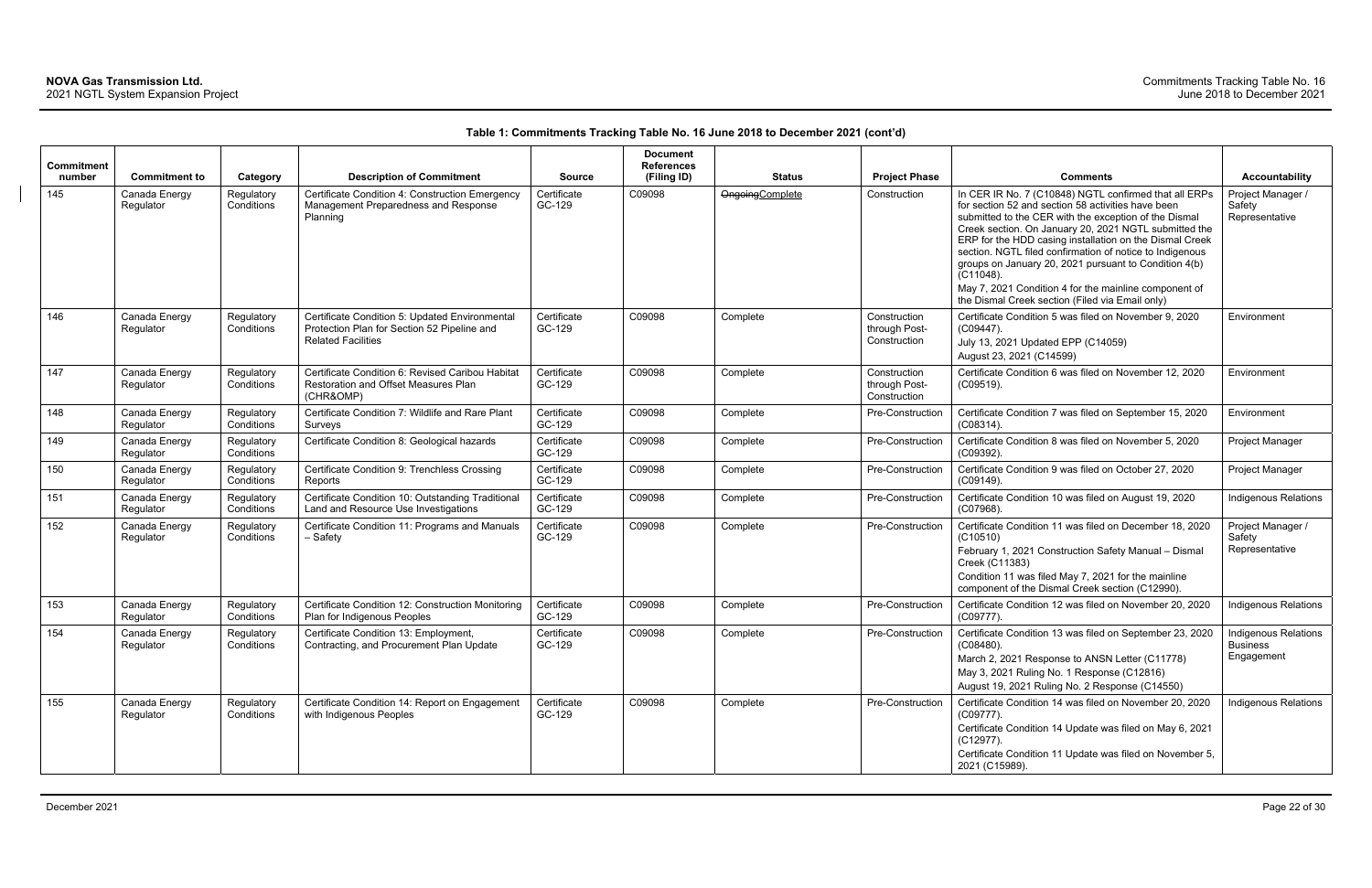| <b>Commitment</b><br>number | <b>Commitment to</b>       | Category                 | <b>Description of Commitment</b>                                               | <b>Source</b>         | <b>Document</b><br><b>References</b><br>(Filing ID) | <b>Status</b> | <b>Project Phase</b> | <b>Comments</b>                                                                                                                                                                                                                                                                                                                                                                                                                                                                                                                                           | <b>Accountability</b>                       |
|-----------------------------|----------------------------|--------------------------|--------------------------------------------------------------------------------|-----------------------|-----------------------------------------------------|---------------|----------------------|-----------------------------------------------------------------------------------------------------------------------------------------------------------------------------------------------------------------------------------------------------------------------------------------------------------------------------------------------------------------------------------------------------------------------------------------------------------------------------------------------------------------------------------------------------------|---------------------------------------------|
| 156                         | Canada Energy<br>Regulator | Regulatory<br>Conditions | Certificate Condition 15: Heritage Resource<br>Clearances                      | Certificate<br>GC-129 | C09098                                              | Complete      | Pre-Construction     | Certificate Condition 15 was filed on December 17, 2020<br>$(C10487)$ .<br>May 7, 2021, Condition 15 HRA Update (C13001)<br>May 14, 2021, Condition 15 Timing Relief Request<br>(C13105)<br>June 1, 2021 Condition 15 Timing Relief Request<br>(C13347)<br>June 4, 2021 Condition 15 and 13 Response to<br>Compliance Letter No. 11 C13415.<br>June 16, 2021 Bi-monthly Report No. 1 (C13581)<br>August 9, 2021 Bi-monthly Report No. 2 (C14382)<br>October 7, 2021 Bi-monthly Report No. 3 (C15307).<br>December 8, 2021 Bi-monthly Report No.4 (C16616) | Environment                                 |
| 157                         | Canada Energy<br>Regulator | Regulatory<br>Conditions | Certificate Condition 16: Commitments Tracking<br>Table (CTT)                  | Certificate<br>GC-129 | C09098                                              | Complete      | Pre-Construction     | Certificate Condition 16 CTT was filed on:<br>1. September 23, 2020 (C08481)<br>2. October 22, 2020 (C09072)<br>3. November 23, 2020 (C09829)<br>4. December 22, 2020 (C10565)<br>5. January 22, 2021 (C11138)<br>6. February 23, 2021 (C11620)<br>7. March 22, 2021 (C12090)<br>8. April 23, 2021 (C12546)<br>9. May 25, 2021 (C13237)<br>10. June 23, 2021 (C13683)<br>11. July 22, 2021 (C14184)<br>12. August 23, 2021 (C14598)<br>13. September 22, 2021 (C15041)<br>14. October 22, 2021 (C15634)<br>15. November 23, 2021 (C16266)                 | All                                         |
| 158                         | Canada Energy<br>Regulator | Regulatory<br>Conditions | Certificate Condition 17: Emergency<br>Management Continuing Education Program | Certificate<br>GC-129 | C09098                                              | Complete      | Pre-Construction     | Certificate Condition 17 was filed on September 23, 2020<br>(C08482).                                                                                                                                                                                                                                                                                                                                                                                                                                                                                     | Emergency<br>Management / Public<br>Affairs |
| 159                         | Canada Energy<br>Regulator | Regulatory<br>Conditions | Certificate Condition 18: Construction Schedule                                | Certificate<br>GC-129 | C09098                                              | Complete      | Pre-Construction     | Certificate Condition 18 was filed on January 14, 2021<br>(C10917).<br>June 4, 2021 Construction Schedule Update (C13413)<br>September 8, 2021 Construction Schedule Update<br>(C14842)                                                                                                                                                                                                                                                                                                                                                                   | <b>Project Managers</b>                     |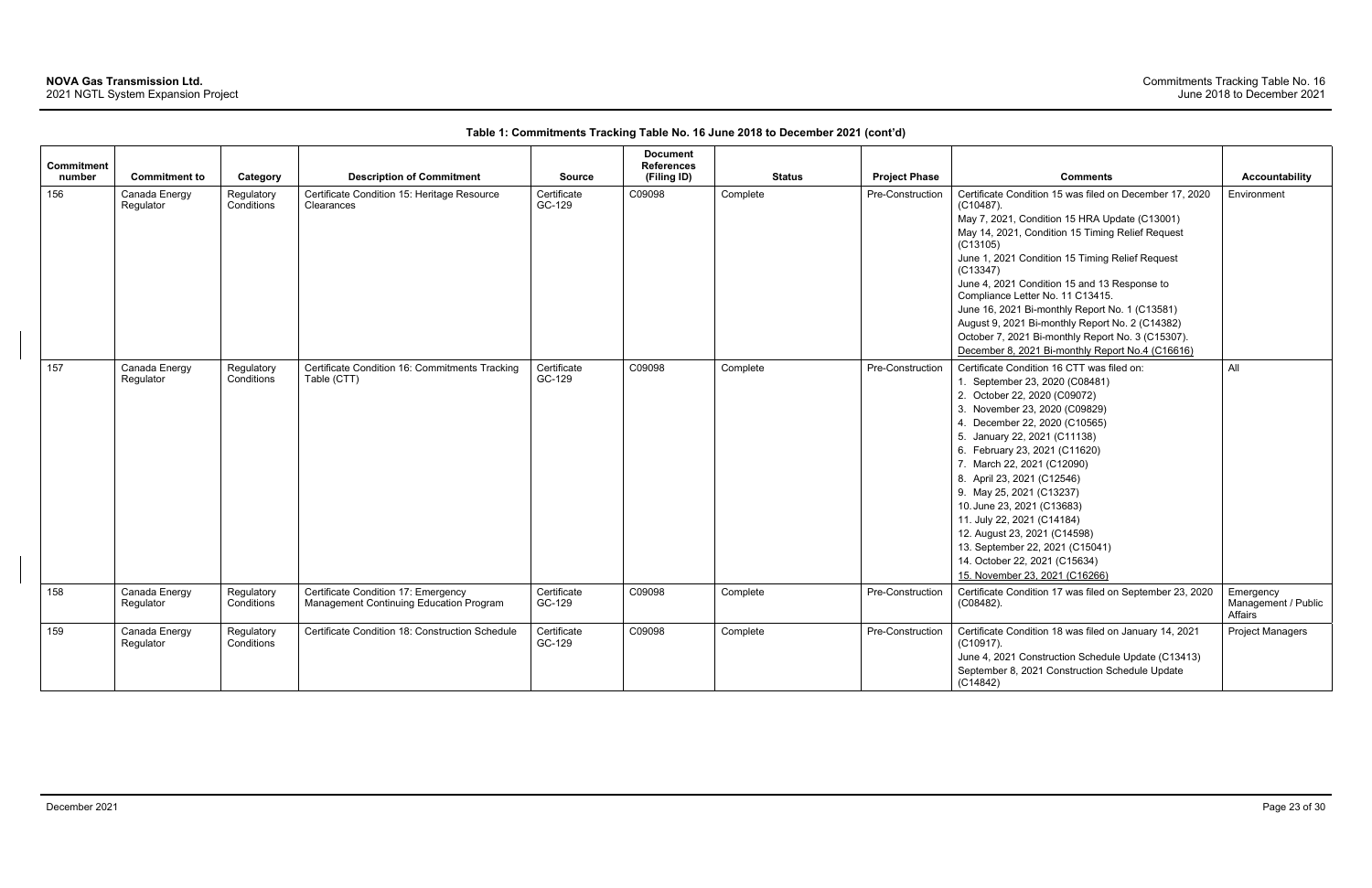| <b>Commitment</b> |                      |            |                                                 |               | <b>Document</b><br><b>References</b> |         |               |                      |                                        |                  |
|-------------------|----------------------|------------|-------------------------------------------------|---------------|--------------------------------------|---------|---------------|----------------------|----------------------------------------|------------------|
| number            | <b>Commitment to</b> | Category   | <b>Description of Commitment</b>                | <b>Source</b> | (Filing ID)                          |         | <b>Status</b> | <b>Project Phase</b> | <b>Comments</b>                        | Accountability   |
| 160               | Canada Energy        | Regulatory | Certificate Condition 19: Construction Progress | Certificate   | C09098                               | Ongoing |               | During               | Certificate Condition 19 was filed on: | Project Managers |
|                   | Regulator            | Conditions | Reports                                         | GC-129        |                                      |         |               | Construction         | 1. December 16, 2020 (C10461)          |                  |
|                   |                      |            |                                                 |               |                                      |         |               |                      | 2. December 31, 2020 (C10655)          |                  |
|                   |                      |            |                                                 |               |                                      |         |               |                      | 3. January 18, 2021 (C11012)           |                  |
|                   |                      |            |                                                 |               |                                      |         |               |                      | 4. February 2, 2021 (C11394)           |                  |
|                   |                      |            |                                                 |               |                                      |         |               |                      | 5. February 16, 2021 (C11542)          |                  |
|                   |                      |            |                                                 |               |                                      |         |               |                      | 6. March 2, 2021 (C11752)              |                  |
|                   |                      |            |                                                 |               |                                      |         |               |                      | 7. March 16, 2021 (C12015)             |                  |
|                   |                      |            |                                                 |               |                                      |         |               |                      | 8. April 6, 2021 (C12266)              |                  |
|                   |                      |            |                                                 |               |                                      |         |               |                      | 9. April 18, 2021 (C12437)             |                  |
|                   |                      |            |                                                 |               |                                      |         |               |                      | 10. May 3, 2021 (C12800)               |                  |
|                   |                      |            |                                                 |               |                                      |         |               |                      | 11. May 17, 2021 (C13132)              |                  |
|                   |                      |            |                                                 |               |                                      |         |               |                      | 12. June 1, 2021 (C13346)              |                  |
|                   |                      |            |                                                 |               |                                      |         |               |                      | 13. June 16, 2021 (C13574)             |                  |
|                   |                      |            |                                                 |               |                                      |         |               |                      | 14. July 5, 2021 (C13903)              |                  |
|                   |                      |            |                                                 |               |                                      |         |               |                      | 15. July 19, 2021 (C14129)             |                  |
|                   |                      |            |                                                 |               |                                      |         |               |                      | 16. August 3, 2021 (C14319)            |                  |
|                   |                      |            |                                                 |               |                                      |         |               |                      | 17. August 16, 2021 (C14501)           |                  |
|                   |                      |            |                                                 |               |                                      |         |               |                      | 18. August 31, 2021 (C14722)           |                  |
|                   |                      |            |                                                 |               |                                      |         |               |                      | 19. September 16, 2021 (C14962)        |                  |
|                   |                      |            |                                                 |               |                                      |         |               |                      | 20. October 1, 2021 (C15215)           |                  |
|                   |                      |            |                                                 |               |                                      |         |               |                      | 21. October 18, 2021 (C15517)          |                  |
|                   |                      |            |                                                 |               |                                      |         |               |                      | 22. November 2, 2021 (C15876)          |                  |
|                   |                      |            |                                                 |               |                                      |         |               |                      | 23. November 17, 2021 (C16173)         |                  |
|                   |                      |            |                                                 |               |                                      |         |               |                      | 24. December 2, 2021 (C16409)          |                  |
|                   |                      |            |                                                 |               |                                      |         |               |                      | 25. December 16, 2021 (C16840)         |                  |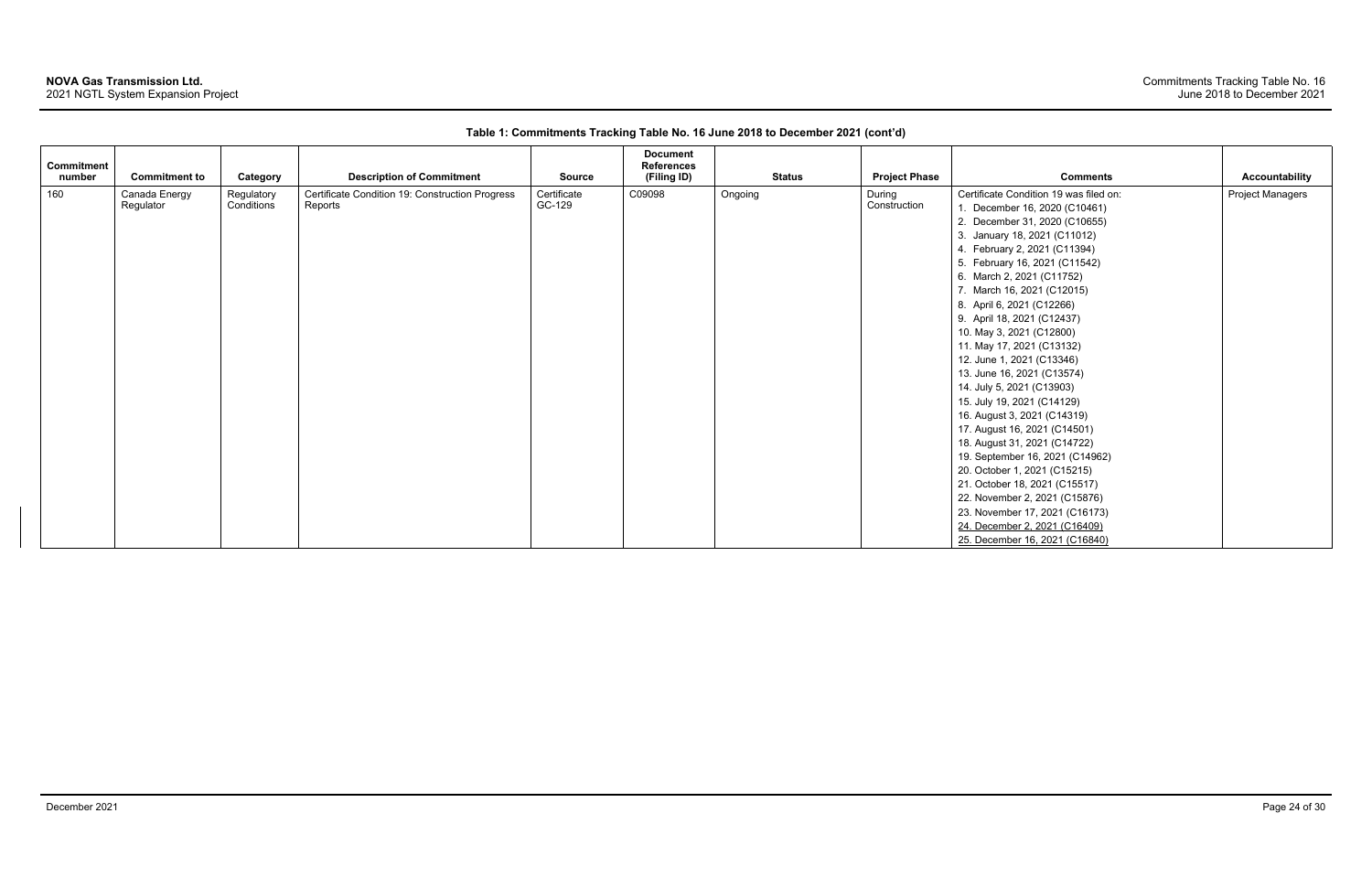| <b>Commitment</b> |                            |                          |                                                                             |                       | <b>Document</b><br><b>References</b> |                |               |                                                                |                                                                                                         |                         |
|-------------------|----------------------------|--------------------------|-----------------------------------------------------------------------------|-----------------------|--------------------------------------|----------------|---------------|----------------------------------------------------------------|---------------------------------------------------------------------------------------------------------|-------------------------|
| number            | <b>Commitment to</b>       | Category                 | <b>Description of Commitment</b>                                            | <b>Source</b>         | (Filing ID)                          |                | <b>Status</b> | <b>Project Phase</b>                                           | <b>Comments</b>                                                                                         | <b>Accountability</b>   |
| 161               | Canada Energy<br>Regulator | Regulatory<br>Conditions | Certificate Condition 20: Finalized Watercourse<br>Crossing Inventory       | Certificate<br>GC-129 | C09098                               | Complete       |               | During<br>Construction                                         | Certificate Condition 20 was filed on November 9, 2020<br>(C09448). Additional correspondence as shown: | Environment             |
|                   |                            |                          |                                                                             |                       |                                      |                |               |                                                                | January 15, 2021 Request for Review - Beaver Dam<br>Removal (C10940)                                    |                         |
|                   |                            |                          |                                                                             |                       |                                      |                |               | February 4, 2021 Request for Review - Watercourses<br>(C11429) |                                                                                                         |                         |
|                   |                            |                          |                                                                             |                       |                                      |                |               |                                                                | February 9, 2021 Removal of MN-WC03A -<br>Watercourses (C11470)                                         |                         |
|                   |                            |                          |                                                                             |                       |                                      |                |               |                                                                | February 16, 2021 Errata: Updated Historical Information<br>(C11540)                                    |                         |
|                   |                            |                          |                                                                             |                       |                                      |                |               |                                                                | February 18, 2021 Update to Request for Review -<br>Watercourses (Feb 4th letter) (C11570).             |                         |
|                   |                            |                          |                                                                             |                       |                                      |                |               |                                                                | April 12, 2021 North Saskatchewan River Update<br>$(C12346)$ .                                          |                         |
|                   |                            |                          |                                                                             |                       |                                      |                |               |                                                                | May 17, 2021 Request for Review - Project Water<br>Withdrawal Locations (C13133)                        |                         |
|                   |                            |                          |                                                                             |                       |                                      |                |               |                                                                | July 8, 2021 Temp Vehicle Crossing Update (C13983)                                                      |                         |
|                   |                            |                          |                                                                             |                       |                                      |                |               |                                                                | September 10, 2021 Albert Creek Bridge (C14866)                                                         |                         |
| 162               | Canada Energy<br>Regulator | Regulatory<br>Conditions | Certificate Condition 21: Contingency<br><b>Watercourse Crossing Method</b> | Certificate<br>GC-129 | C09098                               | Planned        |               | During<br>Construction                                         |                                                                                                         | Environment             |
| 163               | Canada Energy              | Regulatory               | Certificate Condition 22: Authorizations under                              | Certificate           | C09098                               | Planned        |               | During                                                         | NGTL is consulting with DFO on referred watercourses.                                                   | Environment             |
|                   | Regulator                  | Conditions               | Paragraph 35(2)(b) of the Fisheries Act                                     | GC-129                |                                      |                |               | Construction                                                   | October 8, 2021 Timing Relief Letter (C15344)                                                           |                         |
|                   |                            |                          |                                                                             |                       |                                      |                |               |                                                                | October 28, 2021 Fisheries Act Authorizations letter<br>(C15755)                                        |                         |
|                   |                            |                          |                                                                             |                       |                                      |                |               |                                                                | October 29, 2021 Confirmation of Notice to Indigenous                                                   |                         |
|                   |                            |                          |                                                                             |                       |                                      |                |               |                                                                | <b>Groups (C15793)</b>                                                                                  |                         |
| 164               | Canada Energy              | Regulatory               | Certificate Condition 23: Working within the Little                         | Certificate           | C09098                               | PlannedOngoing |               | During                                                         | December 7, 2021 Condition 23: Little Smoky Caribou                                                     | Environment             |
|                   | Regulator                  | Conditions               | Smoky Caribou Range Restricted Activity Period                              | GC-129                |                                      |                |               | Construction                                                   | Range (C16607)<br>December 10, 2021 Condition 23: Supplemental                                          |                         |
|                   |                            |                          |                                                                             |                       |                                      |                |               |                                                                | <b>Environmental Assessment and Technical Memo</b>                                                      |                         |
|                   |                            |                          |                                                                             |                       |                                      |                |               |                                                                | (C16706)                                                                                                |                         |
|                   |                            |                          |                                                                             |                       |                                      |                |               |                                                                | December 21, 2021 CER issued letter: Condition<br>Compliance Relief Request granting NGTL's request for |                         |
|                   |                            |                          |                                                                             |                       |                                      |                |               |                                                                | relief to certain aspects of Condition 23(a)(v) including                                               |                         |
|                   |                            |                          |                                                                             |                       |                                      |                |               |                                                                | relief from timing (C16927)                                                                             |                         |
| 165               | Canada Energy<br>Regulator | Regulatory<br>Conditions | Certificate Condition 24: Sunset Clause                                     | Certificate<br>GC-129 | C09098                               | Planned        |               | All Stages                                                     |                                                                                                         | Regulatory              |
| 166               | Canada Energy              | Regulatory               | Certificate Condition 25: Condition Compliance                              | Certificate           | C09098                               | Planned        |               | Post-                                                          |                                                                                                         | <b>Project Managers</b> |
|                   | Regulator                  | Conditions               | by the Accountable Officer                                                  | GC-129                |                                      |                |               | Construction and<br>Operations                                 |                                                                                                         |                         |
| 167               | Canada Energy              | Regulatory               | Certificate Condition 26: Quantification of                                 | Certificate           | C09098                               | Planned        |               | Post-                                                          |                                                                                                         | Environment             |
|                   | Regulator                  | Conditions               | Construction-related Greenhouse Gas (GHG)<br>Emissions                      | GC-129                |                                      |                |               | Construction and<br>Operations                                 |                                                                                                         |                         |
|                   |                            |                          |                                                                             |                       |                                      |                |               |                                                                |                                                                                                         |                         |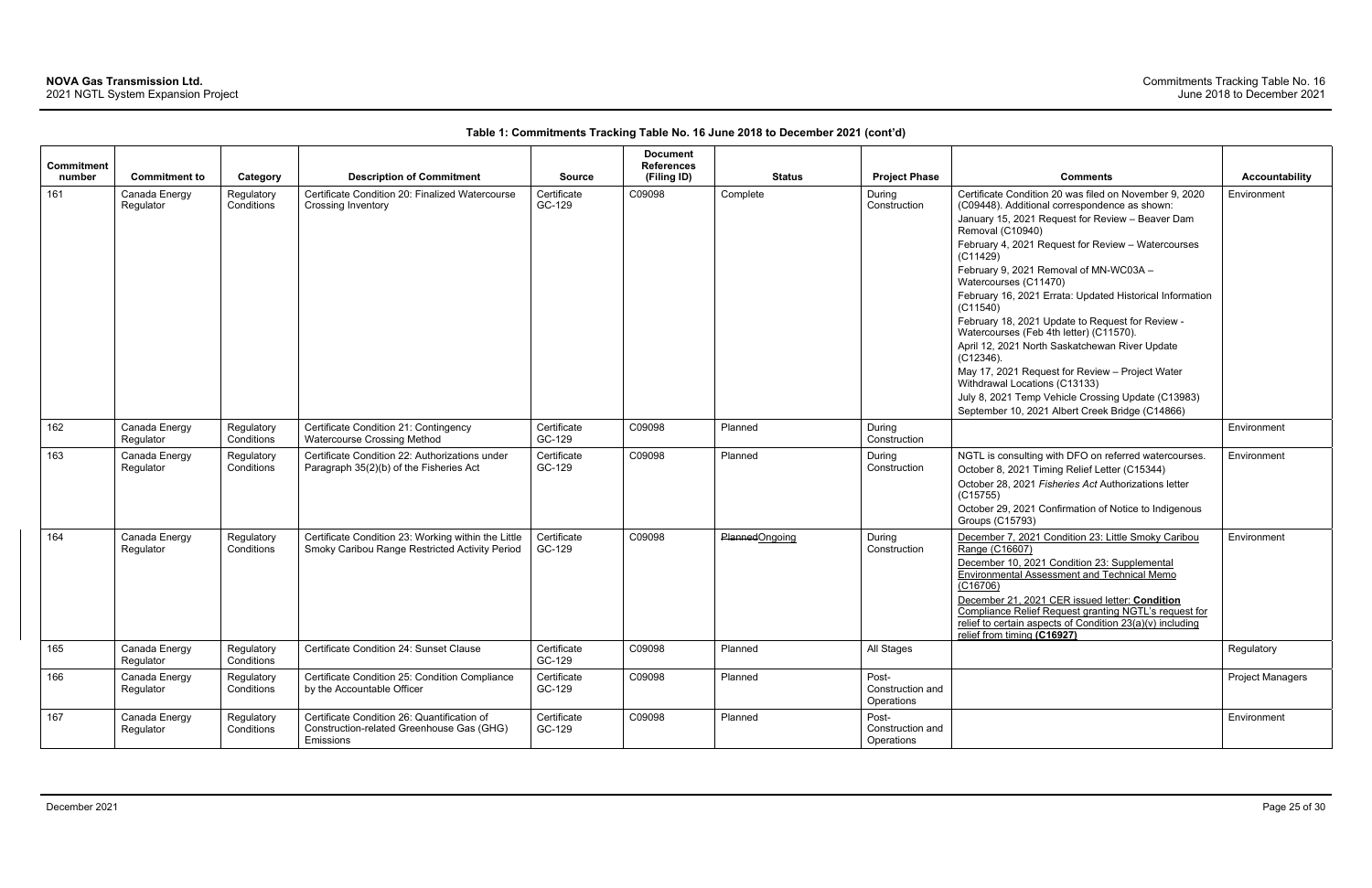| <b>Comments</b>                                                                                                                             | <b>Accountability</b>                                                   |
|---------------------------------------------------------------------------------------------------------------------------------------------|-------------------------------------------------------------------------|
|                                                                                                                                             | Indigenous Relations                                                    |
|                                                                                                                                             | Supply Chain /<br>Indigenous Relations<br><b>Business</b><br>Engagement |
|                                                                                                                                             | Project Manager                                                         |
|                                                                                                                                             | Environment                                                             |
|                                                                                                                                             | Environment                                                             |
|                                                                                                                                             | Environment                                                             |
|                                                                                                                                             | Environment                                                             |
|                                                                                                                                             | Environment                                                             |
| Certification Condition 35 (a) was filed on February 23,<br>2021 (C11623).<br>June 23, 2021 Condition 35 Progress Report No. 1<br>(C13705). | Indigenous Relations<br>/ Environment                                   |
|                                                                                                                                             | Project Manager                                                         |
|                                                                                                                                             | Project Manager                                                         |
|                                                                                                                                             | Environment                                                             |

| Commitment<br>number | <b>Commitment to</b>       | Category                 | <b>Description of Commitment</b>                                                                             | <b>Source</b>                | <b>Document</b><br><b>References</b><br>(Filing ID) | <b>Status</b> | <b>Project Phase</b>                    | <b>Comments</b>                                                                                                                            | <b>Accountability</b>                                                  |
|----------------------|----------------------------|--------------------------|--------------------------------------------------------------------------------------------------------------|------------------------------|-----------------------------------------------------|---------------|-----------------------------------------|--------------------------------------------------------------------------------------------------------------------------------------------|------------------------------------------------------------------------|
| 168                  | Canada Energy<br>Regulator | Regulatory<br>Conditions | Certificate Condition 27: Post-construction<br>Monitoring Plan for Indigenous Peoples                        | Certificate<br>GC-129        | C09098                                              | Planned       | Post-<br>Construction and<br>Operations |                                                                                                                                            | Indigenous Relation                                                    |
| 170                  | Canada Energy<br>Regulator | Regulatory<br>Conditions | Certificate Condition 28: Employment,<br>Contracting, and Procurement Report                                 | Certificate<br>GC-129        | C09098                                              | Planned       | Post-<br>Construction and<br>Operations |                                                                                                                                            | Supply Chain /<br>Indigenous Relation<br><b>Business</b><br>Engagement |
| 171                  | Canada Energy<br>Regulator | Regulatory<br>Conditions | Certificate Condition 29: Pipeline Geographic<br>Information Systems (GIS) Data                              | Certificate<br>GC-129        | C09098                                              | Planned       | Post-<br>Construction and<br>Operations |                                                                                                                                            | Project Manager                                                        |
| 172                  | Canada Energy<br>Regulator | Regulatory<br>Conditions | Certificate Condition 30: Post-Construction<br><b>Environmental Monitoring Reports</b>                       | Certificate<br>GC-129        | C09098                                              | Planned       | Post-<br>Construction and<br>Operations |                                                                                                                                            | Environment                                                            |
| 173                  | Canada Energy<br>Regulator | Regulatory<br>Conditions | Certificate Condition 31: Caribou Habitat<br>Restoration Implementation Report and Status<br>Update          | Certificate<br>GC-129        | C09098                                              | Planned       | Post-<br>Construction and<br>Operations |                                                                                                                                            | Environment                                                            |
| 174                  | Canada Energy<br>Regulator | Regulatory<br>Conditions | Certificate Condition 32: Caribou Habitat Offset<br><b>Measures Implementation Report</b>                    | Certificate<br>GC-129        | C09098                                              | Planned       | Post-<br>Construction and<br>Operations |                                                                                                                                            | Environment                                                            |
| 175                  | Canada Energy<br>Regulator | Regulatory<br>Conditions | Certificate Condition 33: Caribou Habitat<br>Restoration and Offset Measures Monitoring<br>Program (CHROMMP) | Certificate<br>GC-129        | C09098                                              | Planned       | Post-<br>Construction and<br>Operations |                                                                                                                                            | Environment                                                            |
| 176                  | Canada Energy<br>Regulator | Regulatory<br>Conditions | Certificate Condition 34: Caribou Monitoring<br>Reports                                                      | Certificate<br>GC-129        | C09098                                              | Planned       | Post-<br>Construction and<br>Operations |                                                                                                                                            | Environment                                                            |
| 177                  | Canada Energy<br>Regulator | Regulatory<br>Conditions | Certificate Condition 35: Indigenous Working<br>Group for the Little Smoky Caribou Range                     | Certificate<br>GC-129        | C09098                                              | Ongoing       | Post-<br>Construction and<br>Operations | Certification Condition 35 (a) was filed on February 23,<br>2021 (C11623).<br>June 23, 2021 Condition 35 Progress Report No. 1<br>(C13705) | Indigenous Relation<br>/ Environment                                   |
| 178                  | Canada Energy<br>Regulator | Regulatory<br>Conditions | Order Condition 1: Condition Compliance                                                                      | Order AO-001<br>XG-001-2020  | C09385-5                                            | Ongoing       | All Phases                              |                                                                                                                                            | Project Manager                                                        |
| 179                  | Canada Energy<br>Regulator | Regulatory<br>Conditions | Order Condition 2: Section 58 Facilities and<br>Activities Design, Location, Construction and<br>Operation   | Order AO-001-<br>XG-001-2020 | C09647-2                                            | Ongoing       | Pre-Construction                        |                                                                                                                                            | Project Manager                                                        |
| 180                  | Canada Energy<br>Regulator | Regulatory<br>Conditions | Order Condition 3: Environmental Protection                                                                  | Order AO-001-<br>XG-001-2020 | C09647-2                                            | Ongoing       | Pre-Construction                        |                                                                                                                                            | Environment                                                            |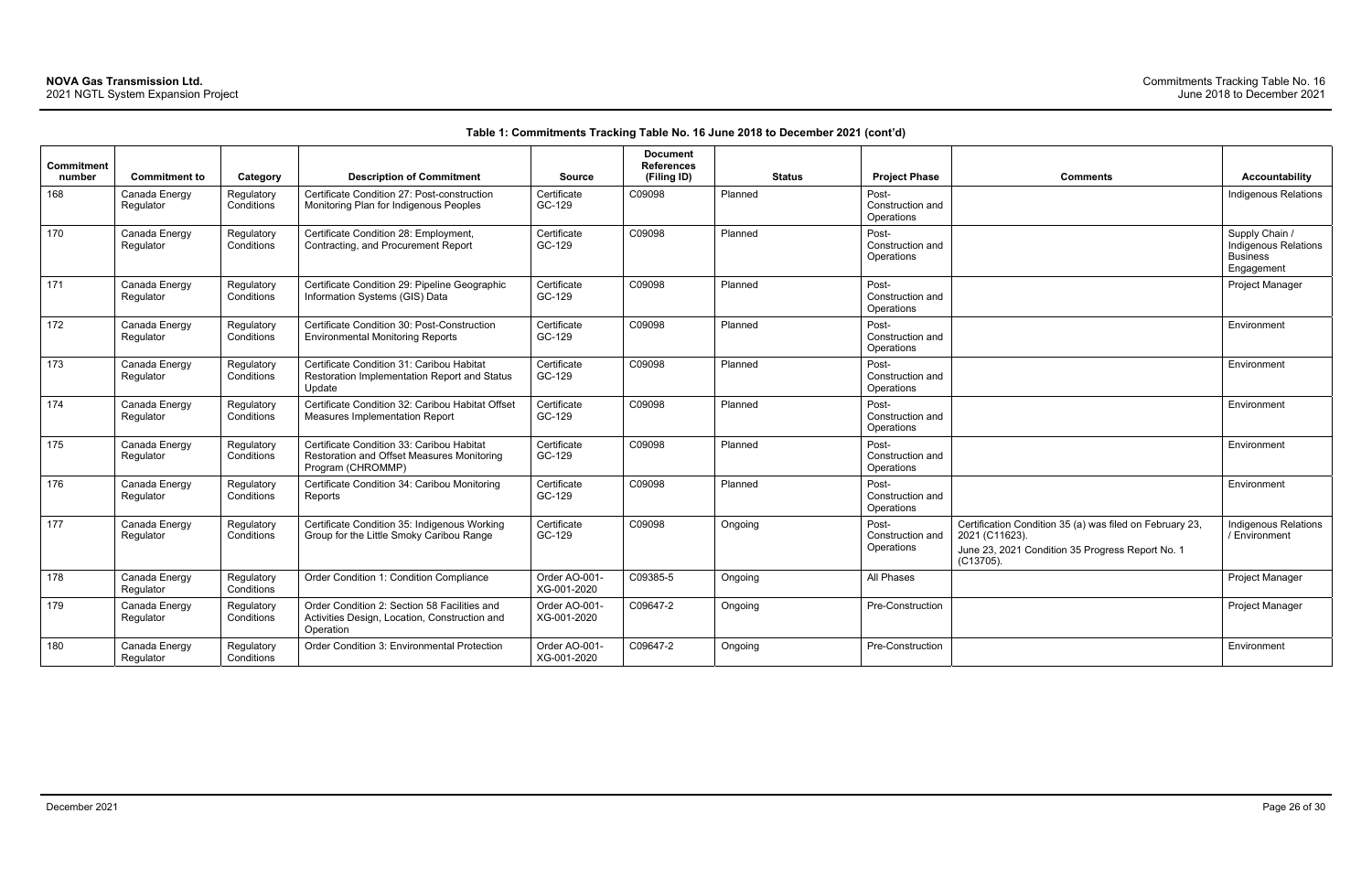| <b>Commitment</b> |                            |                          |                                                                                                             |                              | <b>Document</b><br><b>References</b> |          |               |                                          |                                                                                                                                                                                                                                                                                                                                                                                          |                             |
|-------------------|----------------------------|--------------------------|-------------------------------------------------------------------------------------------------------------|------------------------------|--------------------------------------|----------|---------------|------------------------------------------|------------------------------------------------------------------------------------------------------------------------------------------------------------------------------------------------------------------------------------------------------------------------------------------------------------------------------------------------------------------------------------------|-----------------------------|
| number            | <b>Commitment to</b>       | Category                 | <b>Description of Commitment</b>                                                                            | <b>Source</b>                | (Filing ID)                          |          | <b>Status</b> | <b>Project Phase</b><br>Pre-Construction | <b>Comments</b>                                                                                                                                                                                                                                                                                                                                                                          | <b>Accountability</b>       |
| 181               | Canada Energy<br>Regulator | Conditions               | Regulatory<br>Order Condition 4: Construction Emergency<br>Management Preparedness and Response<br>Planning | Order AO-001-<br>XG-001-2020 | C09647-2                             | Complete |               |                                          | Order Condition 4(a) was filed via email only on:<br>• August 6, 2020<br>• September 9, 2020<br>• November 25, 2020<br>December 4, 2020<br>December 14, 2020<br>December 18, 2020<br>• January 20, 2021<br>• May 5, 2021                                                                                                                                                                 | Safety<br>Representative    |
|                   |                            |                          |                                                                                                             |                              |                                      |          |               |                                          | Order Condition 4(b) was filed on:<br>• August 13, 2020 (C07832)<br>• September 10, 2020 (08255)<br>• November 24, 2020 (C09851)<br>• November 30, 2020 (C10000)<br>• December 11, 2020 (C10360)<br>• December 18, 2020 (C10509)<br>• May 5, 2021 ERP for Swartz Creek filed with Cond.9<br>(Filed Via Email)<br>• May 7, 2021 (C12996)<br>• May 28, 2021 Timing Relief Request (C13310) |                             |
| 182               | Canada Energy<br>Regulator | Regulatory<br>Conditions | Order Condition 5: Environmental Protection<br>Plan (EPP) for Section 58 Facilities and<br>Activities       | Order AO-001-<br>XG-001-2020 | C09647-2                             | Complete |               | Pre-Construction                         | Order Condition 5 was filed on August 14, 2020<br>(C07842). NGTL submitted an update to the Section 58<br>EPP on February 1, 2021 (C11358).<br>July 13, 2021 Updated EPP (C14059)<br>August 23, 2021 (C14599)                                                                                                                                                                            | Environment                 |
| 183               | Canada Energy<br>Regulator | Regulatory<br>Conditions | Order Condition 6: Outstanding Traditional Land<br>and Resource Use Investigations                          | Order AO-001-<br>XG-001-2020 | C09647-2                             | Complete |               | Pre-Construction                         | Order Condition 6 was filed on August 19, 2020<br>(C07968).                                                                                                                                                                                                                                                                                                                              | <b>Indigenous Relations</b> |
| 184               | Canada Energy<br>Regulator | Regulatory<br>Conditions | Order Condition 7: Camp Management Plan                                                                     | Order AO-001-<br>XG-001-2020 | C09647-2                             | Complete |               | Pre-Construction                         | Order Condition 7 was filed on September 17, 2020<br>$(C08400)$ .                                                                                                                                                                                                                                                                                                                        | Workforce<br>Accommodations |
| 185               | Canada Energy<br>Regulator | Regulatory<br>Conditions | Order Condition 8: Additional Temporary<br>Construction Camp(s)                                             | Order AO-001-<br>XG-001-2020 | C09647-2                             | Complete |               | Pre-Construction                         | Order Condition 8 was filed on September 17, 2020<br>(C08407).                                                                                                                                                                                                                                                                                                                           | Workforce<br>Accommodations |
| 186               | Canada Energy<br>Regulator | Regulatory<br>Conditions | Order Condition 9: Programs and Manuals -<br>Safety                                                         | Order AO-001-<br>XG-001-2020 | C09647-2                             | Complete |               | Pre-Construction                         | Order Condition 9 was filed on October 20, 2020<br>$(C09011)$ .<br>February 1, 2021 Construction Safety Manual - Dismal<br>Creek (C11383).<br>May 5, 2021 Construction Safety Manual - Swartz Creek<br>and GPM-10 valve and launcher site (Filed via email with<br>Cond. 4 ERP).<br>May 28, 2021 Timing Relief Request (C13310)                                                          | Safety<br>Representative    |
| 187               | Canada Energy<br>Regulator | Regulatory<br>Conditions | Order Condition 10: Construction Monitoring<br>Plan for Indigenous Peoples                                  | Order AO-001-<br>XG-001-2020 | C09647-2                             | Complete |               | Pre-Construction                         | Order Condition 10 was filed on November 6, 2020<br>$(C09434)$ .                                                                                                                                                                                                                                                                                                                         | Indigenous Relations        |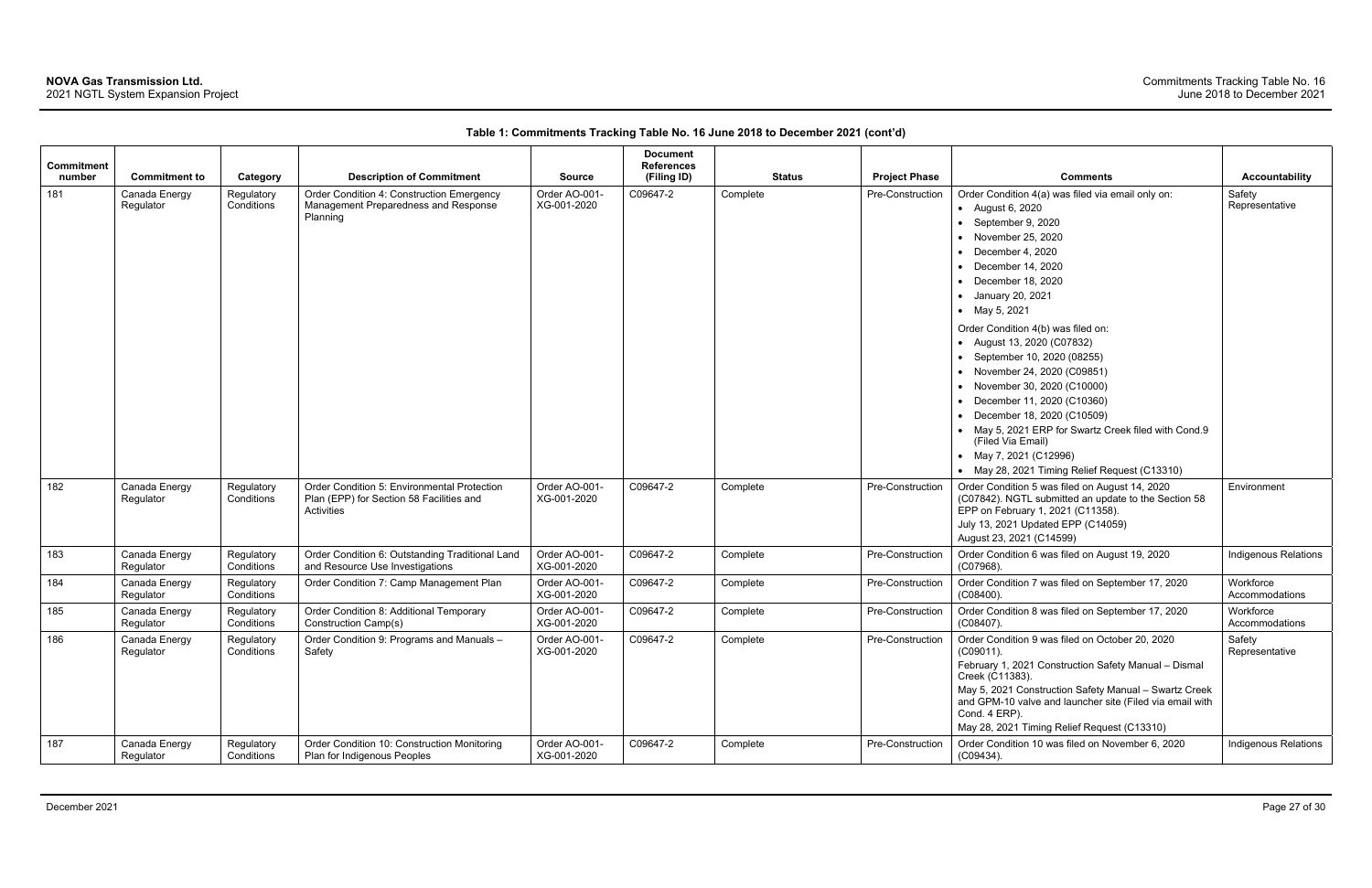| <b>Commitment</b><br>number | <b>Commitment to</b>       | Category                 | <b>Description of Commitment</b>                                                | <b>Source</b>                | <b>Document</b><br><b>References</b><br>(Filing ID) | <b>Status</b> | <b>Project Phase</b> | <b>Comments</b>                                                                                                                                                                                                                                                                                                                                                                                                                                                                                                                                                       | <b>Accountability</b>                                                          |
|-----------------------------|----------------------------|--------------------------|---------------------------------------------------------------------------------|------------------------------|-----------------------------------------------------|---------------|----------------------|-----------------------------------------------------------------------------------------------------------------------------------------------------------------------------------------------------------------------------------------------------------------------------------------------------------------------------------------------------------------------------------------------------------------------------------------------------------------------------------------------------------------------------------------------------------------------|--------------------------------------------------------------------------------|
| 188                         | Canada Energy<br>Regulator | Regulatory<br>Conditions | Order Condition 11: Report on Engagement with<br>Indigenous Peoples             | Order AO-001-<br>XG-001-2020 | C09647-2                                            | Complete      | Pre-Construction     | Order Condition 11 was filed on November 6, 2020<br>$(C09434)$ .<br>Order Condition 11 Update was filed on May 6, 2021<br>(C12977).<br>Order Condition 11 Update was filed on November 5,<br>2021 (C15989)                                                                                                                                                                                                                                                                                                                                                            | Indigenous Relations                                                           |
| 189                         | Canada Energy<br>Regulator | Regulatory<br>Conditions | Order Condition 12: Employment, Contracting,<br>and Procurement Plan Update     | Order AO-001-<br>XG-001-2020 | C09647-2                                            | Complete      | Pre-Construction     | Order Condition 12 was filed on September 22, 2020<br>(C08480)<br>March 2, 2021 Response to ANSN Letter (C11778)<br>May 3, 2021 Ruling No. 1 Response (C12816)<br>August 19, 2021 Ruling No. 2 Response (C14550)                                                                                                                                                                                                                                                                                                                                                      | Supply Chain /<br><b>Indigenous Relations</b><br><b>Business</b><br>Engagement |
| 190                         | Canada Energy<br>Regulator | Regulatory<br>Conditions | Order Condition 13: Heritage Resource<br>Clearances                             | Order AO-001-<br>XG-001-2020 | C09647-2                                            | Complete      | Pre-Construction     | Order Condition 13 was filed on October 7, 2020<br>(C08789)<br>June 4, 2021 Condition 15 and 13 Response to<br>Compliance Letter No. 11 (C13415)<br>June 16, 2021 Bi-monthly Report No. 1 (C13581)<br>August 9, 2021 Bi-monthly Report No. 2 (C14382)<br>October 7, 2021 Bi-monthly Report No. 3 (C15307)<br>December 8, 2021 Bi-monthly Report No.4 (C16616)                                                                                                                                                                                                         | Environment                                                                    |
| 191                         | Canada Energy<br>Regulator | Regulatory<br>Conditions | Order Condition 14: Commitments Tracking<br>Table (CTT)                         | Order AO-001-<br>XG-001-2020 | C09647-2                                            | Complete      | Pre-Construction     | Order Condition 16 CTT was filed on:<br>1. September 23, 2020 (C08481)<br>2. October 22, 2020 (C09072)<br>3. November 23, 2020 (C09829)<br>4. December 22, 2020 (C10565)<br>5. January 22, 2021 (C11138)<br>6. February 23, 2021 (C11620)<br>7. March 22, 2021 (C12090)<br>8. April 23, 2021 (C12546)<br>9. May 25, 2021 (C13237)<br>10. June 23, 2021 (C13683)<br>11. July 22, 2021 (C14184)<br>12. August 23, 2021 (C14598)<br>13. September 22, 2021 (C15041)<br>14. October 22, 2021 (C15634)<br>15. November 23, 2021 (C16266)<br>25. December 16, 2021 (C16840) | All                                                                            |
| 192                         | Canada Energy<br>Regulator | Regulatory<br>Conditions | Order Condition 15: Emergency Management<br><b>Continuing Education Program</b> | Order AO-001-<br>XG-001-2020 | C09647-2                                            | Complete      | Pre-Construction     | Order Condition 15 was filed on September 22, 2020<br>(C08482)                                                                                                                                                                                                                                                                                                                                                                                                                                                                                                        | Emergency<br>Management / Public<br>Affairs                                    |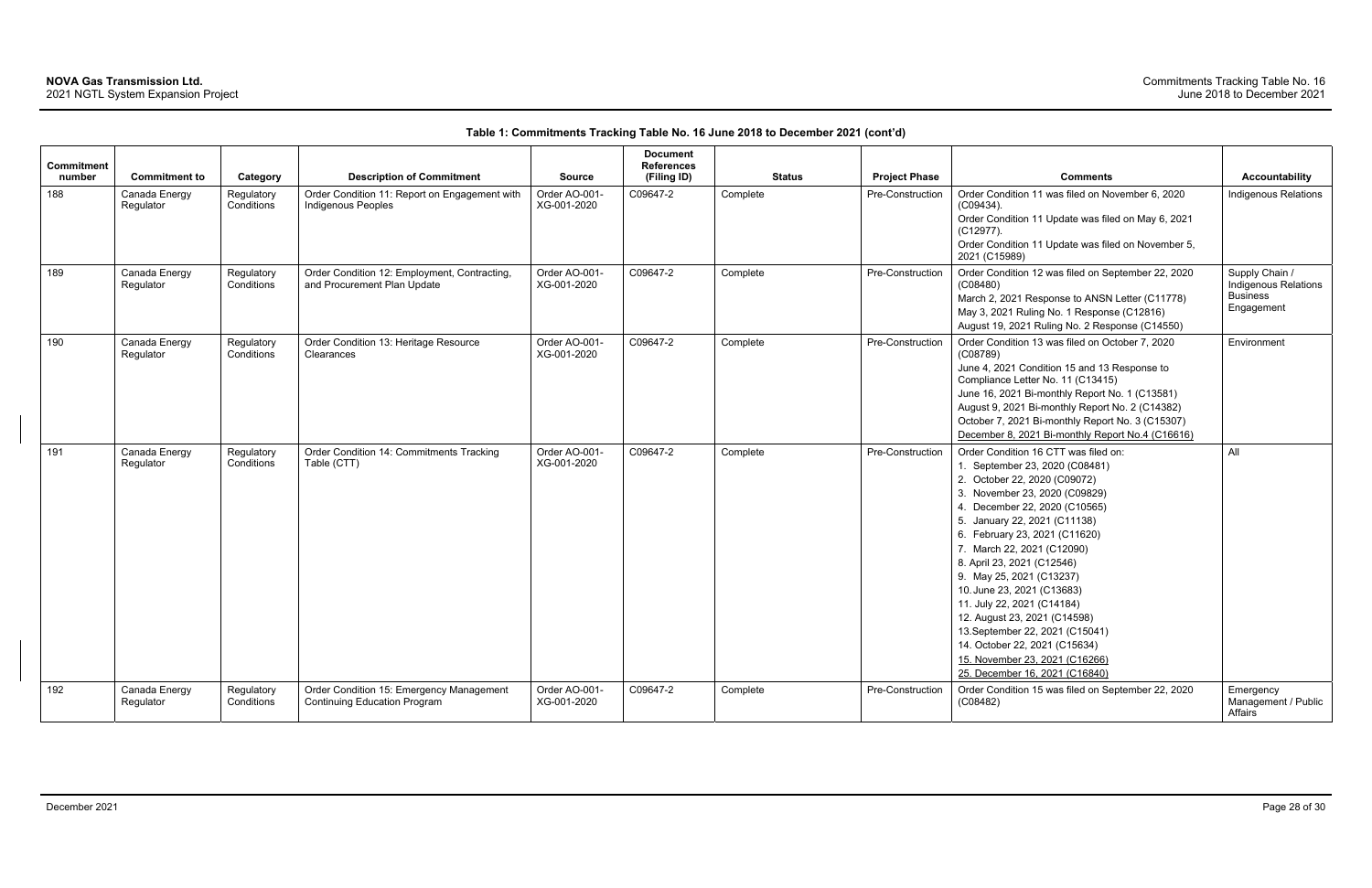| Commitment<br>number | <b>Commitment to</b>       |                                      | <b>Description of Commitment</b>                                                                | <b>Source</b>                | <b>Document</b><br><b>References</b> | <b>Status</b> | <b>Project Phase</b>   | <b>Comments</b>                                                                                                                                                                                                                                                                                                                                                                                                                                                                                                                                                                                                                                                                                                                                                                                                 | <b>Accountability</b>             |
|----------------------|----------------------------|--------------------------------------|-------------------------------------------------------------------------------------------------|------------------------------|--------------------------------------|---------------|------------------------|-----------------------------------------------------------------------------------------------------------------------------------------------------------------------------------------------------------------------------------------------------------------------------------------------------------------------------------------------------------------------------------------------------------------------------------------------------------------------------------------------------------------------------------------------------------------------------------------------------------------------------------------------------------------------------------------------------------------------------------------------------------------------------------------------------------------|-----------------------------------|
| 193                  | Canada Energy<br>Regulator | Category<br>Regulatory<br>Conditions | Order Condition 16: Construction Schedule                                                       | Order AO-001-<br>XG-001-2020 | (Filing ID)<br>C09647-2              | Complete      | Pre-Construction       | Order Condition 16 was filed on November 6, 2020<br>(C09434)<br>May 11, 2021 Swartz Creek and GPM-10 Construction<br>Schedules (C13032)<br>September 8, 2021 Construction Schedule Update<br>(C14842)                                                                                                                                                                                                                                                                                                                                                                                                                                                                                                                                                                                                           | <b>Project Managers</b>           |
| 194                  | Canada Energy<br>Regulator | Regulatory<br>Conditions             | Order Condition 17: Construction Progress<br>Reports                                            | Order AO-001-<br>XG-001-2020 | C09647-2                             | Ongoing       | During<br>Construction | Order Condition 17 was filed on:<br>1. December 16, 2020 (C10461)<br>2. December 31, 2020 (C10655)<br>3. January 18, 2021 (C11012)<br>4. February 2, 2021 (C11394)<br>5. February 16, 2021 (C11542)<br>6. March 2, 2021 (C11752)<br>7. March 16, 2021 (C12015)<br>8. April 6, 2021 (C12266)<br>9. April 18, 2021 (C12437)<br>10. May 3, 2021 (C12800)<br>11. May 17, 2021 (C13132)<br>12. June 1, 2021 (C13346)<br>13. June 16, 2021 (C13574)<br>14. July 5, 2021 (C13903)<br>15. July 19, 2021 (C14129)<br>16. August 3, 2021 (C14319)<br>17. August 16, 2021 (C14501)<br>18. August 31, 2021 (C14722)<br>19. September 16, 2021 (C14962)<br>20. October 1, 2021 (C15215)<br>21. October 18, 2021 (C15517)<br>22. November 2, 2021 (C15876)<br>23. November 17, 2021 (C16173)<br>24. December 2, 2021 (C16409) | <b>Project Managers</b>           |
| 195                  | Canada Energy<br>Regulator | Regulatory<br>Conditions             | Order Condition 18: Technical Specification<br>Updates                                          | Order AO-001-<br>XG-001-2020 | C09647-2                             | Planned       | During<br>Construction | A Technical Specification Update was filed on March 17,<br>2021 for the January Creek control valve (C12020).                                                                                                                                                                                                                                                                                                                                                                                                                                                                                                                                                                                                                                                                                                   | Project Managers /<br>Engineering |
| 196                  | Canada Energy<br>Regulator | Regulatory<br>Conditions             | Order Condition 19: Sunset Clause                                                               | Order AO-001-<br>XG-001-2020 | C09647-2                             | Complete      | During<br>Construction | Section 58 construction commenced on December 2,<br>2020.                                                                                                                                                                                                                                                                                                                                                                                                                                                                                                                                                                                                                                                                                                                                                       | Regulatory                        |
| 197                  | Canada Energy<br>Regulator | Regulatory<br>Conditions             | Order Condition 20: Condition Compliance by<br>the Accountable Officer                          | Order AO-001-<br>XG-001-2020 | C09647-2                             | Planned       | Post-<br>Construction  | November 1, 2021 30-day Compliance (C15841).                                                                                                                                                                                                                                                                                                                                                                                                                                                                                                                                                                                                                                                                                                                                                                    | Project Managers                  |
| 198                  | Canada Energy<br>Regulator | Regulatory<br>Conditions             | Order Condition 21: Quantification of<br>Construction-related Greenhouse Gas (GHG)<br>Emissions | Order AO-001-<br>XG-001-2020 | C09647-2                             | Planned       | Post-<br>Construction  |                                                                                                                                                                                                                                                                                                                                                                                                                                                                                                                                                                                                                                                                                                                                                                                                                 | Environment                       |
| 199                  | Canada Energy<br>Regulator | Regulatory<br>Conditions             | Order Condition 22: Post-construction Monitoring<br>Plan for Indigenous Peoples                 | Order AO-001-<br>XG-001-2020 | C09647-2                             | Planned       | Post-<br>Construction  |                                                                                                                                                                                                                                                                                                                                                                                                                                                                                                                                                                                                                                                                                                                                                                                                                 | Environment                       |